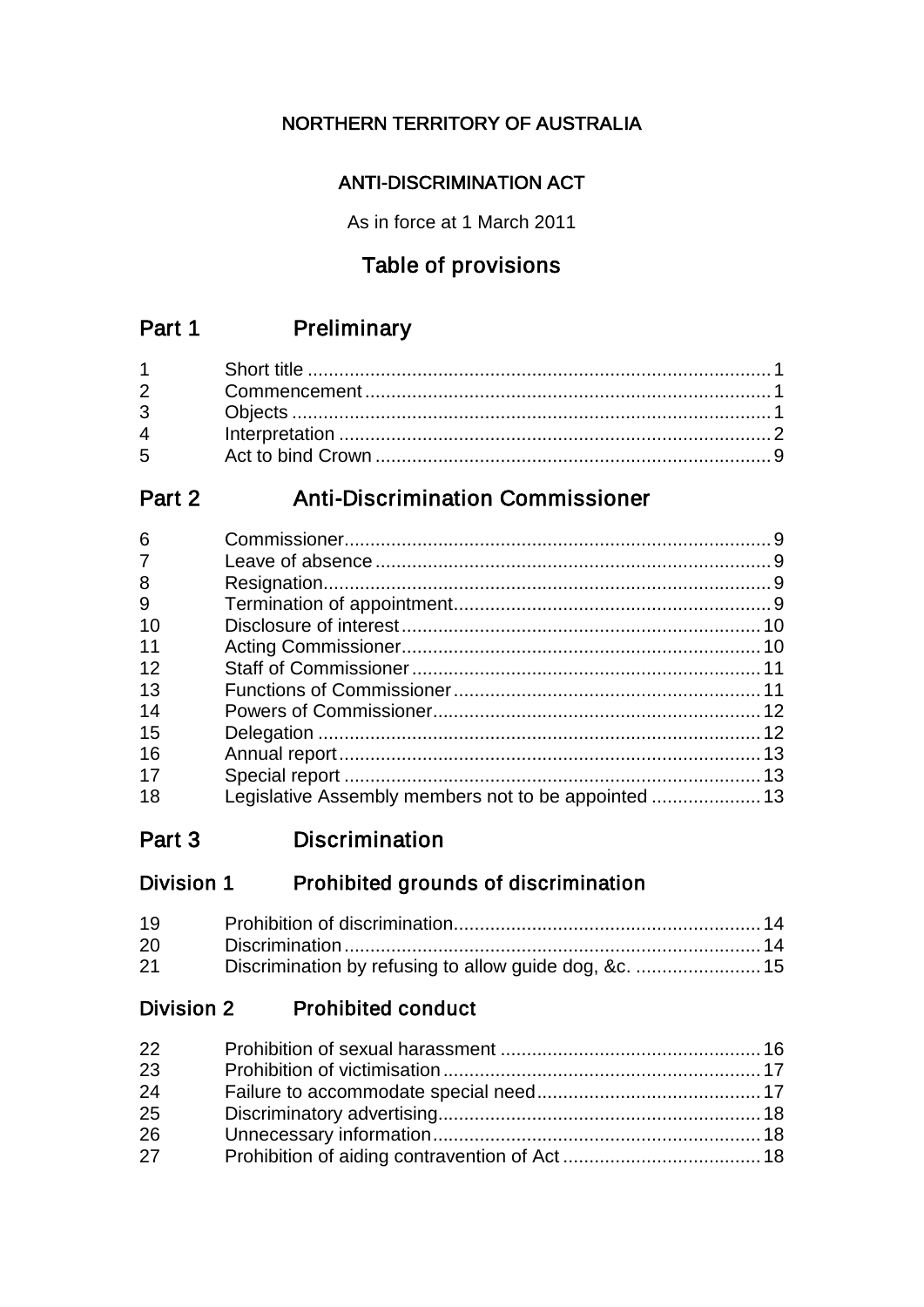## Part 4 Areas of activities where discrimination prohibited

| 28 |  |  |  |
|----|--|--|--|
|----|--|--|--|

## Division 2 Education

| 29 |  |
|----|--|
| 30 |  |

## Division 3 Work

| 31  |  |
|-----|--|
| 32  |  |
| 33  |  |
| 34  |  |
| 35  |  |
| 36  |  |
| 37  |  |
| 37A |  |

Division 4 Accommodation

| 38 |                                                               |  |
|----|---------------------------------------------------------------|--|
| 39 | Discrimination by refusing to allow reasonable alterations 24 |  |
| 40 |                                                               |  |

## Division 5 Goods, services and facilities

| 41 |  |
|----|--|
| 42 |  |
| 43 |  |
| 44 |  |
| 45 |  |

## Division 6 Clubs

| 46 |  |
|----|--|
| 47 |  |

## Division 7 Insurance and superannuation

| 48 | Discrimination in insurance and superannuation29 |  |
|----|--------------------------------------------------|--|
| 49 |                                                  |  |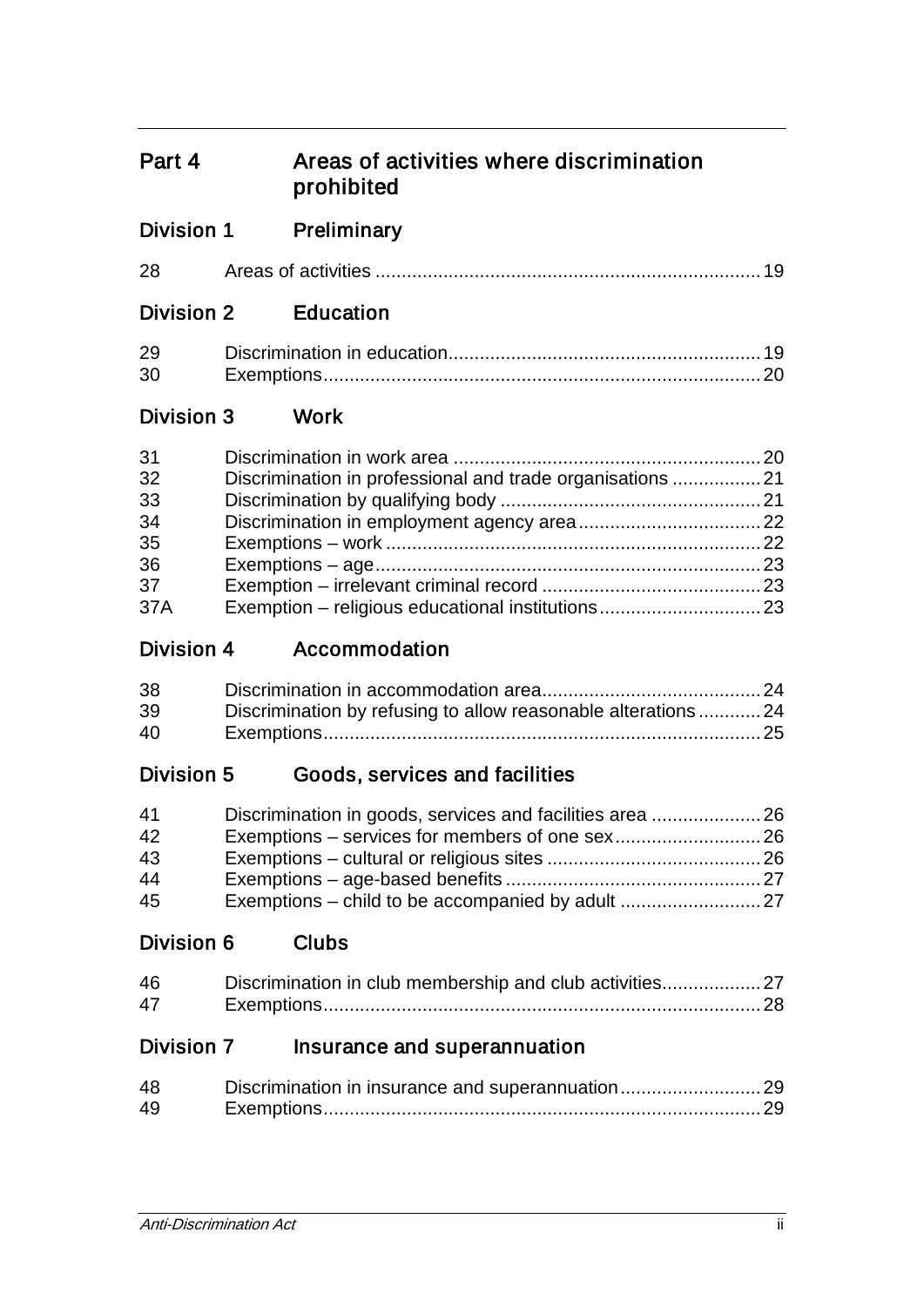## Part 5 Exemptions

## Division 1 General exemptions

| 50 |  |
|----|--|
| 51 |  |
| 52 |  |
| 53 |  |
| 54 |  |
| 55 |  |
| 56 |  |
| 57 |  |
| 58 |  |

## Division 2 Granting of exemptions

| 59 |  |
|----|--|
|    |  |

# Part 6 Resolution of complaints

## Division 1 Complaints

| 60 |                                                      | 34 |
|----|------------------------------------------------------|----|
|    |                                                      |    |
| 61 |                                                      |    |
| 62 | Authorisation to act for complainant or respondent35 |    |
| 63 | Complaint may contain more than one allegation       | 35 |
| 64 |                                                      | 35 |
| 65 |                                                      |    |
| 66 |                                                      |    |
| 67 | Commissioner to reject frivolous, &c., complaint36   |    |
| 68 | Commissioner may reject or stay complaint dealt with |    |
|    |                                                      | 36 |
| 69 |                                                      | 36 |
| 70 | Respondent to be notified if complaint accepted36    |    |
| 71 |                                                      |    |
| 72 | Lapse of complaint if complainant loses interest37   |    |
| 73 |                                                      |    |
|    |                                                      |    |

## Division 2 Investigations

| 74 |  |
|----|--|
| 75 |  |
| 76 |  |
| 77 |  |

## Division 3 Conciliation process

| 78 |  |
|----|--|
| 79 |  |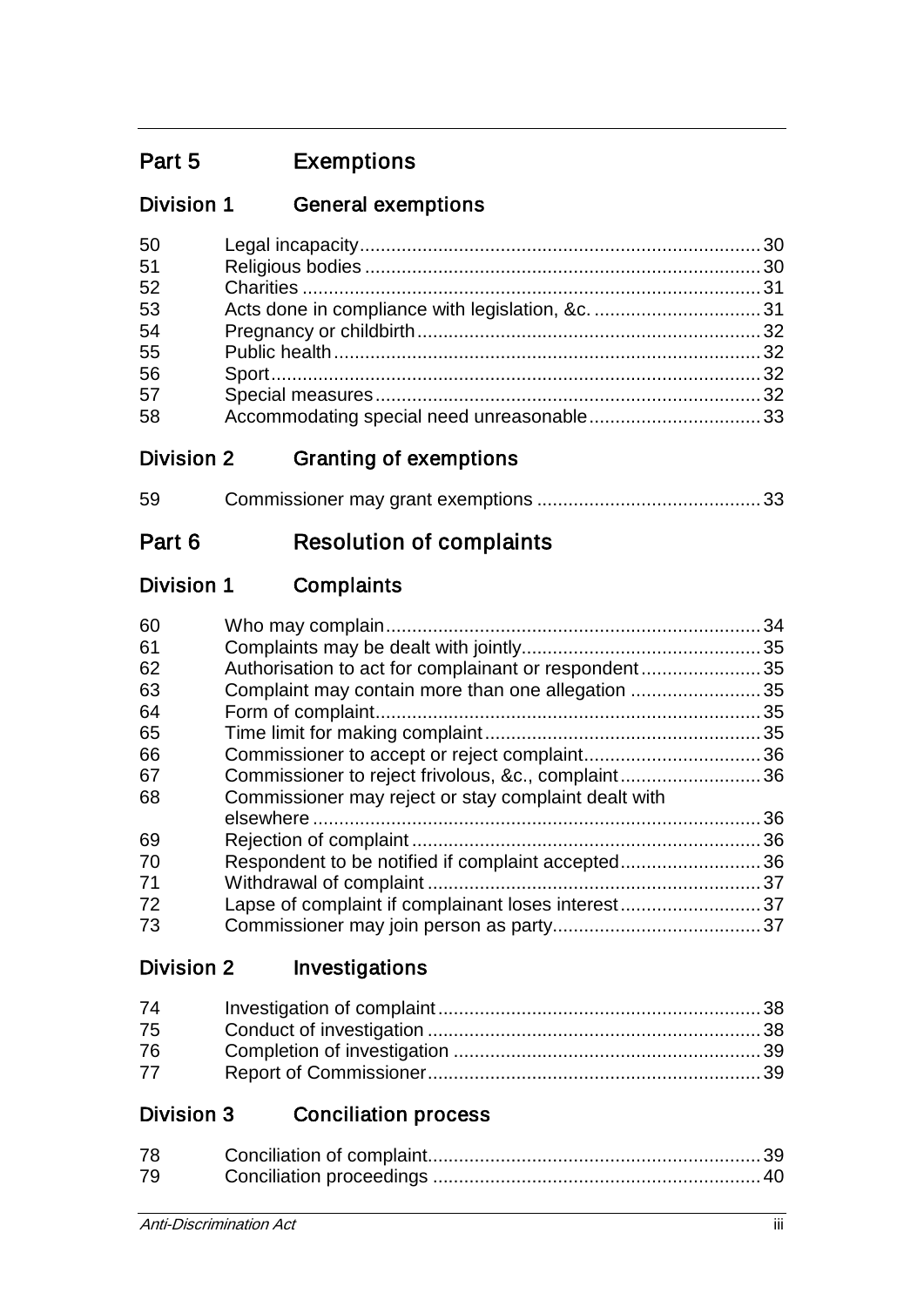| 80 |  |
|----|--|
| 81 |  |
| 82 |  |

## Division 4 Hearings

| 83 |  |
|----|--|
| 84 |  |
| 85 |  |
| 86 |  |
| 87 |  |
| 88 |  |
| 89 |  |

## Division 5 Miscellaneous

| Powers of Commissioner in respect of proceedings 44 |
|-----------------------------------------------------|
|                                                     |
| Legal practitioner may assist Commissioner  46      |
|                                                     |
|                                                     |
| Unincorporated association represented by committee |
|                                                     |
|                                                     |
|                                                     |
|                                                     |
|                                                     |
|                                                     |
|                                                     |
|                                                     |
|                                                     |
|                                                     |

Part 7 Appeals

| 106 |  |
|-----|--|
| 107 |  |

## Part 8 Miscellaneous

| 108 |  |
|-----|--|
| 109 |  |
| 110 |  |
| 111 |  |
| 112 |  |
| 113 |  |
| 114 |  |
| 115 |  |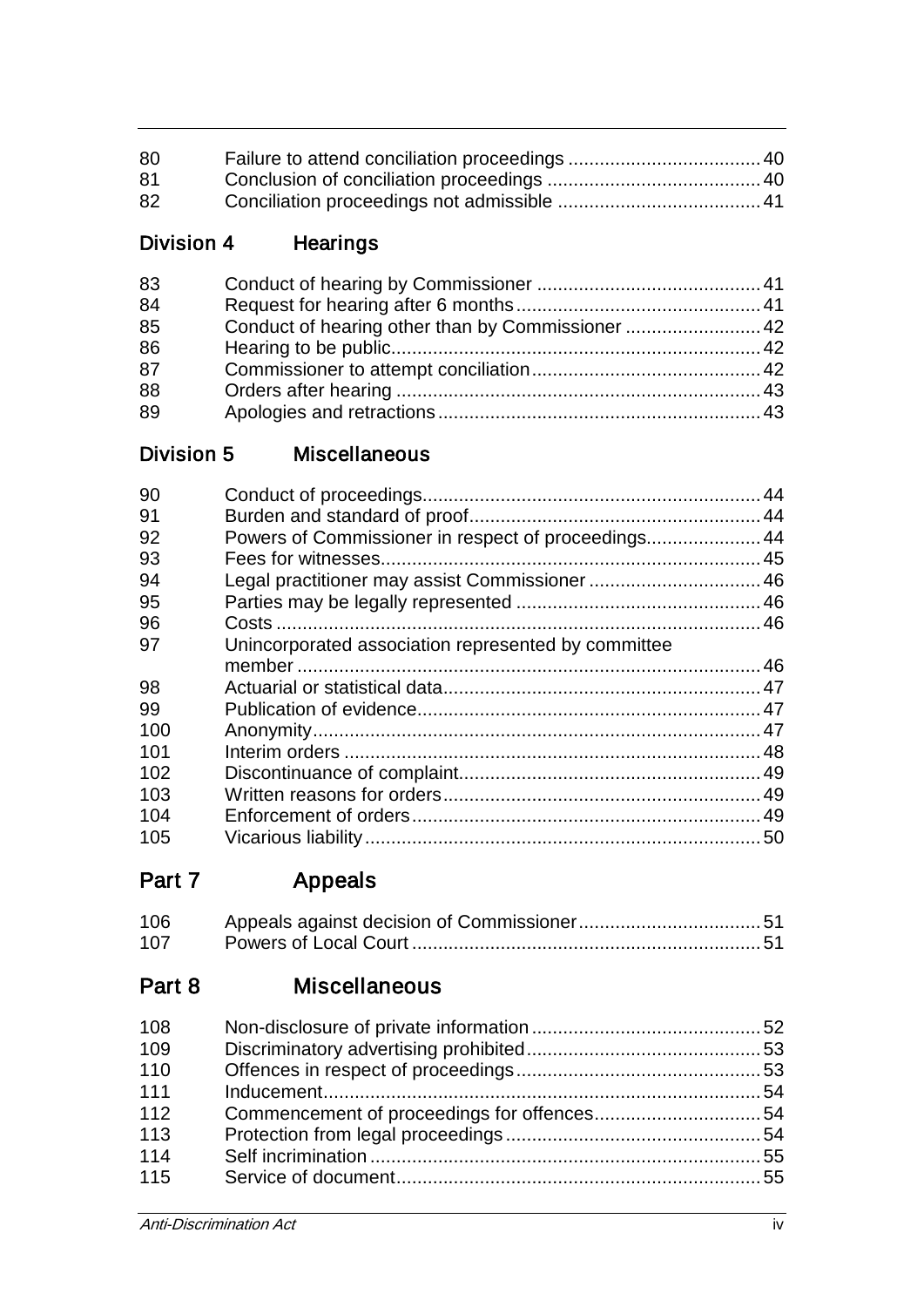## ENDNOTES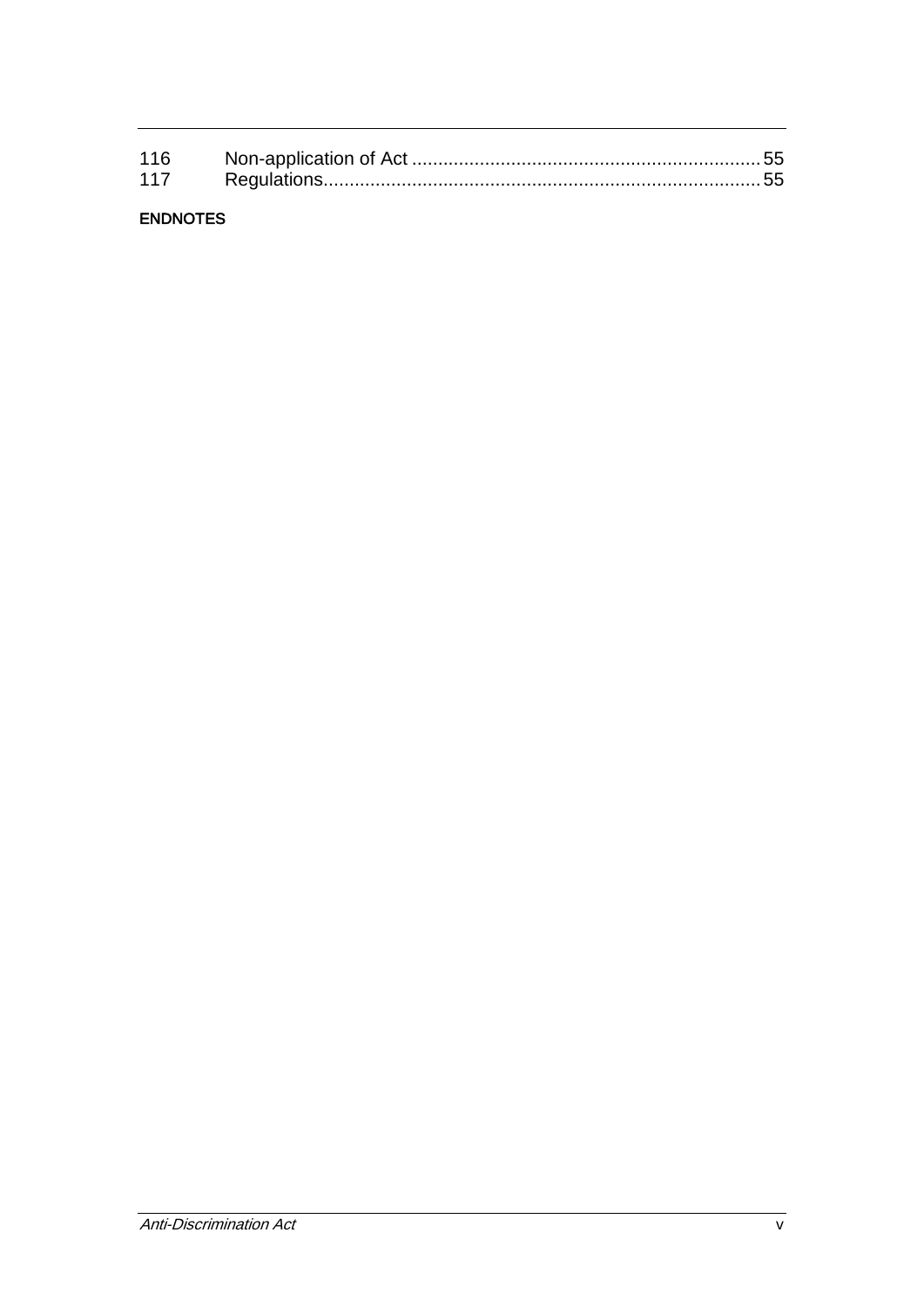## NORTHERN TERRITORY OF AUSTRALIA

\_\_\_\_\_\_\_\_\_\_\_\_\_\_\_\_\_\_\_\_

This reprint shows the Act as in force at 1 March 2011. Any amendments that commence after that date are not included.

\_\_\_\_\_\_\_\_\_\_\_\_\_\_\_\_\_\_\_\_

## ANTI-DISCRIMINATION ACT

An Act to promote equality of opportunity in the Territory by protecting persons from unfair discrimination in certain areas of activity and from sexual harassment and certain associated objectionable conduct, to provide remedies for persons discriminated against and for related purposes

## Part 1 Preliminary

#### 1 Short title

This Act may be cited as the Anti-Discrimination Act.

#### 2 Commencement

This Act shall come into operation on a date to be fixed by the Administrator by notice in the *Gazette*.

#### 3 Objects

The objects of this Act are:

- (a) to promote recognition and acceptance within the community of the principle of the right to equality of opportunity of persons regardless of an attribute; and
- (b) to eliminate discrimination against persons on the ground of race, sex, sexuality, age, marital status, pregnancy, parenthood, breastfeeding, impairment, trade union or employer association, religious belief or activity, political opinion, affiliation or activity, irrelevant medical record or irrelevant criminal record in the area of work, accommodation or education or in the provision of goods, services and facilities, in the activities of clubs or in insurance and superannuation; and
- (c) to eliminate sexual harassment.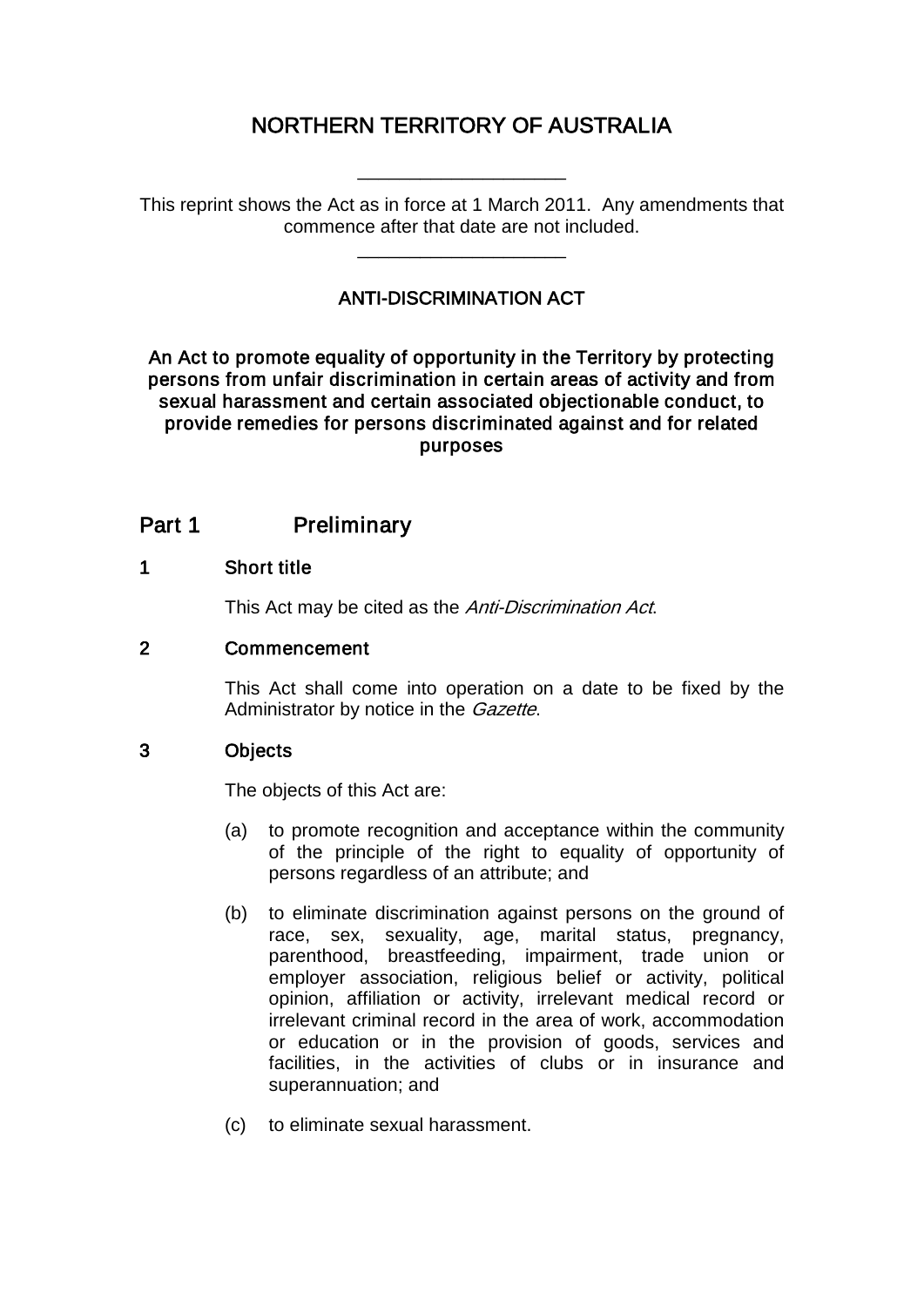#### 4 Interpretation

(1) In this Act:

accommodation includes:

- (a) business premises; and
- (b) a house or flat; and
- (c) a hotel or motel; and
- (d) a boarding house or hostel; and
- (e) a caravan or caravan site; and
- (f) a mobile home or mobile home site; and
- (g) a camping site; and
- (h) a building or construction site.

advertisement means every form of advertisement or notice, however displayed, and whether or not displayed to the public, and includes an advertisement:

- (a) in a newspaper or other publication; and
- (b) by television or radio; and
- (c) by display of notices, signs, labels or goods; and
- (d) by distribution of samples, circulars, catalogues, price lists or other material; and
- (e) by exhibition of pictures, models or films.

artificial fertilisation procedure means any artificial insemination procedure or in vitro fertilisation procedure.

artificial insemination procedure means a procedure where human sperm are introduced, by a non-coital method, into the reproductive system of a woman but which is not, and is not an integral part of, an in vitro fertilisation procedure.

attribute means an attribute referred to in section 19.

child means a person who has not attained the age of 18 years.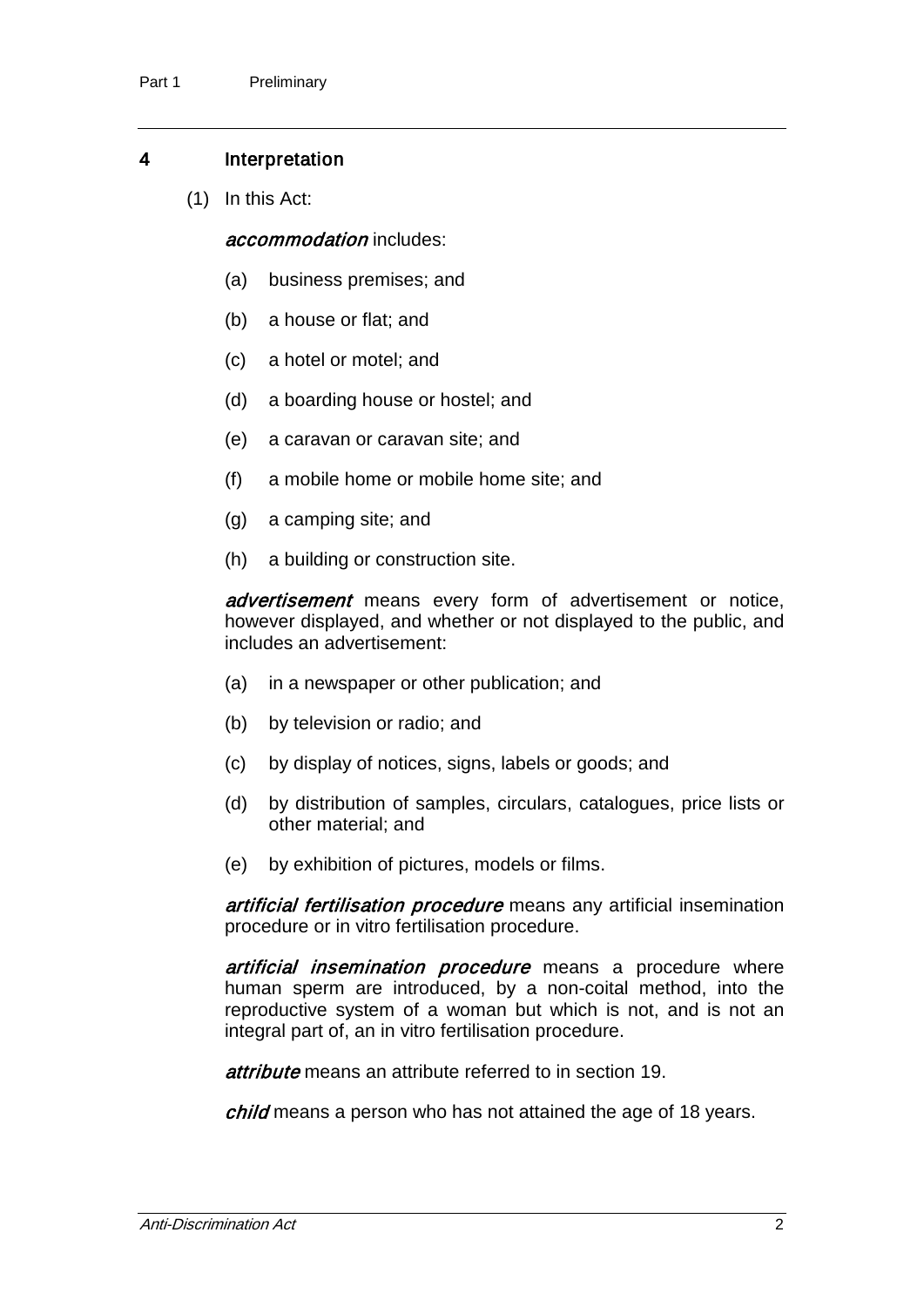club means an incorporated or unincorporated association of not less than 30 members that:

- (a) is established for social, literary, cultural, political, sporting, athletic, recreational or community service purposes or any other similar lawful purpose; and
- (b) provides and maintains its facilities, wholly or partly, from funds of the association; and
- (c) sells or supplies liquor for consumption on its premises.

**Commissioner** means the person appointed under section 6 to be the Anti-Discrimination Commissioner and includes a person appointed under section 11 to act as the Commissioner, when so acting.

committee of management, in relation to a club, means the group or body of people, by whatever name called, that manages the affairs of the club.

complainant means the person making a complaint and includes a person joined as a complainant under section 73.

complaint means a complaint made under Part 6.

document includes:

- (a) paper or other material on which there is writing; and
- (b) paper or other material on which there are marks, figures, symbols or perforations having a meaning for persons qualified to interpret them; and
- (c) an article or material from which sounds, images or writings are capable of being reproduced with or without the aid of any other article or device.

educational authority means the body or person administering an educational institution.

educational institution means a school, college, university or other institution at which any form of training or instruction is provided and includes:

(a) a training institution within the meaning of the Training Guarantee (Administration) Act 1990 of the Commonwealth; and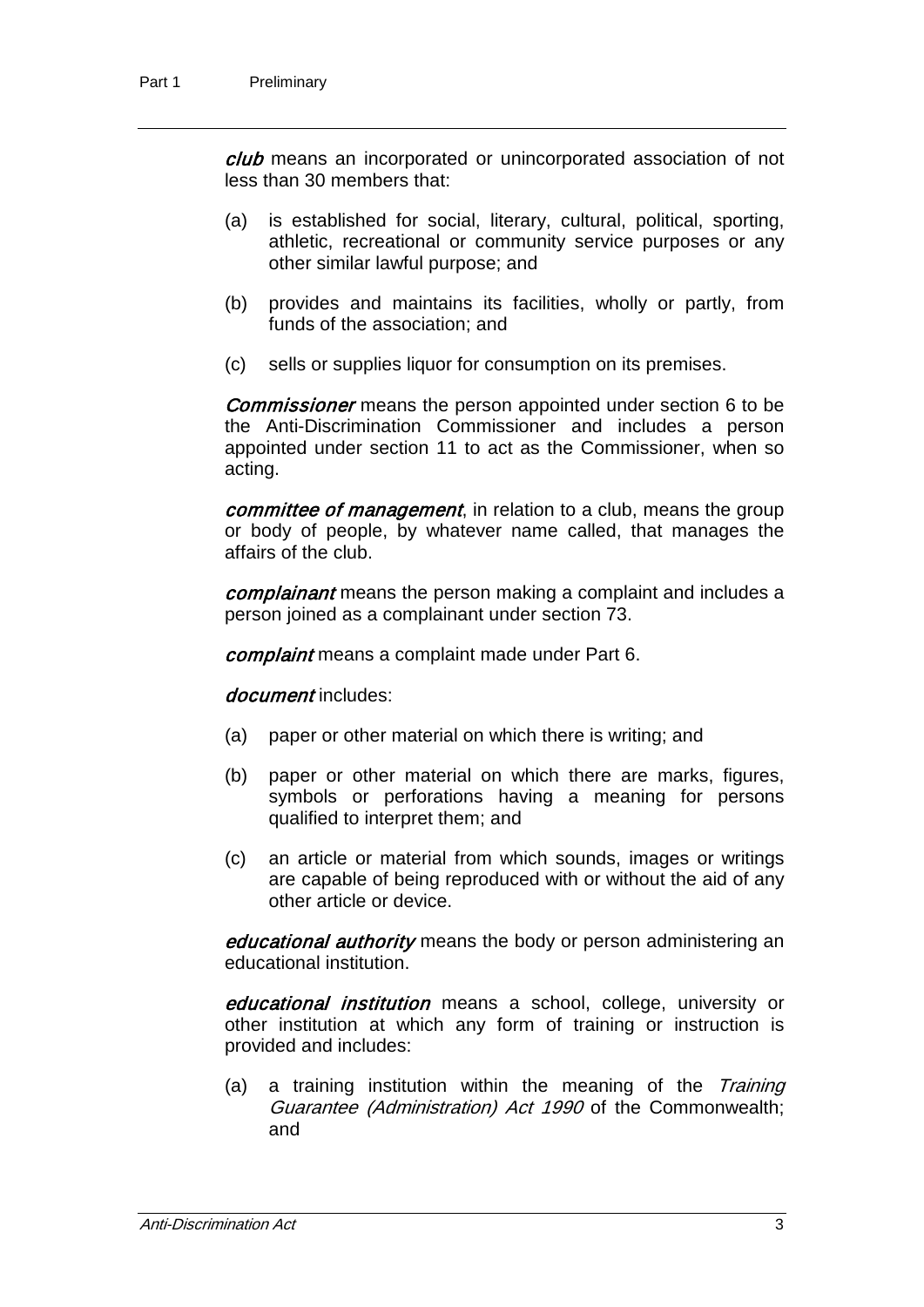(b) a place at which training or instruction is provided by an employer.

*guide dog* means a dog that is trained to provide assistance to a person who has a visual, hearing or mobility impairment.

impairment includes:

- (a) the total or partial loss of a bodily function; and
- (b) the presence in the body of an organism which has caused or is capable of causing disease; and
- (c) the presence in the body of organisms impeding, capable of impeding or which may impede the capacity of the body to combat disease; and
- (d) total or partial loss of a part of the body; and
- (e) the malfunction or dysfunction of a part of the body; and
- (f) the malformation or disfigurement of a part of the body; and
- (g) reliance on a guide dog, wheelchair or other remedial device; and
- (h) physical or intellectual disability; and
- (j) psychiatric or psychological disease or disorder, whether permanent or temporary; and
- (k) a condition, malfunction or dysfunction which results in a person learning more slowly than another person without that condition, malfunction or dysfunction.

#### insurance includes:

- (a) an annuity; and
- (b) life assurance; and
- (c) accident insurance; and
- (d) illness insurance.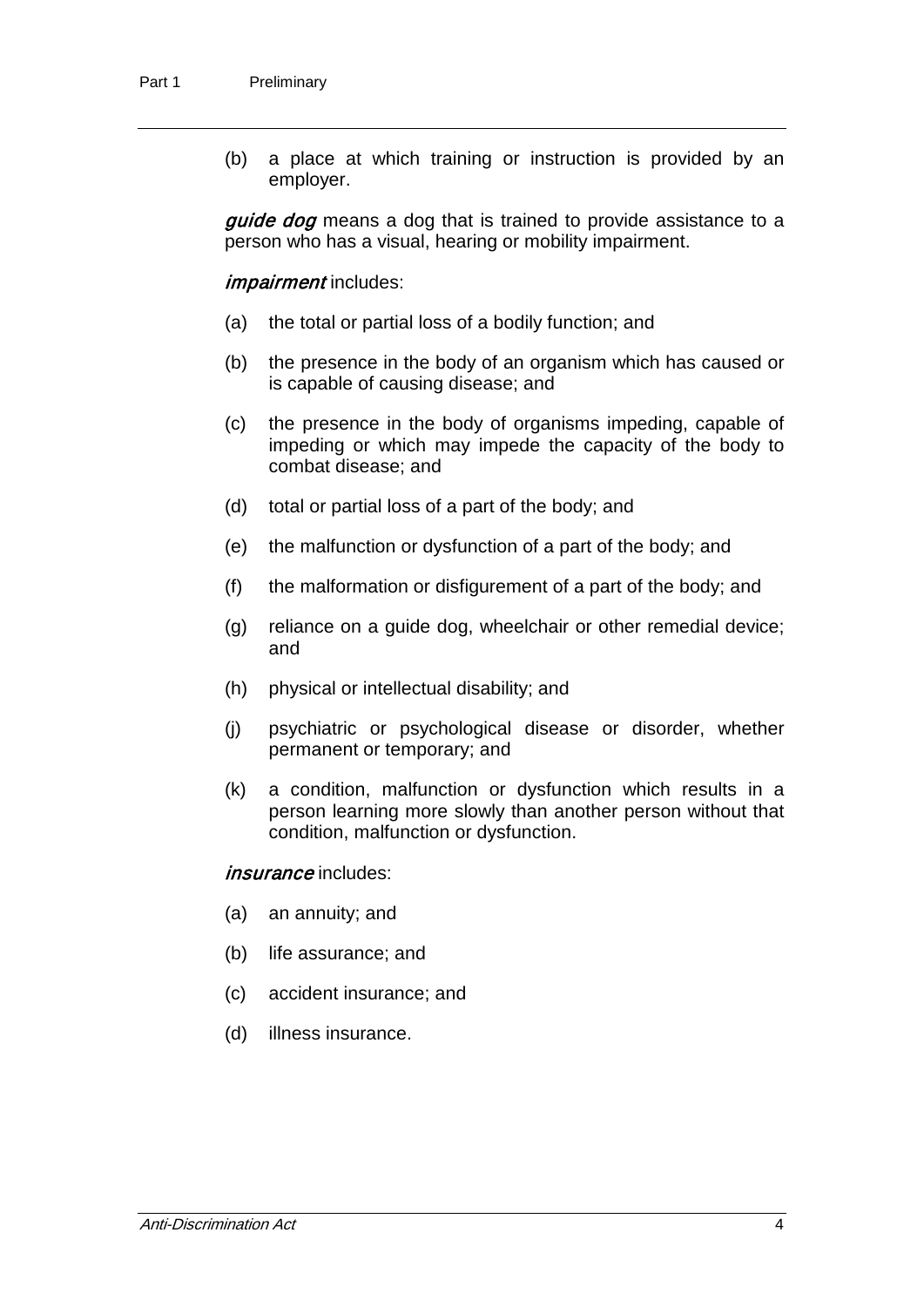in vitro fertilisation procedure means a procedure which:

- (a) is consequent on the removal of an egg from the body of a woman, and carried out for one or more of the following purposes:
	- (i) the fertilisation of the egg, within or outside her body;
	- (ii) the keeping or use of the egg with intent to derive from it an egg in the process of fertilisation or an embryo;
	- (iii) the keeping or use of the egg in the process of fertilisation or embryo so derived; or
- (b) is directed at the introduction into the body of a woman of:
	- (i) an egg, whether produced by the woman or by another woman; or
	- (ii) an egg in the process of fertilisation or an embryo, whether produced by the woman or by another woman and whether or not fertilisation began outside the body into which it is introduced.

*irrelevant criminal record*, in relation to a person, means:

- (a) a spent record within the meaning of the Criminal Records (Spent Convictions) Act; or
- (b) a record relating to arrest, interrogation or criminal proceedings where:
	- (i) no further action was taken in relation to the arrest, interrogation or charge of the person; or
	- (ii) no charge has been laid; or
	- (iii) the charge was dismissed; or
	- (iv) the prosecution was withdrawn; or
	- (v) the person was discharged, whether or not on conviction; or
	- (vi) the person was found not guilty; or
	- (vii) the person's finding of guilt was quashed or set aside; or
	- (viii) the person was granted a pardon; or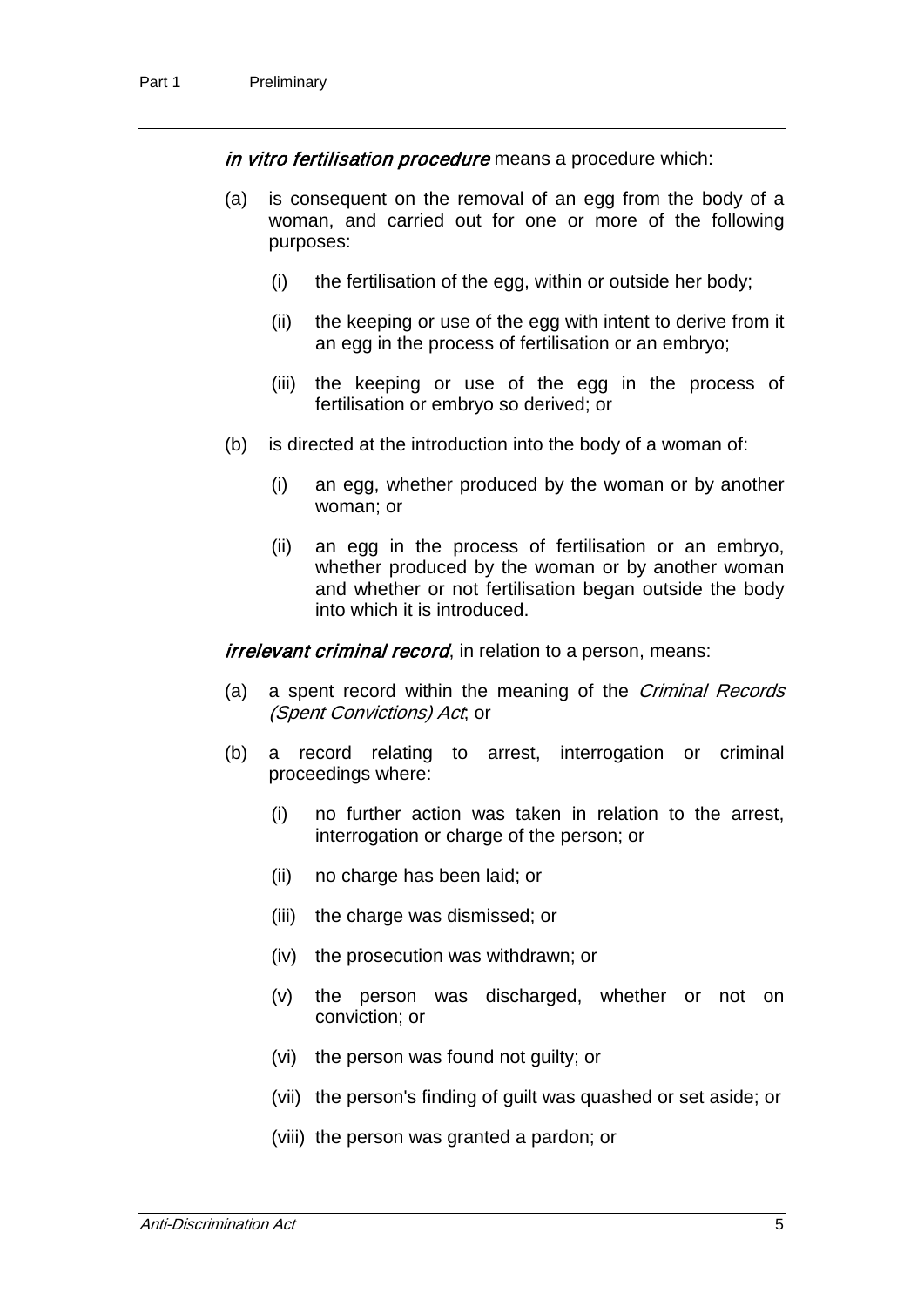(ix) the circumstances relating to the offence for which the person was found guilty are not directly relevant to the situation in which the discrimination arises.

man means a member of the male sex irrespective of age.

*marital status* means whether a person is:

- (a) single; or
- (b) married; or
- (c) married but living separately and apart from the person's spouse; or
- (d) married, or has been married, to a particular person; or
- (e) divorced; or
- (f) widowed; or
- (g) a de facto partner; or
- (h) the de facto partner, or was the de facto partner, of a particular person.

near relative, in relation to a person, means:

- (a) a parent, child, grandparent, brother or sister of the person; or
- (b) the spouse or de facto partner of the person or a person referred to in paragraph (a).

parent includes a step-parent, adoptive parent, foster parent, guardian and a person who provides care, nurturing and support to a child.

**parenthood** means whether or not a person is a parent.

**pregnancy** includes child bearing capacity.

#### prohibited conduct means:

- (a) discrimination, other than discrimination exempted from the application of this Act; or
- (b) sexual harassment; or
- (c) victimisation; or
- (d) discriminatory advertising; or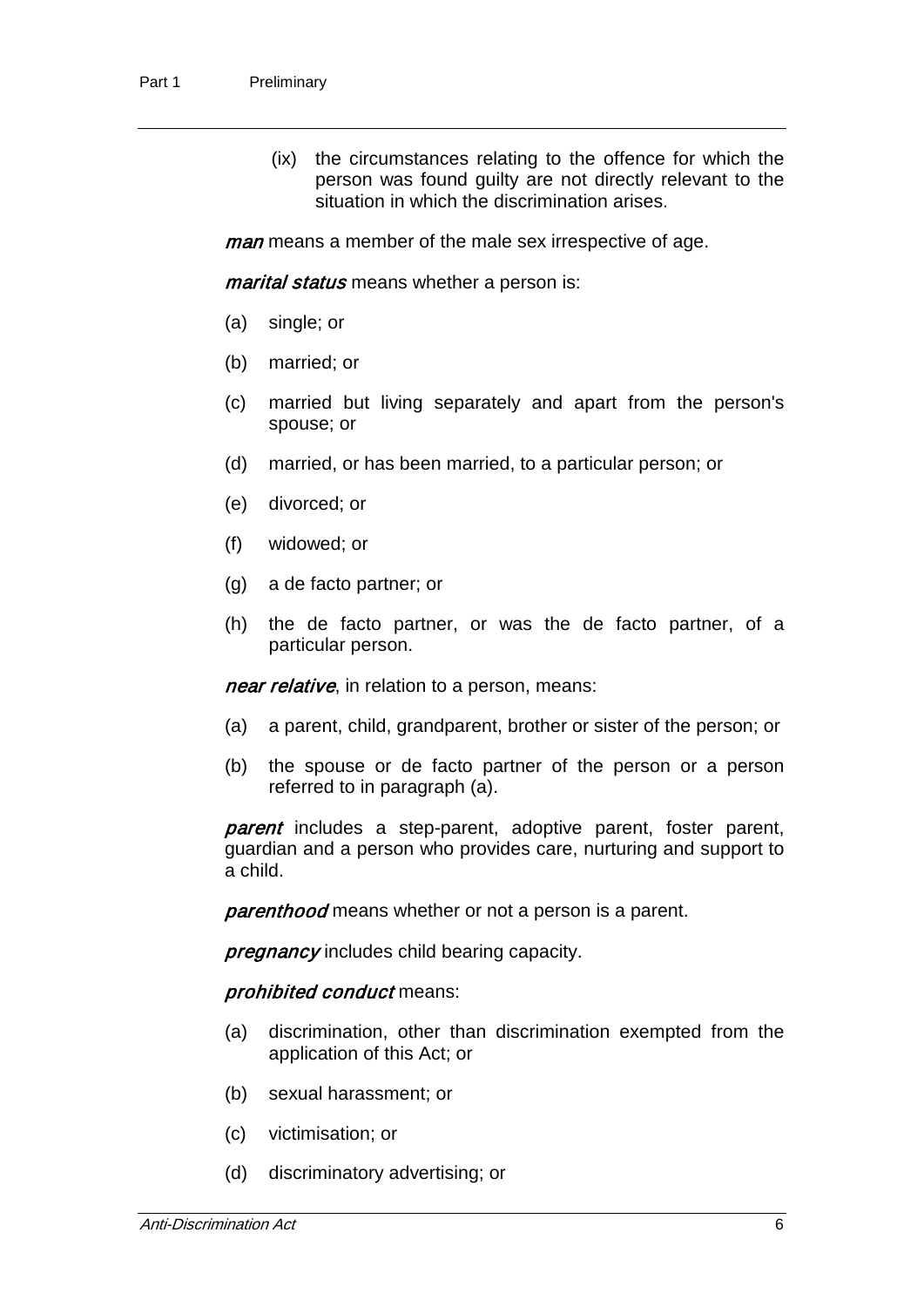- (e) seeking unnecessary information; or
- (f) failure to accommodate a special need; or
- (g) aiding a contravention of this Act.

#### race includes:

- (a) the nationality, ethnic or national origin, colour, descent or ancestry of a person; and
- (b) that a person is or has been an immigrant.

respondent, in relation to a complaint, means the person alleged in the complaint to have engaged in prohibited conduct and includes a person joined as a respondent under section 73.

#### services include:

- (a) access to or use of any land, place, vehicle or facility that members of the public are, or a section of the public is, permitted to use; and
- (b) banking or the supply of loans, finance, credit guarantees, hire purchase schemes or any other type of financial accommodation; and
- (c) services connected with the selling or leasing of an interest in land; and
- (d) recreation, including entertainment, sports, tourism and the arts; and
- (e) the supply of refreshments; and
- (f) services connected with transport and travel; and
- (g) services of any profession, occupation, trade or business; and
- (h) services provided by a government, statutory corporation, a company or other body corporate in which a government has a controlling interest, or a council constituted under the *Local* Government Act,

but does not include insurance and superannuation.

sexuality means the sexual characteristics or imputed sexual characteristics of heterosexuality, homosexuality, bisexuality or transsexuality.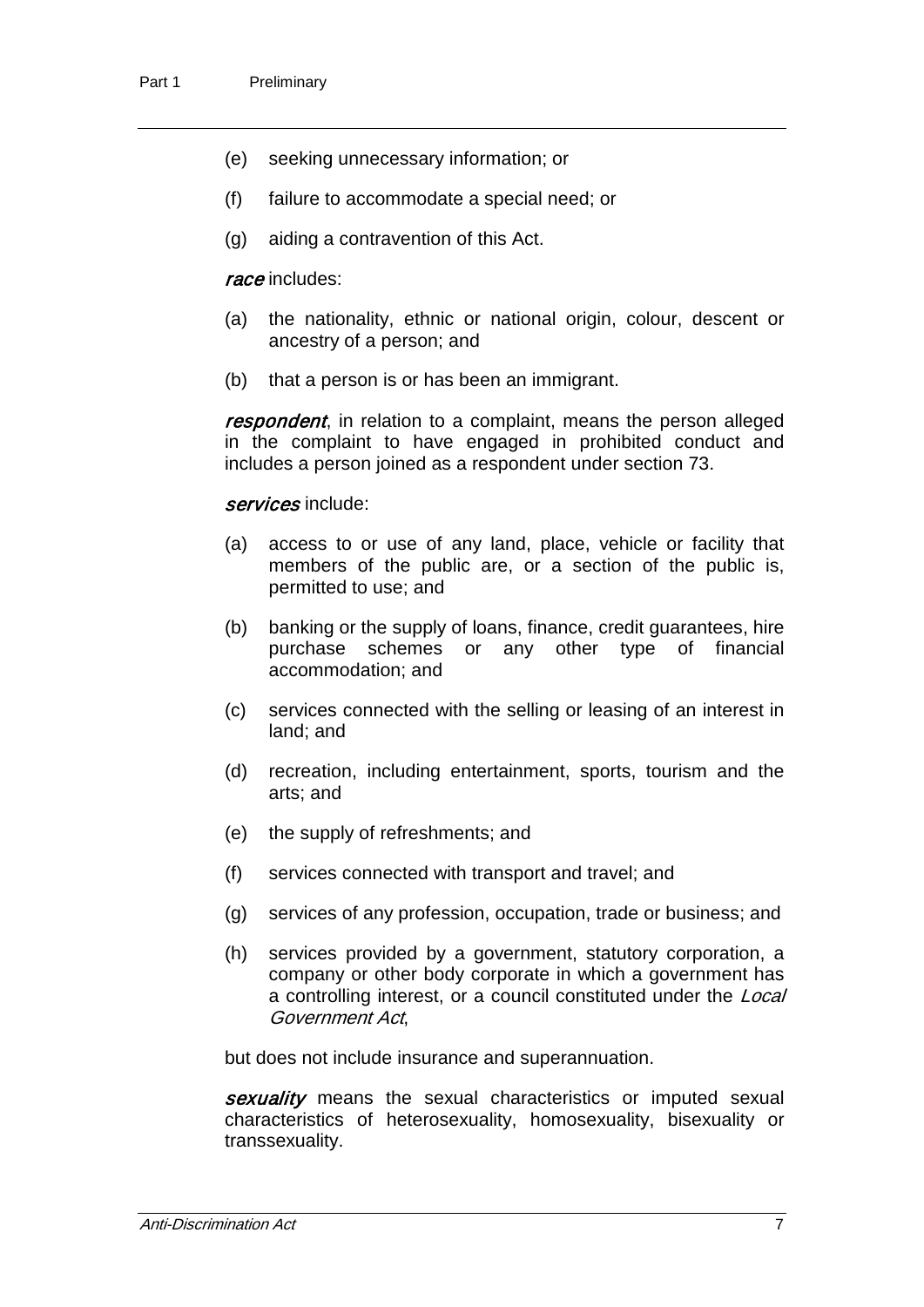supervision, in relation to a child, means to oversee or superintend the execution of or performance of work or other tasks by the child.

woman means a member of the female sex irrespective of age.

work includes work:

- (a) in a relationship of employment (including full-time, part-time, casual, permanent and temporary employment); and
- (b) under a contract for services; and
- (c) remunerated in whole or in part on a commission basis; and
- (d) under a statutory appointment; and
- (e) by a person with an impairment in a sheltered workshop; and
- (f) under a guidance program, vocational training program or other occupational training or retraining program.
- (2) For the purposes of this Act, a person may be discriminated against on the ground of race even if the person is, in addition to that race, of one or more other races.
- (3) For the purposes of this Act, trade union or employer association activity shall be construed to include membership or non membership of a trade union or employer association and a lack or absence of trade union or employer association activity.
- (4) For the purposes of this Act, religious belief or activity shall be construed to include Aboriginal spiritual belief or activity.
- (5) For the purposes of this Act, political opinion, affiliation or activity shall be construed to include a lack or absence of political opinion, affiliation or activity.
- (6) For the purposes of this Act, refusing or failing to do an act shall be deemed to be the doing of an act and a reference to an act includes a reference to such a refusal or failure.
- (7) Unless the contrary intention appears, a reference in this Act to a person includes a reference to an unincorporated association.
- (8) A reference in this Act to the provision of a service does not include the carrying out of an artificial fertilisation procedure.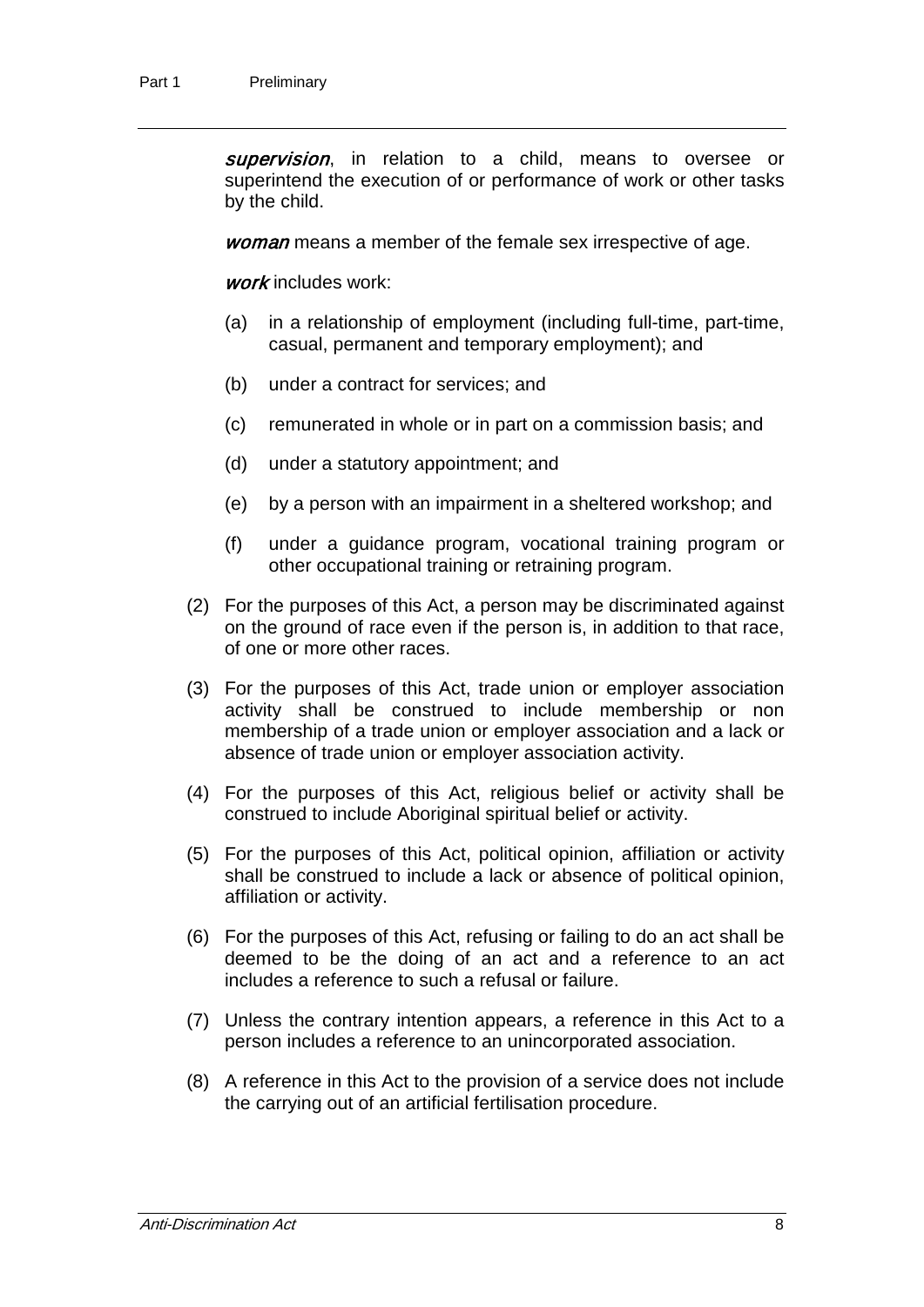#### 5 Act to bind Crown

This Act binds the Crown, not only in right of the Territory but, to the extent that the legislative power of the Legislative Assembly permits, in all its other capacities.

## Part 2 Anti-Discrimination Commissioner

#### 6 Commissioner

- (1) Subject to this Part, the Administrator may, in writing, appoint a person to be the Anti-Discrimination Commissioner.
- (2) Subject to this Part, the Commissioner holds office for such period, not longer than 3 years, as is specified in the notice of appointment but is eligible for re-appointment.
- (3) The terms and conditions of the Commissioner's appointment shall be fixed by the Administrator.

#### 7 Leave of absence

The Minister may grant leave of absence to the Commissioner on such terms as the Minister thinks fit.

#### 8 Resignation

The Commissioner may resign, in writing, delivered to the Administrator.

#### 9 Termination of appointment

- (1) The Administrator may, in writing, terminate the appointment of a person as the Commissioner if the person:
	- (a) becomes physically or mentally incapable of satisfactorily performing the duties of the office; or
	- (b) is guilty of misconduct of a kind that could warrant dismissal under the Public Sector Employment and Management Act if the person were an employee within the meaning of that Act; or
	- (c) is absent, without the Minister's leave and without reasonable excuse, for 14 consecutive days or 28 days in any 12 months.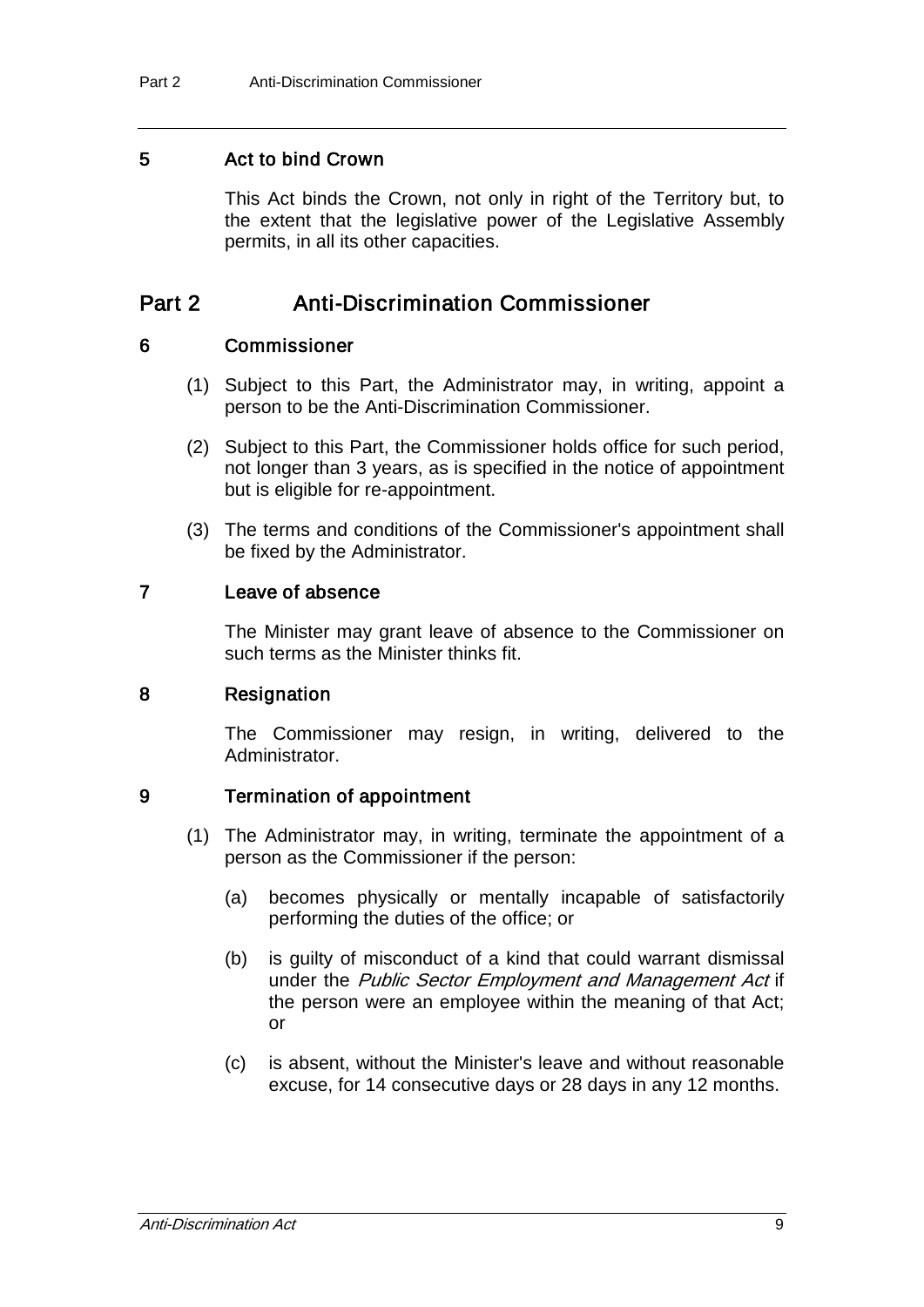- (2) The Administrator shall, in writing, terminate the appointment of a person as the Commissioner if the person:
	- (a) is found guilty of an indictable offence (whether in the Territory or elsewhere); or
	- (b) becomes bankrupt, applies to take the benefit of a law for the relief of bankrupt or insolvent debtors, compounds with creditors or makes an assignment of remuneration for their benefit; or
	- (c) engages in paid employment outside the duties of the office without the Minister's approval.

#### 10 Disclosure of interest

The Commissioner shall, as soon as practicable after being appointed and after acquiring them, in writing, notify the Minister of all direct or indirect pecuniary interests that the Commissioner has or acquires in a business, or in a body corporate carrying on a business, whether in Australia or elsewhere.

#### 11 Acting Commissioner

- (1) Subject to this Part, the Administrator may, in writing, appoint a person to act as the Commissioner:
	- (a) during a vacancy in the office; or
	- (b) during any period, or during all periods, when the Commissioner is absent from duty or from the Territory or is, for any other reason, unable to perform the duties of the office.
- (2) A person appointed under subsection (1), while so acting, may exercise all the powers and perform all the functions of the Commissioner.
- (3) Subject to subsection (4), the terms and conditions of a person appointed under subsection (1) shall be fixed by the Administrator.
- (4) A person appointed under subsection (1) to act as the Commissioner during a vacancy in the office shall not continue to act for a period longer than 12 months.
- (5) Where no appointment under subsection (1) is in force or a person so appointed is unable, for any reason, to perform the duties of the office of the Commissioner, the Minister may, in writing, appoint a person to act as the Commissioner for a period of not longer than 3 months.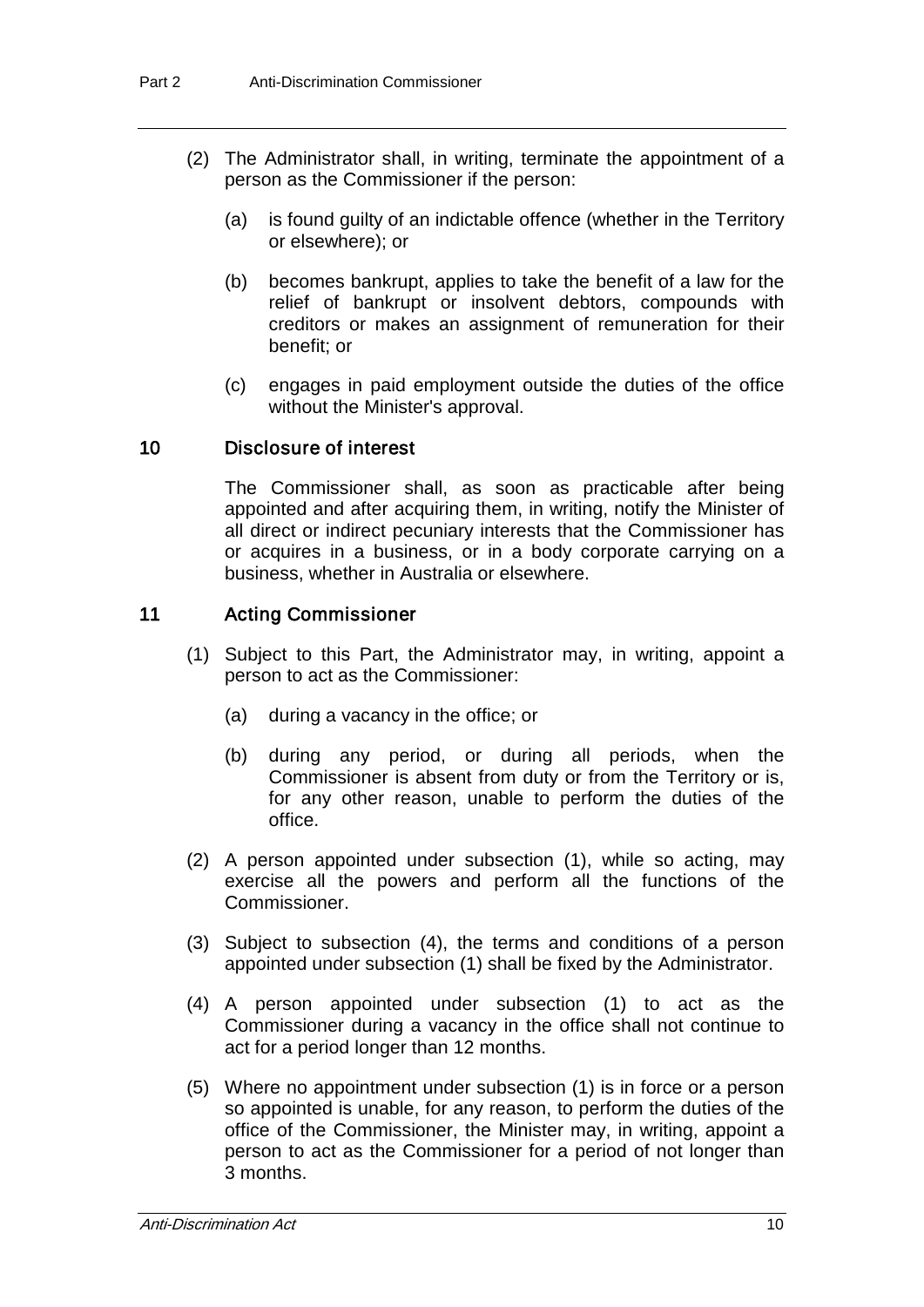#### 12 Staff of Commissioner

The Commissioner shall be provided by the Minister with such staff, who shall be employees within the meaning of the *Public Sector* Employment and Management Act, as is necessary for the administration of this Act.

#### 13 Functions of Commissioner

- (1) The Commissioner has the following functions:
	- (a) to carry out investigations and hearings into complaints and endeavour to effect conciliation;
	- (b) to examine Acts and regulations and proposed Acts and regulations of the Territory to determine whether they are, or would be, inconsistent with the purposes of this Act, and to report the results of such examinations to the Minister;
	- (c) to institute, promote or assist in research, the collection of data and the dissemination of information relating to discrimination and the effects of discrimination;
	- (d) to consult with organisations, departments and local government bodies and associations to ascertain means of improving services and conditions affecting groups that are subjected to prohibited conduct;
	- (e) to research and develop additional grounds of discrimination and to make recommendations for the inclusion of such grounds in this Act;
	- (f) to examine practices, alleged practices or proposed practices of a person, at the Commissioner's own initiative or when required by the Minister, to determine whether they are, or would be, inconsistent with the purposes of this Act, and, when required by the Minister, to report the results of the examination to the Minister;
	- (g) to promote in the Territory an understanding and acceptance, and public discussion, of the purposes and principles of equal opportunity;
	- (h) to promote an understanding and acceptance of, and compliance with, this Act;
	- (j) to promote the recognition and acceptance of nondiscriminatory attitudes, acts and practices;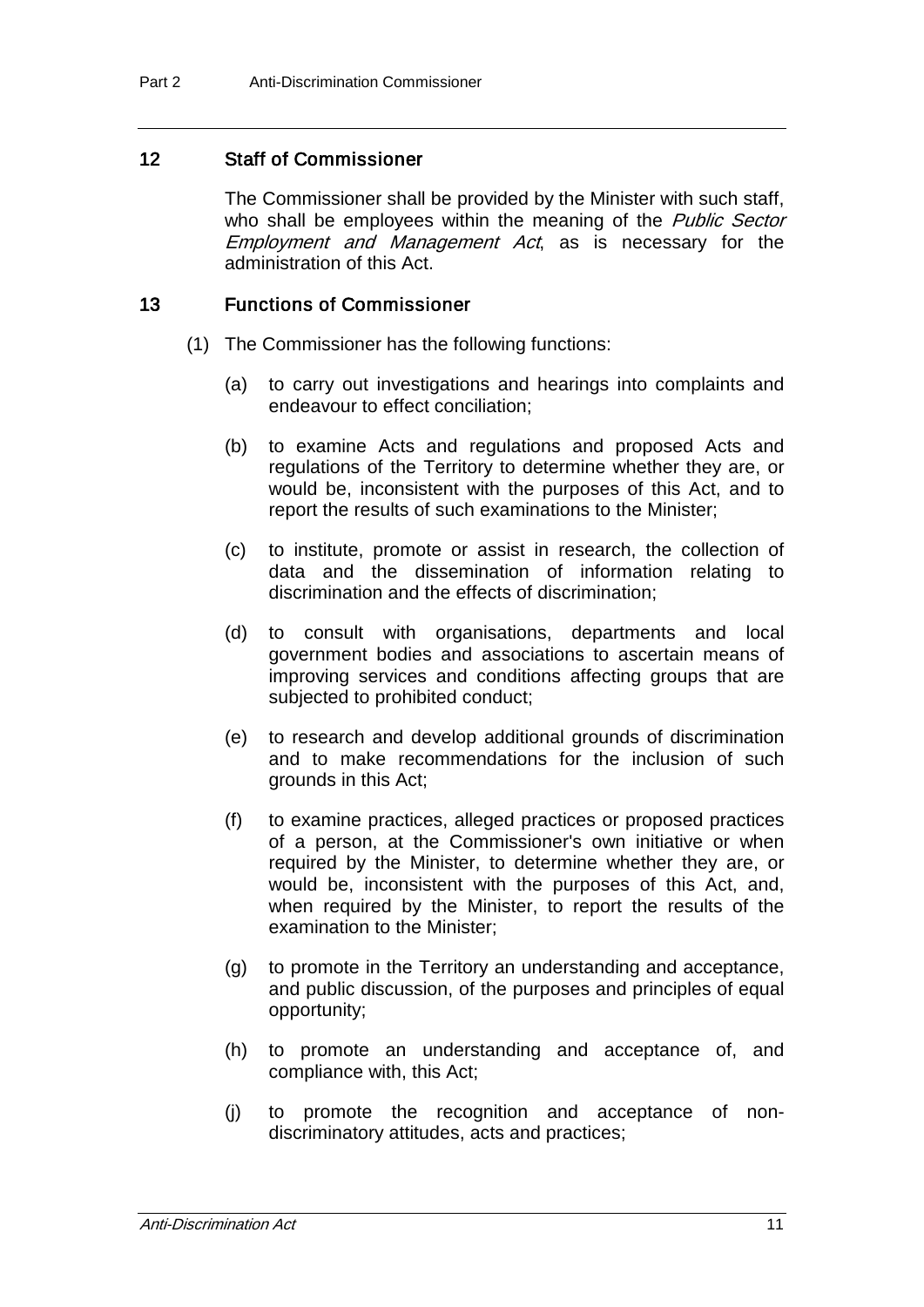- (k) to promote within the public sector the development of equal opportunity management programs;
- (m) to prepare and publish guidelines and codes of practice to assist persons to comply with this Act;
- (n) to provide advice and assistance to persons relating to this Act as the Commissioner thinks fit;
- (p) to advise the Minister generally on the operation of this Act;
- (q) if the Commissioner considers it appropriate to do so, to intervene in a proceeding that involves issues of equality of opportunity or discrimination with the leave of the court hearing the proceeding and subject to any conditions imposed by the court;
- (r) such functions as are conferred on the Commissioner by or under this or any other Act;
- (s) such other functions as the Minister determines.
- (2) The Commissioner shall not regard, for the purposes of subsection (1)(b), an Act or regulation or a proposed Act or regulation of the Territory as being inconsistent with the purposes of this Act by reason of a provision of the Act or regulation or proposed Act or regulation that is included solely for the purpose of promoting equal opportunity for a group of persons who are disadvantaged or have a special need because of any of the attributes referred to in section 19.
- (3) The Commissioner shall not regard an act or practice as being inconsistent with the purposes of this Act where the act or practice is done or engaged in solely for the purpose referred to in subsection (2).

### 14 Powers of Commissioner

Subject to this Act, the Commissioner has power to do all things that are necessary or convenient to be done for or in connection with or incidental to the performance of the Commissioner's functions under this Act.

### 15 Delegation

(1) The Commissioner may, in writing, delegate to a person, including the person from time to time holding, acting in or performing the duties of, an office, designation or position, any of the powers and functions of the Commissioner under this or any other Act, other than Part 6 Division 4 or this power of delegation.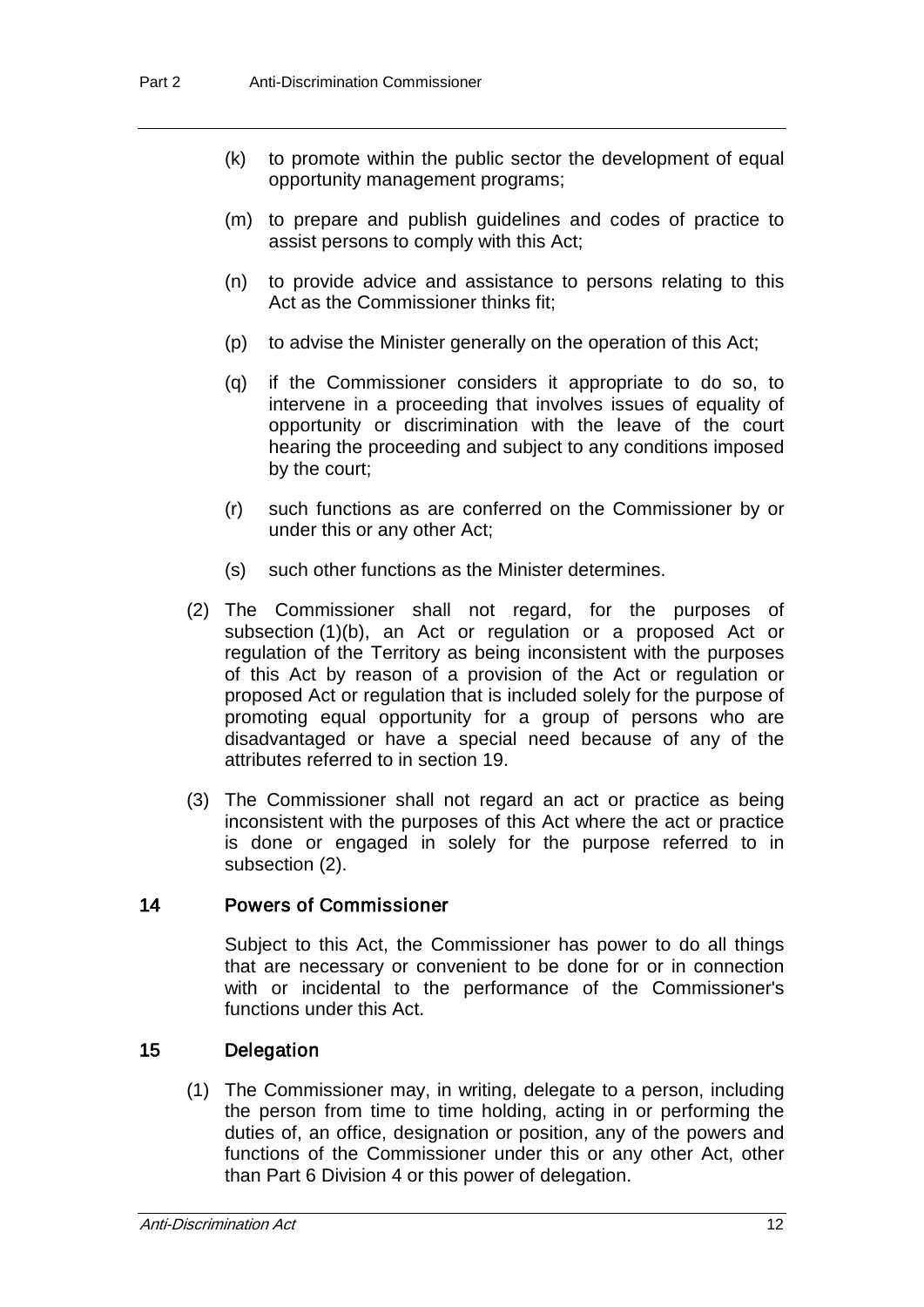- (2) A power or function delegated under this section, when exercised or performed by the delegate, shall, for the purposes of this Act, be deemed to have been exercised or performed by the Commissioner.
- (3) A delegation under this section does not prevent the exercise of a power or performance of a function by the Commissioner.

### 16 Annual report

- (1) The Commissioner shall furnish a report to the Minister not later than 30 September in each year on the operation of this Act for the 12 months to 30 June immediately preceding.
- (2) The Minister may, in writing, direct the Commissioner to report on specified matters in a report furnished under subsection (1).
- (3) A direction given under subsection (2) shall be included in the report furnished under subsection (1).
- (4) The Minister shall cause a copy of each report furnished under subsection (1) to be laid before the Legislative Assembly not later than 6 sitting days of the Assembly after the report has been so furnished.

#### 17 Special report

- (1) The Minister may, in writing, at any time direct the Commissioner to provide a report on any aspect of the operation of this Act.
- (2) If the Minister so determines, a report under subsection (1) shall be included in a report furnished under section 16.

#### 18 Legislative Assembly members not to be appointed

- (1) A member of the Legislative Assembly shall not be appointed as the Commissioner, to act as the Commissioner or to conduct a hearing under Part 6 Division 4.
- (2) Subject to subsection (3), the appointment of a person as the Commissioner, to act as the Commissioner or to conduct a hearing under Part 6 Division 4 ceases on the person becoming a member of the Legislative Assembly.
- (3) Notwithstanding subsection (2), an appointment of a person referred to in that subsection shall continue in force in respect of a complaint made before the person became a member of the Legislative Assembly and in respect of which the person was performing any functions under this Act until the completion of proceedings under this Act in respect of the complaint.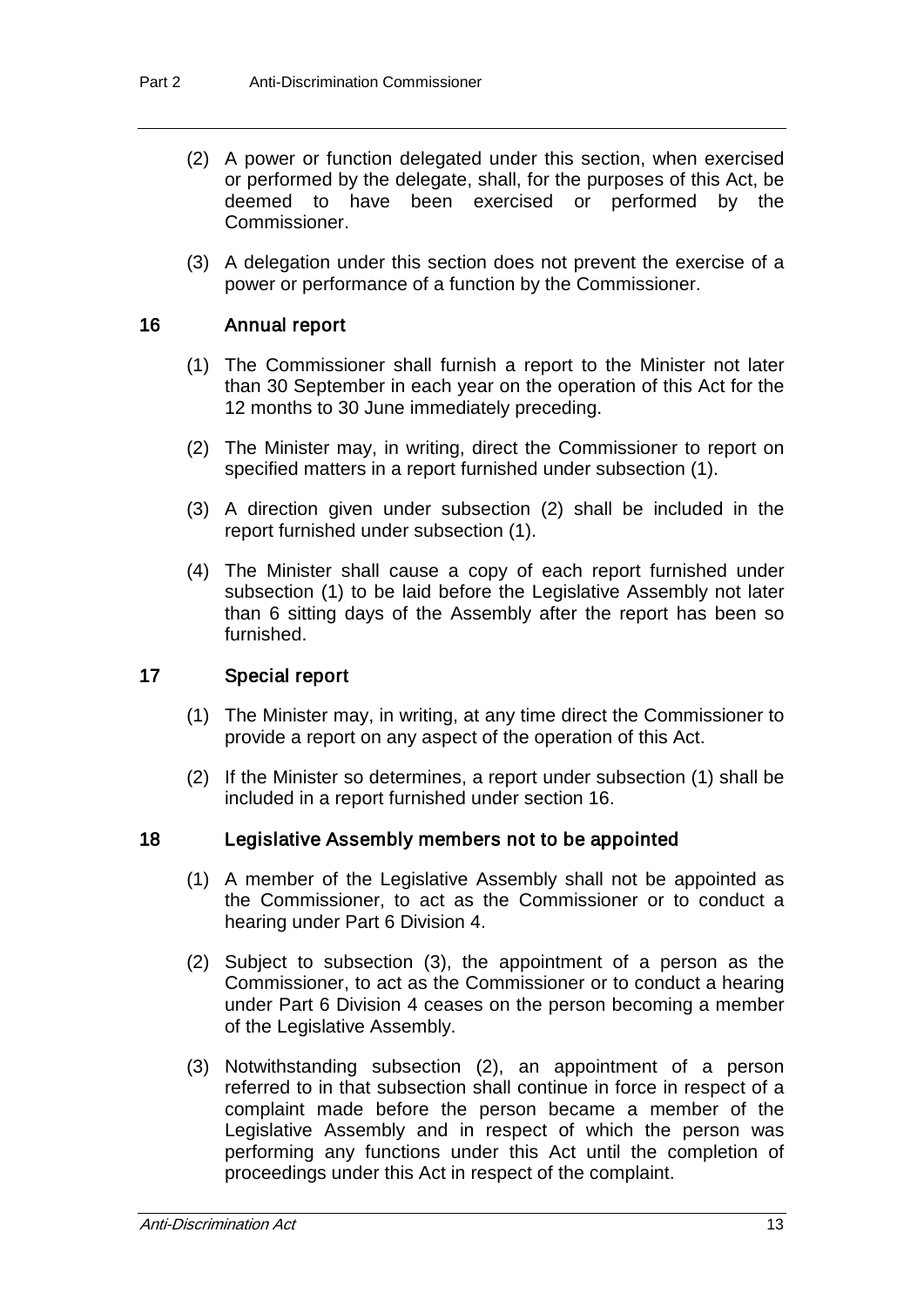## Part 3 Discrimination

## Division 1 Prohibited grounds of discrimination

### 19 Prohibition of discrimination

- (1) Subject to subsection (2), a person shall not discriminate against another person on the ground of any of the following attributes:
	- (a) race;
	- (b) sex;
	- (c) sexuality;
	- (d) age;
	- (e) marital status;
	- (f) pregnancy;
	- (g) parenthood;
	- (h) breastfeeding;
	- (j) impairment;
	- (k) trade union or employer association activity;
	- (m) religious belief or activity;
	- (n) political opinion, affiliation or activity;
	- (p) irrelevant medical record;
	- (q) irrelevant criminal record;
	- (r) association with a person who has, or is believed to have, an attribute referred to in this section.
- (2) It is not unlawful for a person to discriminate against another person on any of the attributes referred to in subsection (1) if an exemption under Part 4 or 5 applies.

### 20 Discrimination

- (1) For the purposes of this Act, discrimination includes:
	- (a) any distinction, restriction, exclusion or preference made on the basis of an attribute that has the effect of nullifying or impairing equality of opportunity; and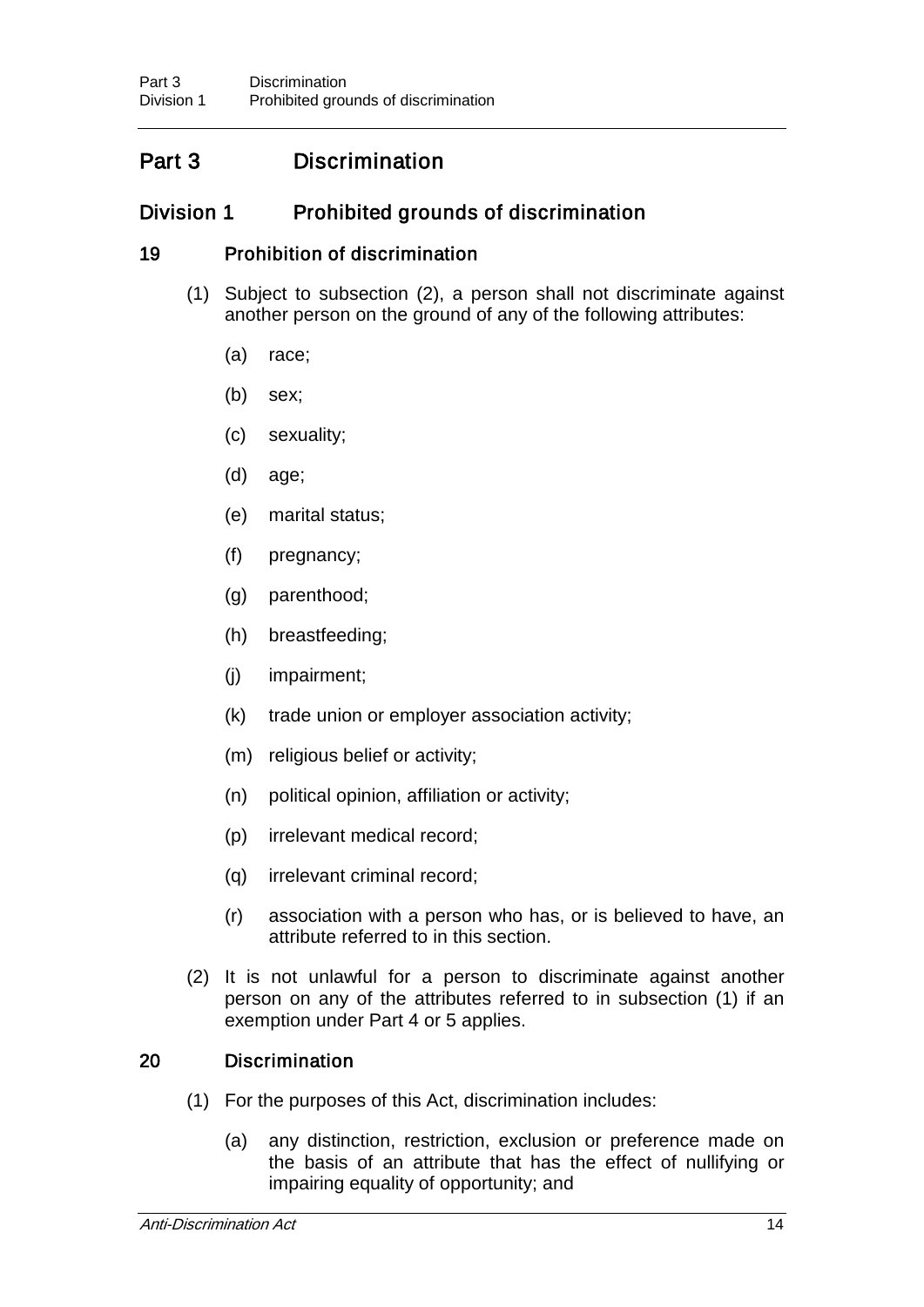(b) harassment on the basis of an attribute,

in an area of activity referred to in Part 4.

- (2) Without limiting the generality of subsection (1), discrimination takes place if a person treats or proposes to treat another person who has or had, or is believed to have or had:
	- (a) an attribute; or
	- (b) a characteristic imputed to appertain to an attribute; or
	- (c) a characteristic imputed to appertain generally to persons with an attribute,

less favourably than a person who has not, or is believed not to have, such an attribute.

- (3) For discrimination to take place, it is not necessary that:
	- (a) the attribute is the sole or dominant ground for the less favourable treatment; or
	- (b) the person who discriminates regards the treatment as less favourable.
- (4) The motive of a person alleged to have discriminated against another person is, for the purposes of this Act, irrelevant.

#### 21 Discrimination by refusing to allow guide dog, &c.

- (1) For the purposes of this Act, a person discriminates on the ground of impairment against a person with a visual, hearing or mobility impairment if the person treats the person with the impairment less favourably because the person has a guide dog.
- (2) Subsection (1) applies notwithstanding that it is the practice of the person to treat less favourably other persons who have dogs.
- (3) Nothing in this section shall limit the operation of section 20 in relation to discrimination on the ground of impairment.
- (4) This section does not affect the liability of a person with a guide dog for any damage caused by the guide dog.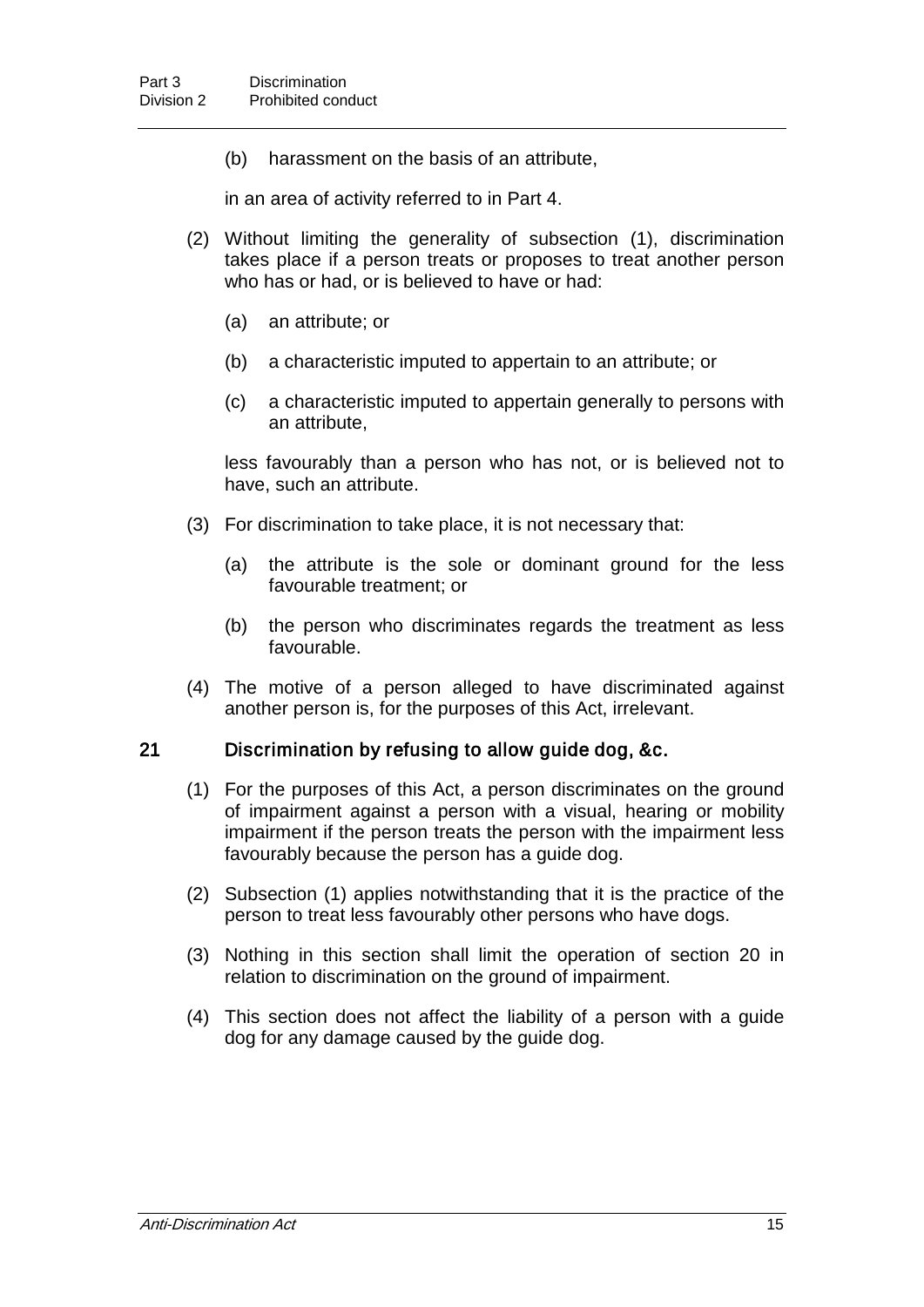## Division 2 Prohibited conduct

#### 22 Prohibition of sexual harassment

- (1) A person shall not, in an area of activity referred to in Part 4, sexually harass another person.
- (2) Sexual harassment takes place if a person:
	- (a) subjects another person to an unwelcome act of physical intimacy; or
	- (b) makes an unwelcome demand or request (whether directly or by implication) for sexual favours from the other person; or
	- (c) makes an unwelcome remark with sexual connotations; or
	- (d) engages in any other unwelcome conduct of a sexual nature,

and:

- (e) that person does so:
	- (i) with the intention of offending, humiliating or intimidating the other person; or
	- (ii) in circumstances where a reasonable person would have anticipated the possibility that the other person would be offended, humiliated or intimidated by the conduct; or
- (f) that other person is, or reasonably believes that he or she is likely to be, subjected to some detriment if he or she objects to the act, demand, request, remark or conduct.
- (3) For the purposes of subsection  $(2)(e)(ii)$ , circumstances that are relevant in determining whether a reasonable person would have anticipated the possibility that the other person would be offended, humiliated or intimidated by the conduct include:
	- (a) the sex, age or race of the other person; and
	- (b) any impairment that the other person has; and
	- (c) the relationship between the other person and the person engaging in the conduct; and
	- (d) any other circumstance of the other person.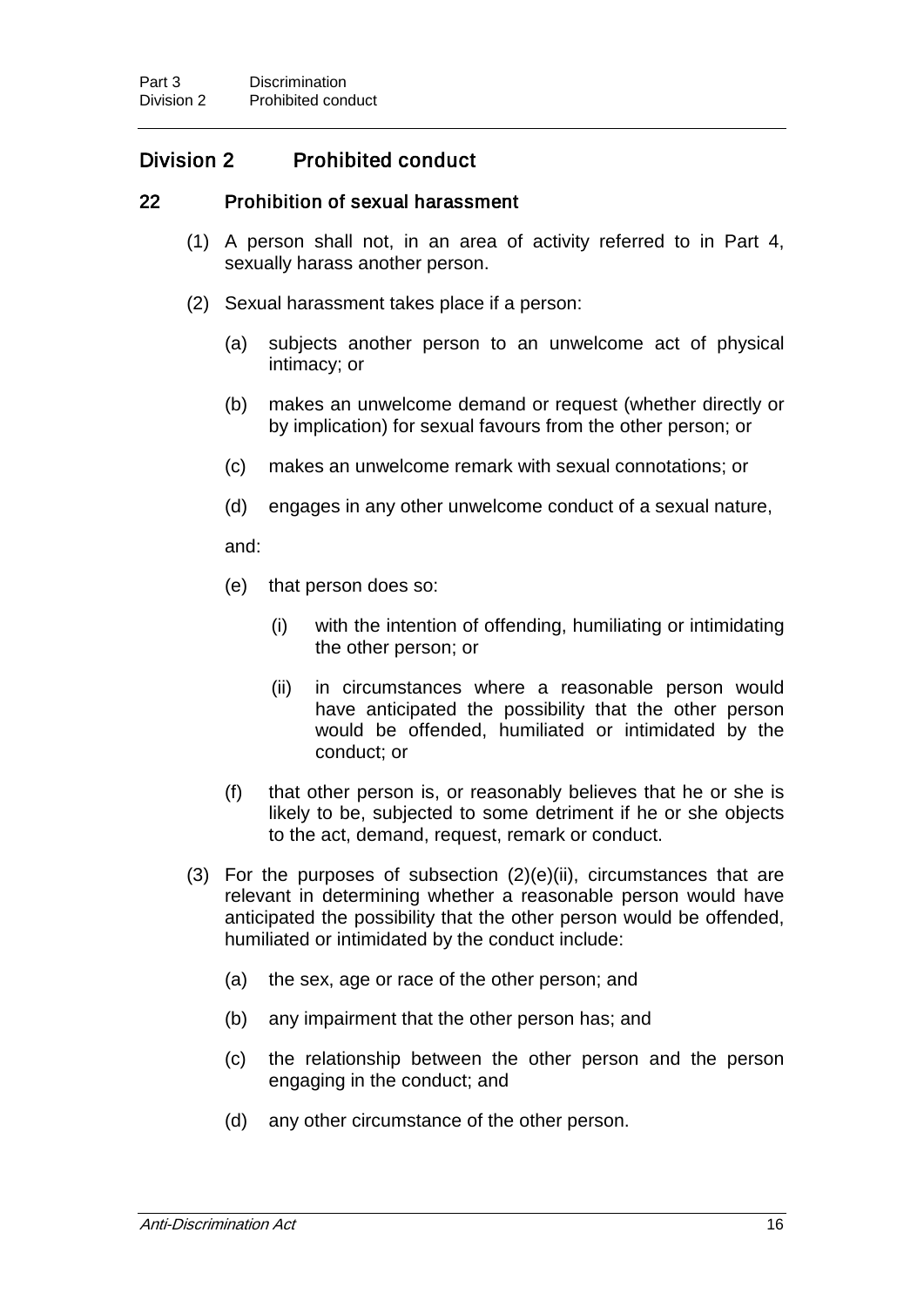## 23 Prohibition of victimisation

- (1) A person shall not victimise another person because the other person:
	- (a) has made, or intends to make, a complaint; or
	- (b) has given, or intends to give, evidence or information in connection with proceedings under this Act or
	- (c) has alleged, or intends to allege, that a person has committed an act which would amount to a contravention of this Act; or
	- (d) has done anything in relation to a person under or by reference to this Act.
- (2) Victimisation takes place if a person subjects or threatens to subject another person or an associate of the other person to any detriment.
- (3) Subsection (1)(c) does not apply to or in relation to an allegation that is false and not made in good faith.

#### 24 Failure to accommodate special need

- (1) A person shall not fail or refuse to accommodate a special need that another person has because of an attribute.
- (2) For the purposes of subsection (1):
	- (a) a failure or refusal to accommodate a special need of another person includes making inadequate or inappropriate provision to accommodate the special need; and
	- (b) a failure to accommodate a special need takes place when a person acts in a way which unreasonably fails to provide for the special need of another person if that other person has the special need because of an attribute.
- (3) Whether a person has unreasonably failed to provide for the special need of another person depends on all the relevant circumstances of the case including, but not limited to:
	- (a) the nature of the special need; and
	- (b) the cost of accommodating the special need and the number of people who would benefit or be disadvantaged; and
	- (c) the financial circumstances of the person; and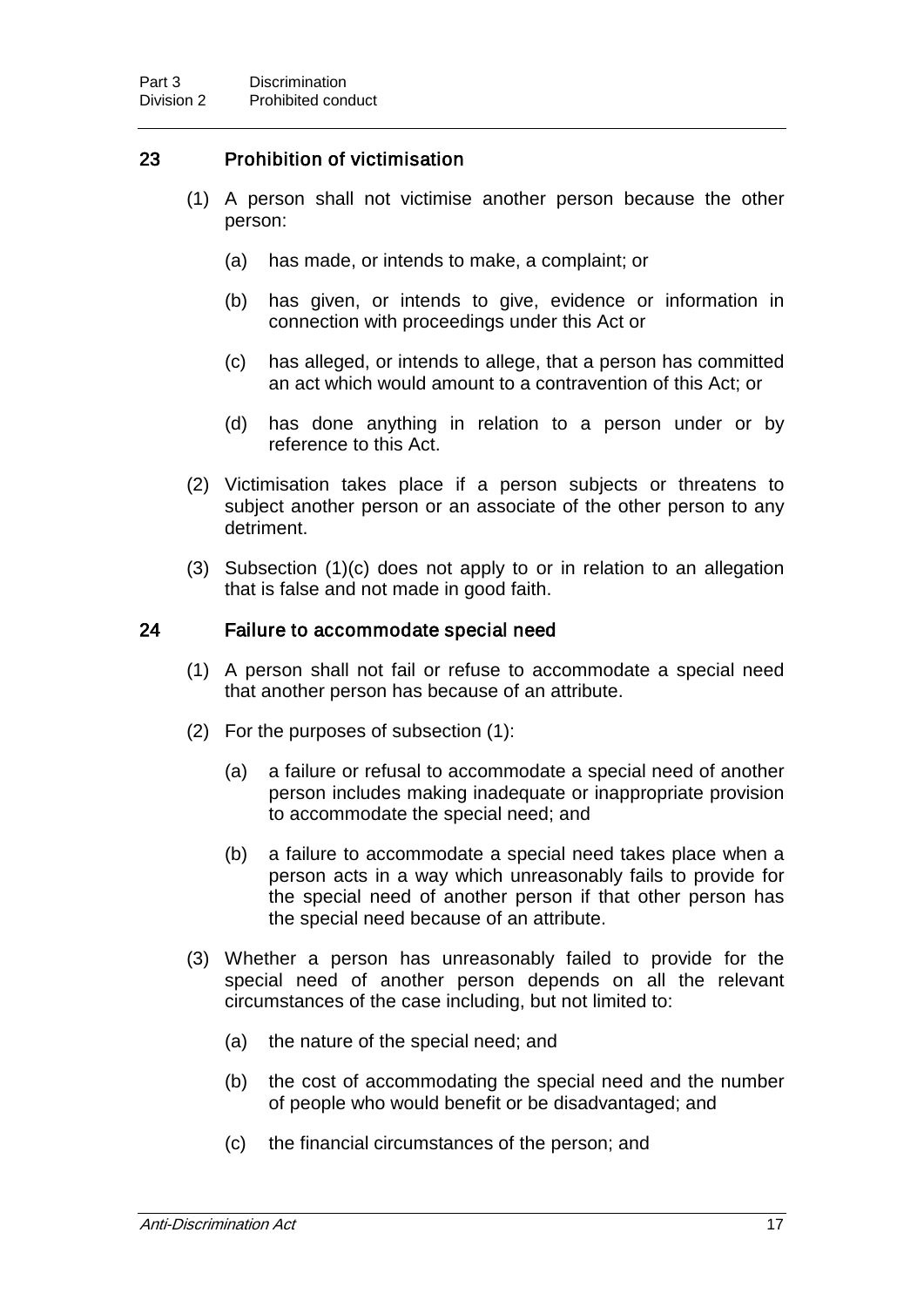- (d) the disruption that accommodating the special need may cause; and
- (e) the nature of any benefit or detriment to all persons concerned.

### 25 Discriminatory advertising

A person shall not publish, cause to be published or authorise the publication of an advertisement which promotes or expresses or could reasonably be understood to promote or express prohibited conduct or an intention to engage in prohibited conduct.

#### 26 Unnecessary information

- (1) A person shall not ask another person, whether orally or in writing, to supply information on which unlawful discrimination might be based.
- (2) Subsection (1) does not apply to a request that is necessary to comply with, or is specifically authorised by:
	- (a) a law of the Territory or the Commonwealth; or
	- (b) an order of a court; or
	- (c) a provision of an order or award of a court or tribunal having power to fix minimum wages and other terms of employment; or
	- (d) a provision of an industrial agreement; or
	- (e) an order of the Commissioner.
- (3) Subsection (1) does not apply if the person proves, on the balance of probabilities, that the information was reasonably required for a purpose that did not involve discrimination.

#### 27 Prohibition of aiding contravention of Act

- (1) A person shall not cause, instruct, induce, incite, assist or promote another person to contravene this Act.
- (2) A person who causes, instructs, induces, incites, assists or promotes another person to contravene this Act is jointly and severally liable with the other person for the contravention of this Act.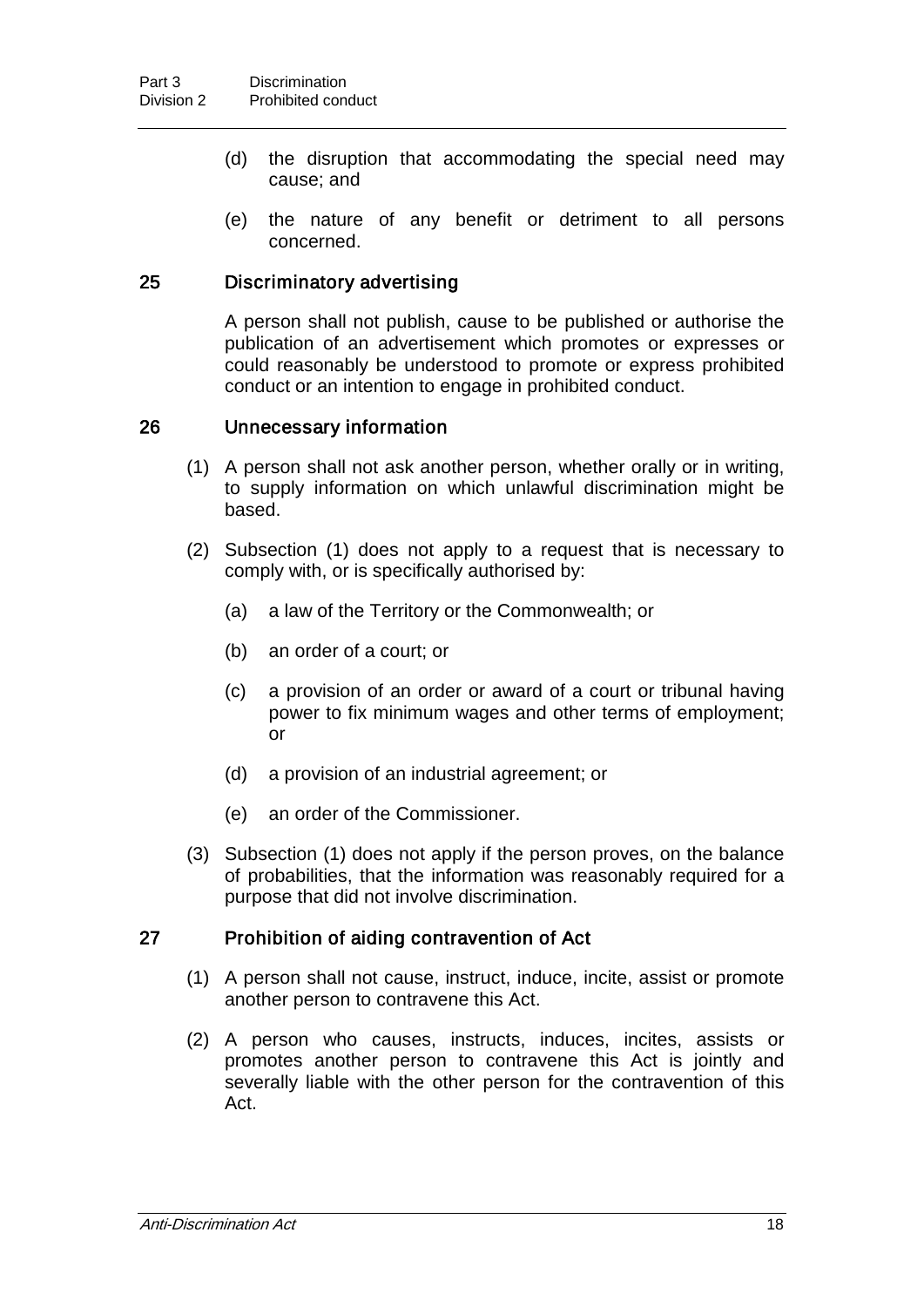## Part 4 Areas of activities where discrimination prohibited

## Division 1 Preliminary

#### 28 Areas of activities

This Act applies to prohibited conduct in the areas of:

- (a) education; and
- (b) work; and
- (c) accommodation; and
- (d) goods, services and facilities; and
- (e) clubs; and
- (f) insurance and superannuation.

## Division 2 Education

### 29 Discrimination in education

- (1) An educational authority shall not discriminate:
	- (a) by failing or refusing to accept a person's application for admission as a student; or
	- (b) in refusing or rejecting a person's admission as a student; or
	- (c) in the way in which a person's application is processed; or
	- (d) in the arrangements made for, or the criteria used in, deciding who should be offered admission as a student; or
	- (e) in the terms and conditions on which a person is admitted as a student.
- (2) An educational authority shall not discriminate:
	- (a) in any variation of the terms and conditions of a student's enrolment; or
	- (b) by failing or refusing to grant, or limiting, access to any benefit arising from the enrolment that is supplied by the authority; or
	- (c) by excluding a student; or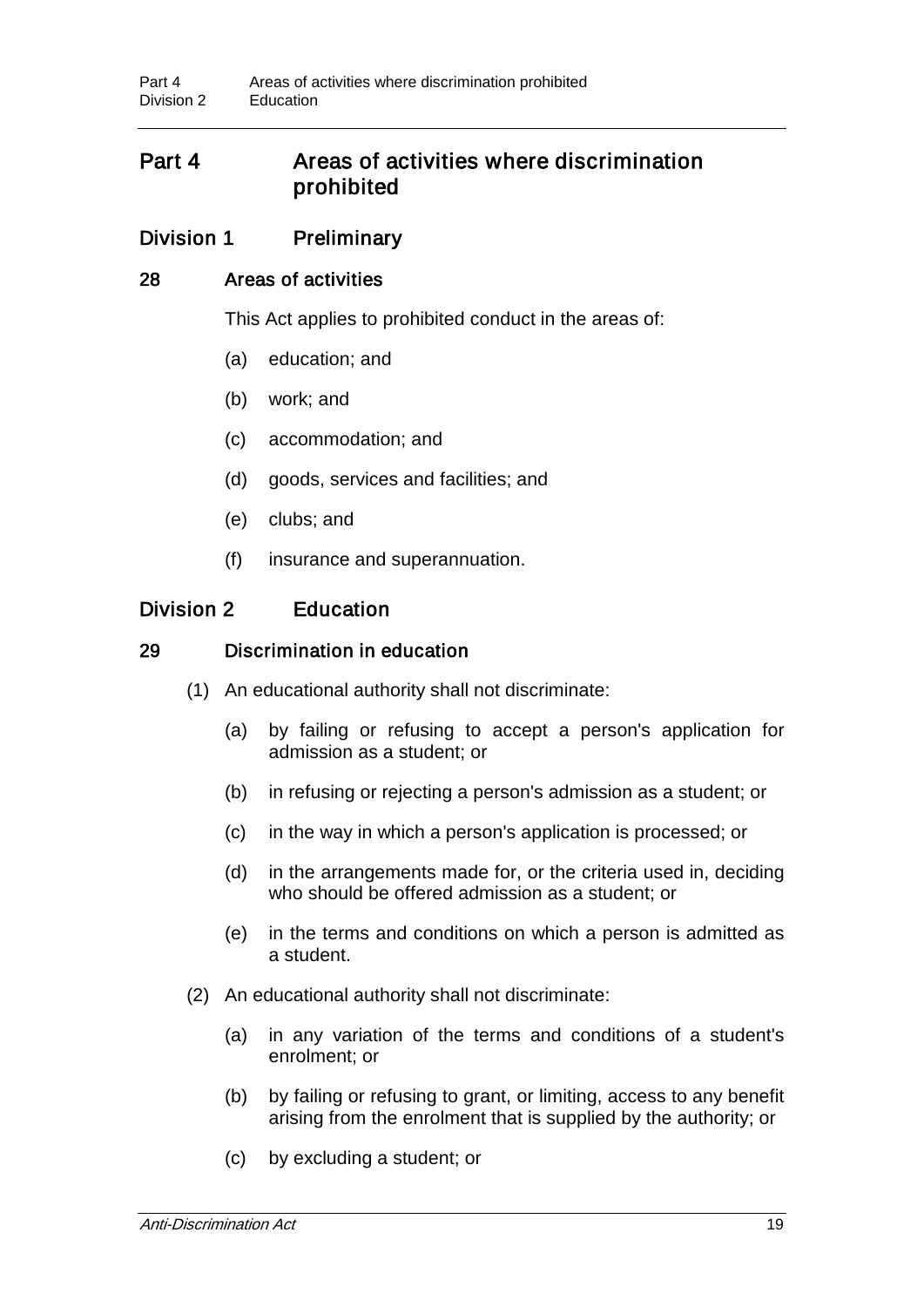(d) by treating a student less favourably in any way in connection with the student's training or instruction.

### 30 Exemptions

- (1) An educational authority that operates, or proposes to operate, an educational institution wholly or mainly for students of a particular sex may exclude applicants who are not of that sex.
- (2) An educational authority that operates, or proposes to operate, an educational institution in accordance with the doctrine of a particular religion may exclude applicants who are not of that religion.
- (3) An educational authority that operates, or proposes to operate, an educational institution wholly or mainly for students who have a general or specific impairment may exclude applicants who do not have that impairment.

## Division 3 Work

#### 31 Discrimination in work area

- (1) A person shall not discriminate:
	- (a) in deciding who should be offered work; or
	- (b) in the terms and conditions of work that is offered; or
	- (c) in failing or refusing to offer work; or
	- (d) by failing or refusing to grant a person seeking work access to a guidance program, vocational training program or other occupational training or retraining program; or
	- (e) in developing the scope or range of a program referred to in paragraph (d).
- (2) A person shall not discriminate:
	- (a) in any variation of the terms and conditions of work; or
	- (b) in failing or refusing to grant, or limiting, access to opportunities for promotion, transfer, training or other benefit to a worker; or
	- (c) in dismissing a worker; or
	- (d) by treating a worker less favourably in any way in connection with work.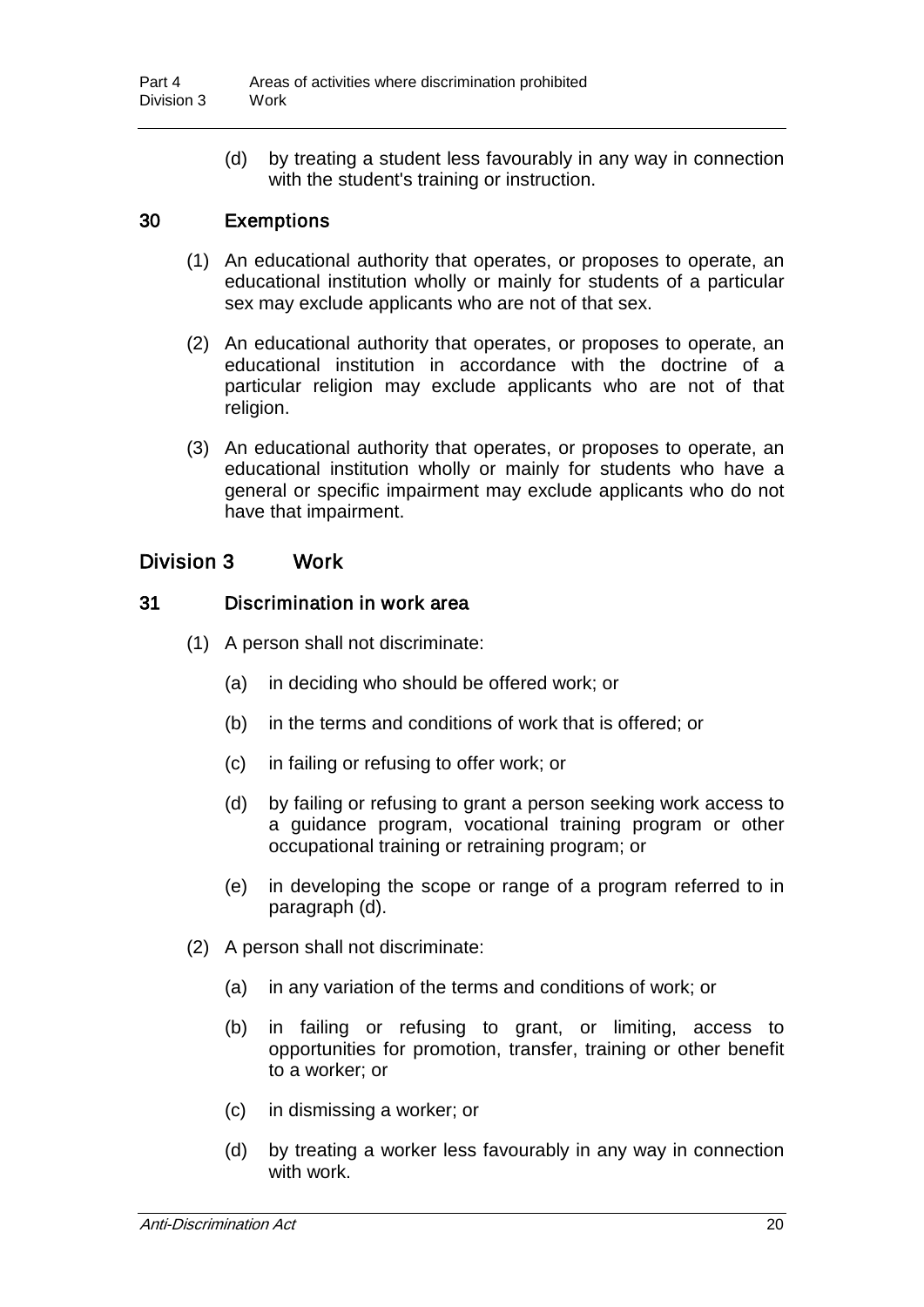- (3) A person shall not discriminate against a worker on the grounds of the worker's religious belief or activity by refusing the worker permission to carry out a religious activity during working hours being an activity:
	- (a) of a kind recognized as necessary or desirable by persons of the same religious belief as that of the worker; and
	- (b) the performance of which during working hours is reasonable having regard to the circumstances of the work; and
	- (c) that does not subject the employer to any detriment.

#### 32 Discrimination in professional and trade organisations

- (1) An organisation of workers, employers or people who carry on an industry, profession, trade or business shall not discriminate:
	- (a) in failing to accept a person's application for membership of the organisation; or
	- (b) in the arrangements made for deciding who may join; or
	- (c) in deciding who may join; or
	- (d) in the terms on which a person may join.
- (2) An organisation of workers, employers, or people who carry on an industry, profession, trade or business shall not discriminate:
	- (a) in any variation of the terms of membership of the organisation; or
	- (b) in denying or limiting access to any benefit arising from the membership; or
	- (c) in depriving a person of membership; or
	- (d) by treating a person less favourably in any way in connection with the membership.

### 33 Discrimination by qualifying body

- (1) A person who has power to grant, renew or extend a qualification or authorisation that (whether by itself or together with other qualifications or authorisations) is needed for, or facilitates, the practice of a profession, or the carrying on of a trade or business shall not discriminate:
	- (a) in granting, renewing or extending a qualification or authorisation or failing to do so; or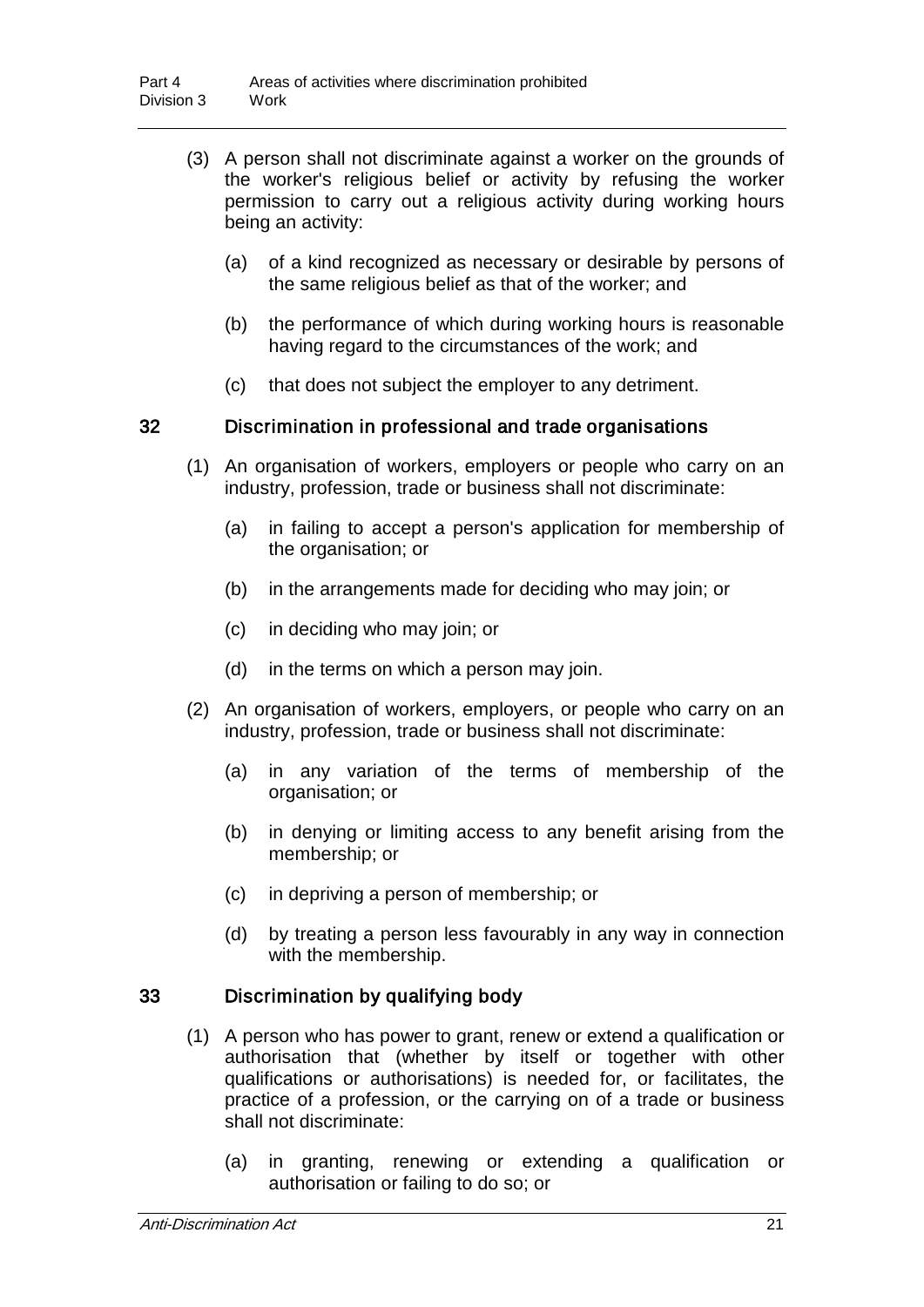- (b) in the terms on which a qualification or authorisation is granted, renewed or extended.
- (2) A person who has power to grant, renew or extend a qualification or authorisation that (whether by itself or together with other qualifications or authorisations) is needed for or facilitates the practice of a profession or the carrying on of a trade or business shall not discriminate against another person:
	- (a) in any variation of the terms on which a qualification or authorisation was granted, renewed or extended; or
	- (b) in revoking or withdrawing a qualification or authorisation or failing to do so; or
	- (c) by treating the other person less favourably in any way in connection with the grant, renewal or extension of a qualification or authorisation.

#### 34 Discrimination in employment agency area

A person who carries on a business (whether or not for reward or profit) of introducing people seeking work to employers shall not discriminate:

- (a) by failing or refusing to supply a service of the business, whether to a person seeking work or an employer seeking a worker; or
- (b) in the terms and conditions on which a service is offered or supplied; or
- (c) in the way in which a service is supplied; or
- (d) by treating a person seeking work or an employer seeking a worker less favourably in any way in connection with a service.

#### 35 Exemptions – work

- (1) A person may discriminate against another person in the area of work:
	- (a) by fixing reasonable terms and conditions if that other person, because of age or impairment, has a restricted capacity to do the work; or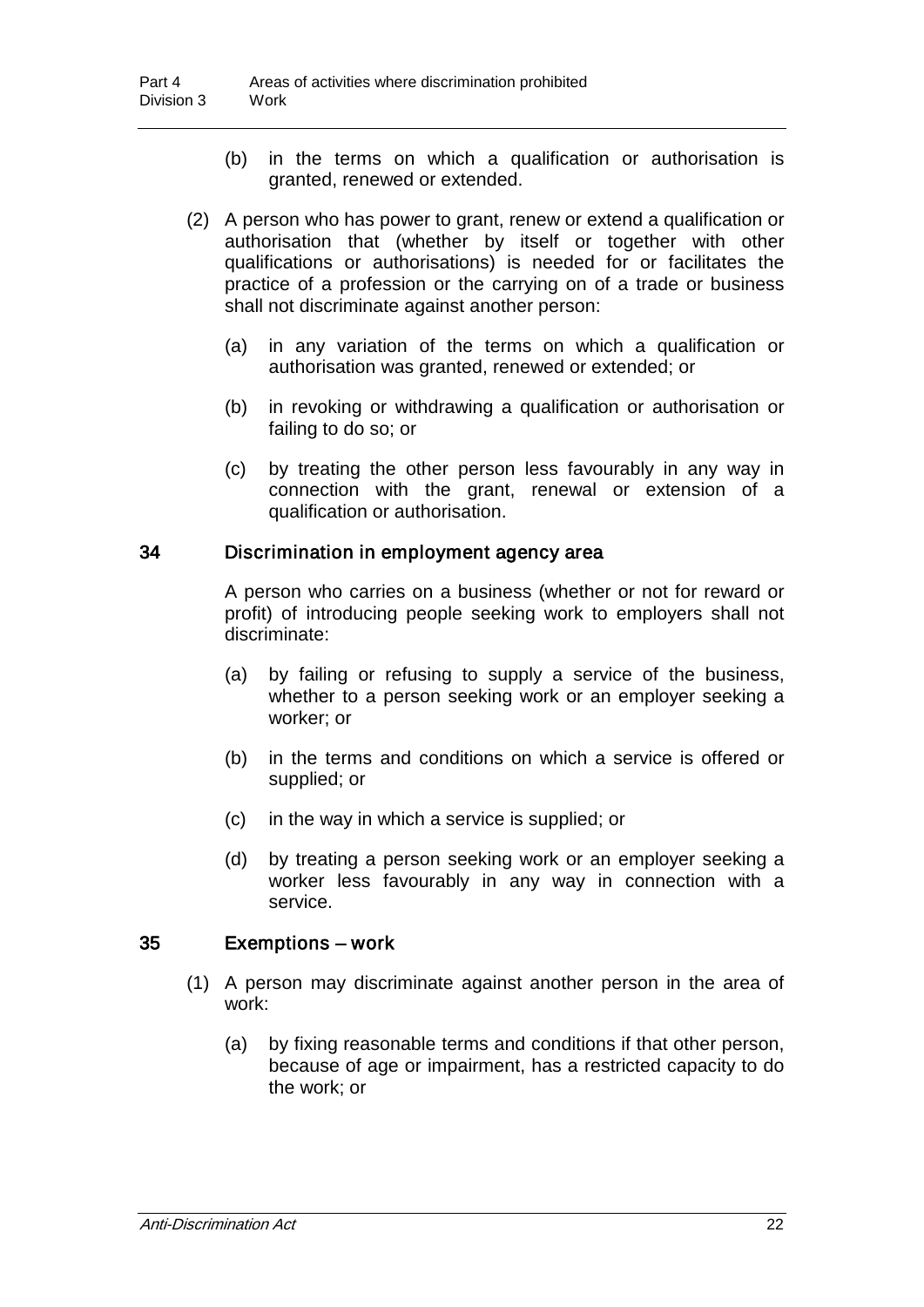- (b) if the discrimination is based:
	- (i) on a genuine occupational qualification which the other person is required to fill; or
	- (ii) on the other person's inability to adequately perform the inherent requirements of the work even where the special need of the other person has been or were to be accommodated.
- (2) A person may discriminate in offering work where the work is to be performed in the person's home.

#### 36 Exemptions – age

A person may discriminate on the grounds of age by imposing a standard age for commencement of work or a standard retirement age.

#### 37 Exemption – irrelevant criminal record

- (1) A person may discriminate against another person on the grounds of irrelevant criminal record in the area of work if:
	- (a) the work principally involves the care, instruction or supervision of vulnerable persons; and
	- (b) the discrimination is reasonably necessary to protect the physical, psychological or emotional well-being of those vulnerable persons, having regard to all of the relevant circumstances of the case including the person's actions.
- (2) In subsection (1):

vulnerable persons includes children, aged persons and persons with a physical or intellectual disability or mental illness.

#### 37A Exemption – religious educational institutions

An educational authority that operates or proposes to operate an educational institution in accordance with the doctrine of a particular religion may discriminate against a person in the area of work in the institution if the discrimination:

- (a) is on the grounds of:
	- (i) religious belief or activity; or
	- (ii) sexuality; and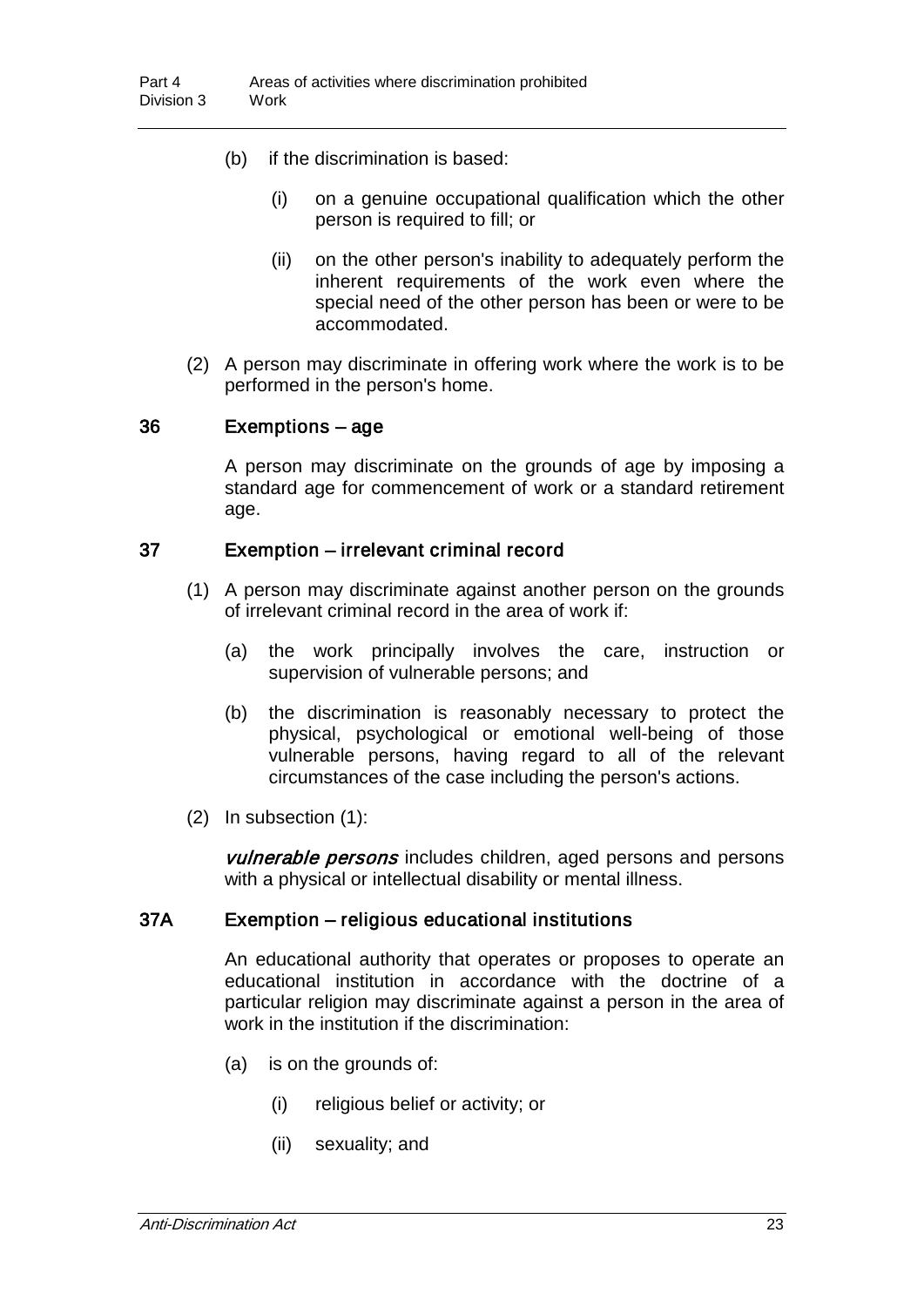(b) is in good faith to avoid offending the religious sensitivities of people of the particular religion.

## Division 4 Accommodation

#### 38 Discrimination in accommodation area

- (1) A person shall not discriminate against another person:
	- (a) by failing or refusing to accept an application for accommodation; or
	- (b) by failing or refusing to supply accommodation; or
	- (c) by failing or refusing to renew or extend the supply of accommodation; or
	- (d) in the way in which an application for accommodation is processed; or
	- (e) in the terms and conditions on which accommodation is offered, renewed or extended.
- (2) A person shall not discriminate against a person to whom accommodation is supplied:
	- (a) in any variation of the terms and conditions on which the accommodation is supplied; or
	- (b) in failing or refusing to grant, or limiting, access to any benefit associated with the accommodation; or
	- (c) in evicting the person from the accommodation; or
	- (d) by treating the person less favourably in any way in connection with the accommodation.

#### 39 Discrimination by refusing to allow reasonable alterations

A person shall not discriminate against a person with an impairment by failing or refusing to allow the person to alter accommodation to meet the person's special needs if:

- (a) the alteration is at the expense of that person; and
- (b) the alteration does not require an alteration to the accommodation of another person; and
- (c) the restoration of the accommodation to its previous condition is reasonably practicable; and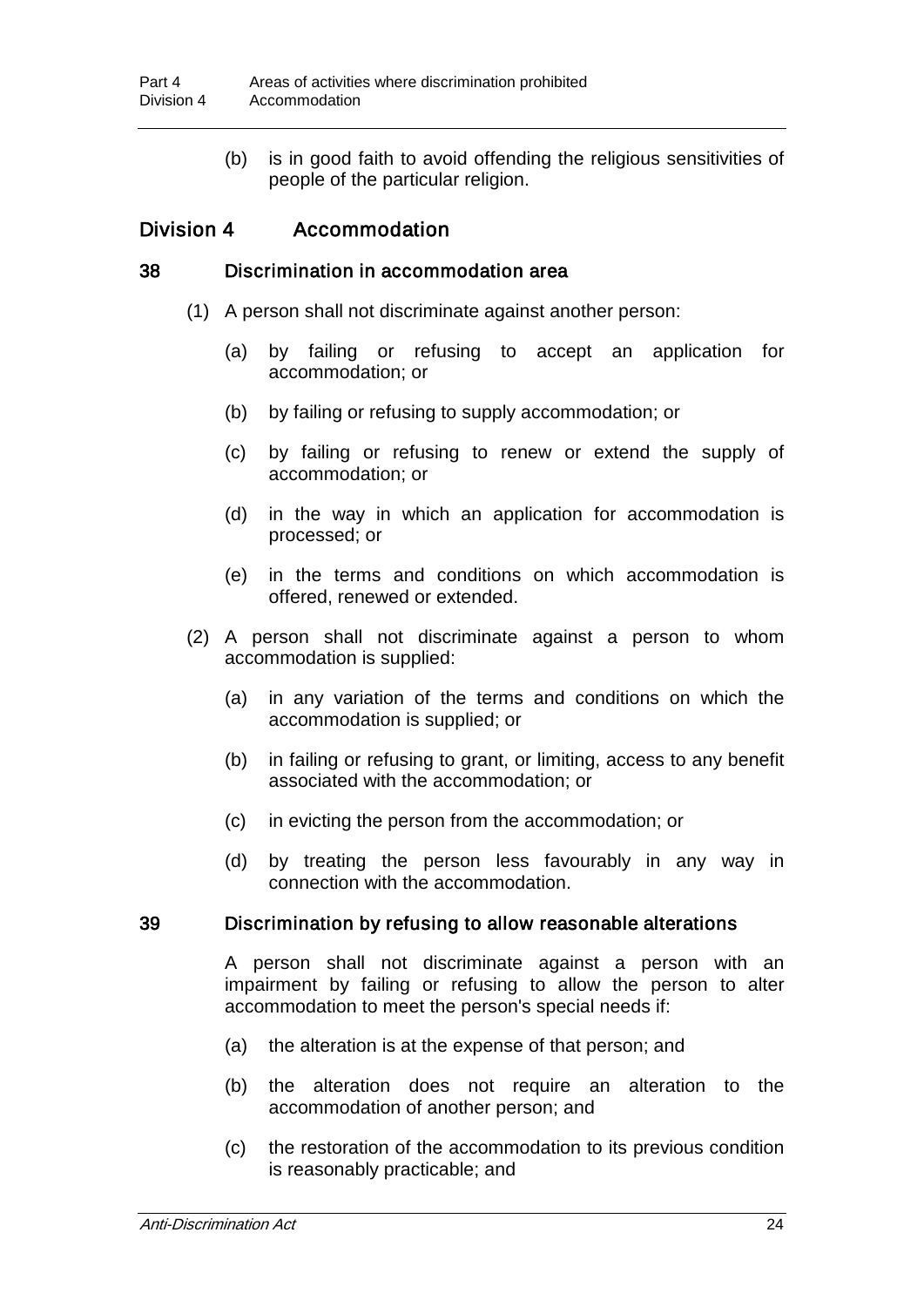(d) the person undertakes at his or her expense to restore the accommodation to its previous condition before leaving it, and it is reasonably likely that the person will do so.

## 40 Exemptions

- (1) A person may discriminate against a person in deciding who is to reside in accommodation that forms part of, and is intended to continue to form part of, the main home of the person or a near relative of the person.
- (2) An educational authority that operates, or proposes to operate, an educational institution wholly or mainly for students of a particular sex may provide accommodation wholly or mainly for students of that sex.
- (2A) An educational authority that operates, or proposes to operate, an educational institution in accordance with the doctrine of a particular religion may provide accommodation wholly or mainly for students of that religion.
- (2B) An educational authority that operates, or proposes to operate, an educational institution wholly or mainly for students who have a general or specific impairment may provide accommodation wholly or mainly for students with that impairment.
	- (3) A person may discriminate against a person with respect to a matter that is otherwise prohibited under this Division if:
		- (a) the accommodation concerned is under the direction or control of a body established for religious purposes; and
		- (b) the discrimination:
			- (i) is in accordance with the doctrine of the religion concerned; and
			- (ii) is necessary to avoid offending the religious sensitivities of people of the religion.
	- (4) A person may discriminate against a person with respect to a matter that is otherwise prohibited under this Division if:
		- (a) the accommodation concerned is under the direction or control of a body established for a charitable purpose; and
		- (b) the discrimination is in accordance with the particular purpose for which the accommodation was established by the body.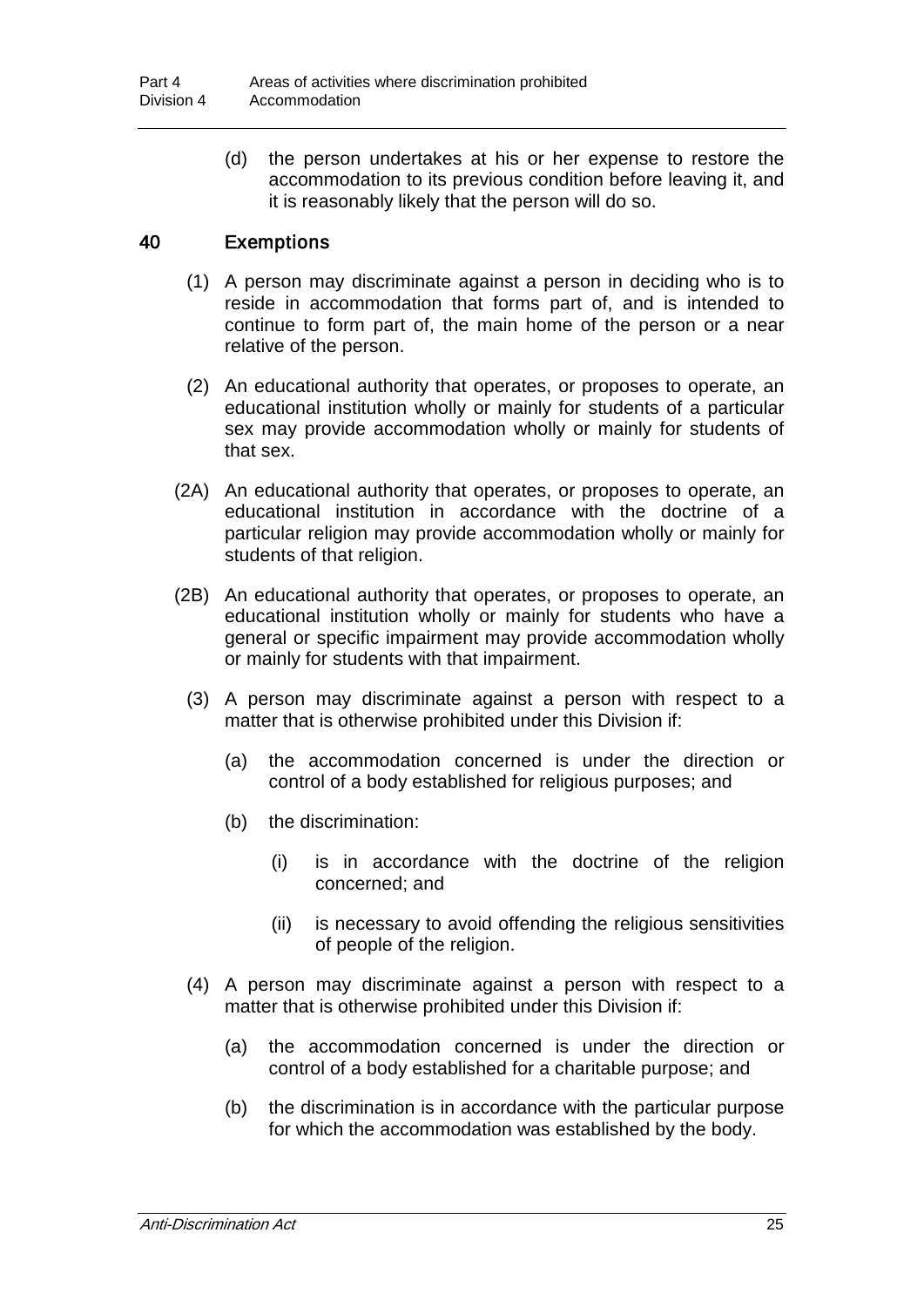## Division 5 Goods, services and facilities

### 41 Discrimination in goods, services and facilities area

- (1) A person who supplies goods, services or facilities (whether or not for reward or profit) shall not discriminate against another person:
	- (a) by failing or refusing to supply the goods, services or facilities; or
	- (b) in the terms and conditions on which the goods, services or facilities are supplied; or
	- (c) in the way in which the goods, services or facilities are supplied; or
	- (d) by treating the other person less favourably in any way in connection with the supply of the goods, services or facilities.
- (2) Subsection (1) does not apply to an association that:
	- (a) is established for social, literary, cultural, political, sporting, athletic, recreational or community service purposes or other similar lawful purposes; and
	- (b) does not carry out its purposes for the purpose of making a profit.

#### 42 Exemptions – services for members of one sex

Nothing in this Division applies to or in relation to the provision of a service the nature of which is such that it can only be provided to members of one sex.

#### 43 Exemptions – cultural or religious sites

A person may restrict access to land, a building or place of cultural or religious significance by people who are not of a particular sex, age, race or religion if the restriction:

- (a) is in accordance with the culture or the doctrine of the religion; and
- (b) is necessary to avoid offending the cultural or religious sensitivities of people of the culture or religion.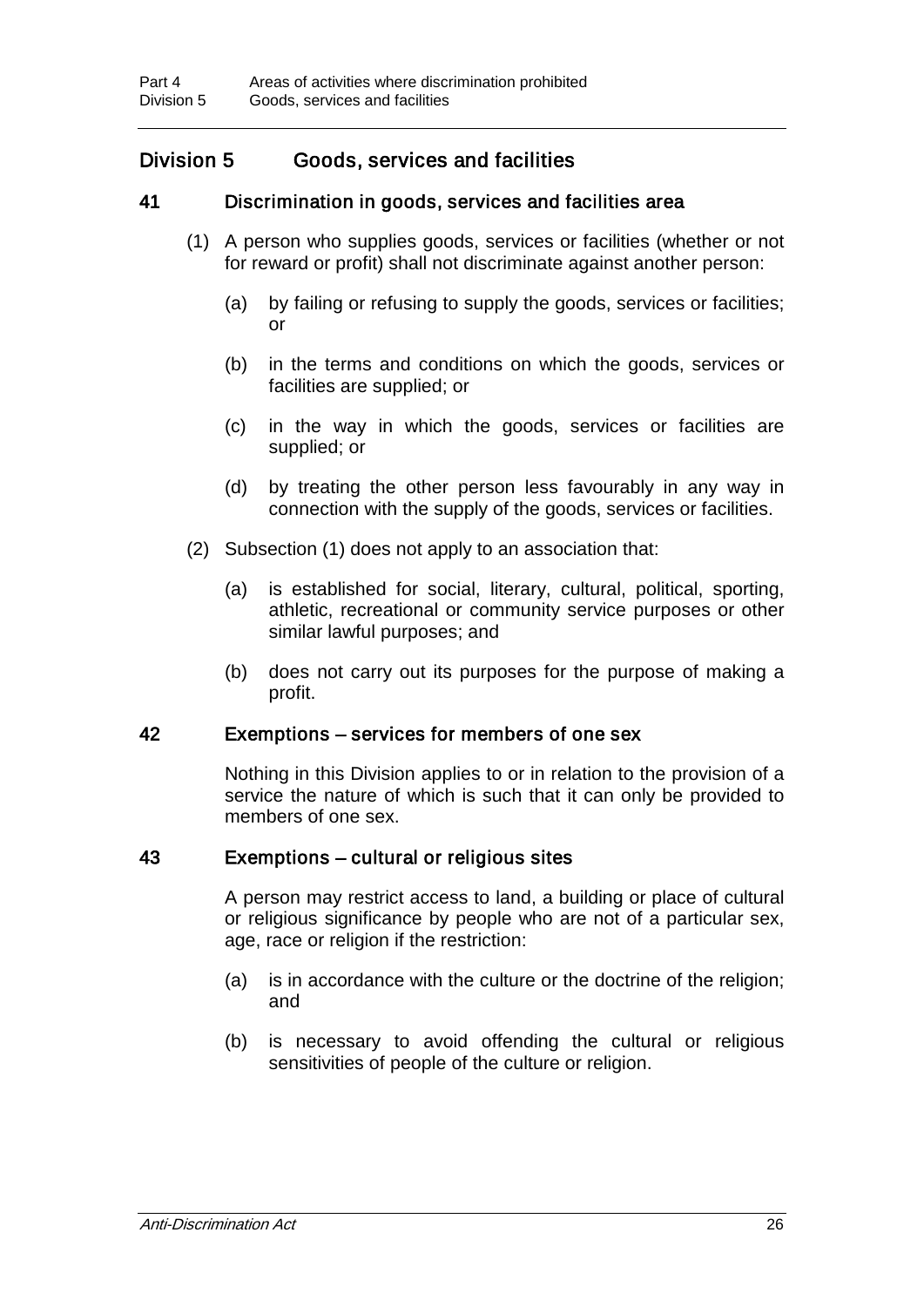### 44 Exemptions – age-based benefits

A person may supply benefits and concessions on the basis of age with respect to a matter that is otherwise prohibited under this Division.

#### 45 Exemptions – child to be accompanied by adult

A person may require, as a term of supplying goods, services or facilities to a child, that the child be accompanied by an adult if there is a reasonable risk that a child could cause a disruption or endanger himself or herself, or others, if not accompanied by an adult.

#### Division 6 Clubs

#### 46 Discrimination in club membership and club activities

- (1) A club, the committee of management of a club or a member of the committee of management shall not discriminate against a person who is not a member of the club:
	- (a) by failing or refusing to accept the person's application for membership of the club; or
	- (b) in refusing or rejecting a person's membership of the club; or
	- (c) in the terms and conditions on which the club is prepared to admit the person to membership of the club.
- (2) A club, the committee of management of a club or a member of the committee of management shall not discriminate against a member of the club:
	- (a) in the terms and conditions of membership that are afforded to the member; or
	- (b) by failing or refusing to accept the member's application for a particular class or type of membership of the club; or
	- (c) by failing or refusing to grant the member access, or limiting the member's access, to any benefit provided by the club; or
	- (d) by depriving the member of membership or varying the terms and conditions of membership of the club; or
	- (e) by treating the member less favourably in any way in connection with membership of the club.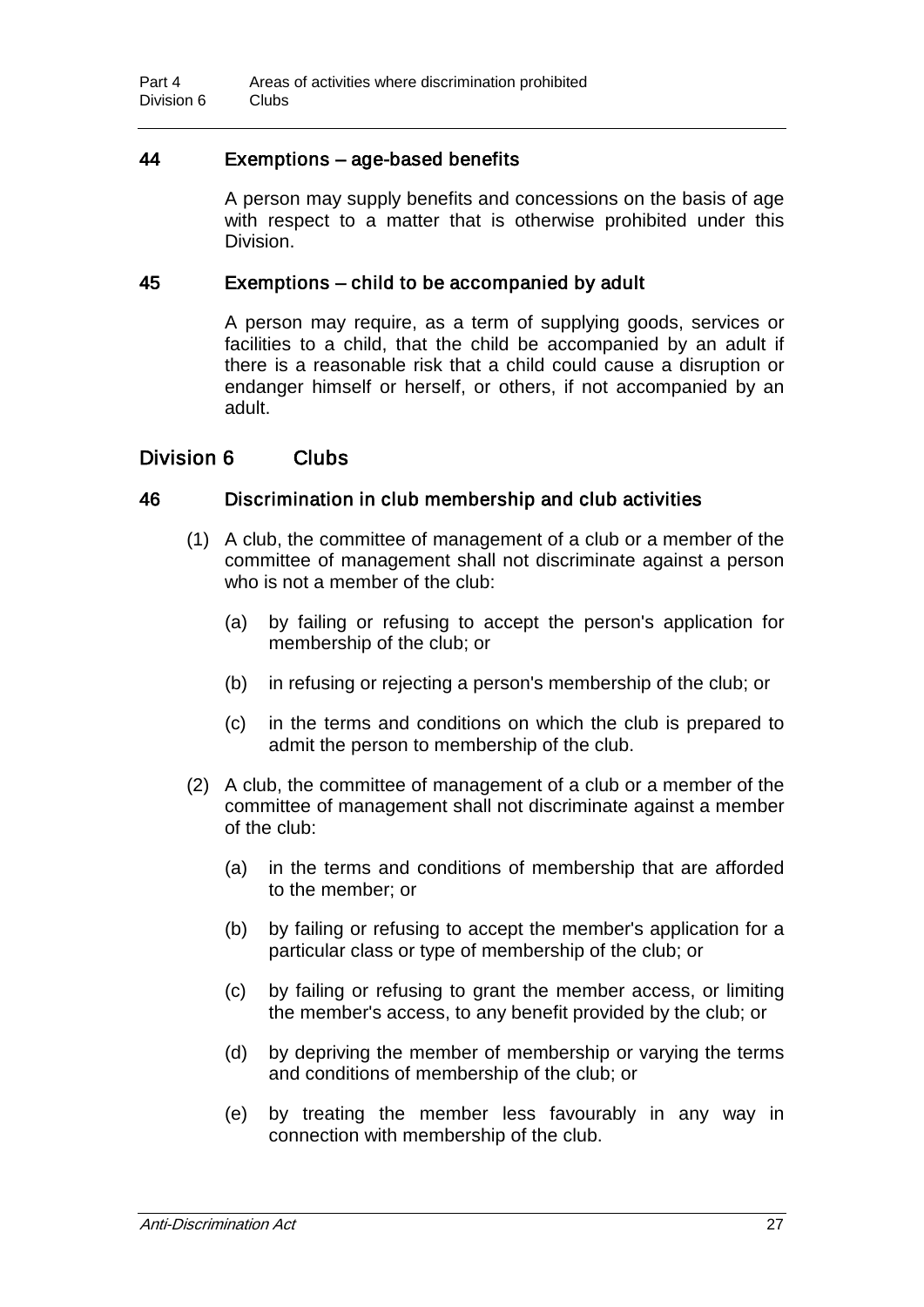## 47 Exemptions

- (1) A club, the committee of management of a club or a member of the committee of management may exclude applicants for membership of the club who are not members of the group of people with an attribute for whom the club was established if the club operates wholly or mainly:
	- (a) to preserve a minority culture; or
	- (b) to prevent or reduce disadvantage suffered by people of that group.
- (2) A club, the committee of management of a club or a member of the committee of management may discriminate against a person on the ground of age in membership of the club if the club provides association wholly or mainly for people of a specific age or age group.
- (3) A club, the committee of management of a club or a member of the committee of management may discriminate against a person on the ground of sex:
	- (a) in membership of the club if the club provides association wholly or mainly for people of one sex; or
	- (b) if the discrimination occurs in relation to the use or enjoyment of a benefit provided by the club where:
		- (i) it is not practicable for the benefit to be used or enjoyed simultaneously, or to the same extent, by both men and women; and
		- (ii) either the same or an equivalent benefit is provided for the use of men and women separately from each other, or men and women are each entitled to a fair and reasonable proportion of the use and enjoyment of the benefit.
- (4) In determining a matter relating to the application of subsection (3)(b) regard shall be had to:
	- (a) the purposes for which the club is established; and
	- (b) the membership of the club, including any class or type of membership; and
	- (c) the nature of the benefits provided by the club; and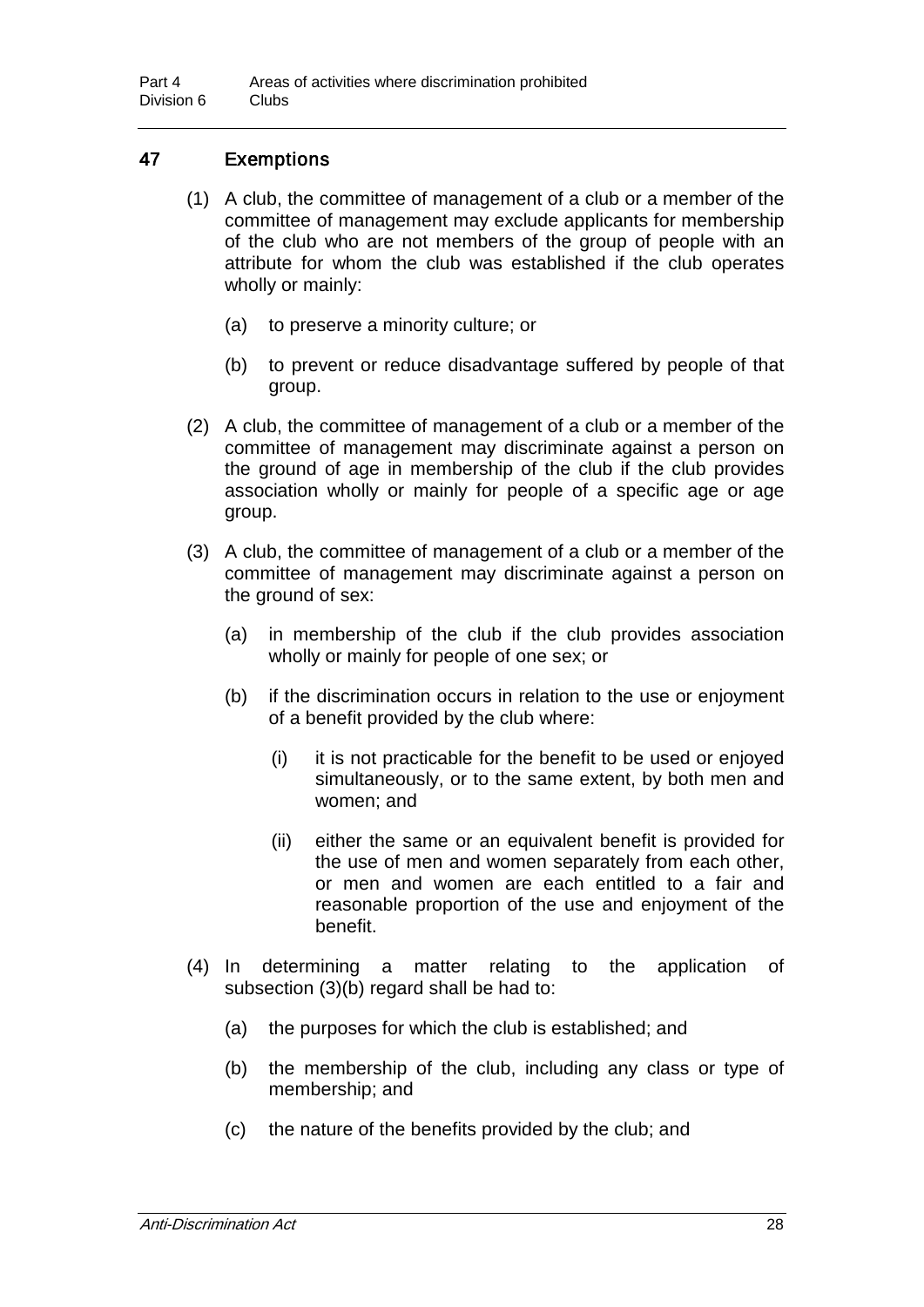- (d) the opportunities for the use and enjoyment of those benefits by men and women; and
- (e) any other relevant circumstances.

#### Division 7 Insurance and superannuation

#### 48 Discrimination in insurance and superannuation

- (1) A person shall not discriminate:
	- (a) by failing or refusing to supply insurance or superannuation; or
	- (b) in the terms and conditions on which insurance or superannuation is supplied; or
	- (c) in the way in which insurance or superannuation is supplied.
- (2) A person shall not discriminate against another person seeking work with the person in the terms and conditions of work that is offered that relate to insurance or superannuation.
- (3) A person shall not discriminate against a worker employed by the person:
	- (a) in any variation of the terms and conditions of employment of the worker that relate to insurance or superannuation; or
	- (b) in failing or refusing to grant the worker access, or limiting the worker's access, to any benefit that relates to insurance or superannuation; or
	- (c) by treating the worker less favourably in any way in connection with insurance or superannuation.

#### 49 Exemptions

- (1) A person may discriminate against a person with respect to a matter that is otherwise prohibited under this Division if one or more of the following is applicable:
	- (a) the discrimination happens because of the application of a standard in force under the Occupational Superannuation Standards Act 1987 of the Commonwealth:
	- (b) the discrimination is permitted under the Sex Discrimination Act 1984 of the Commonwealth: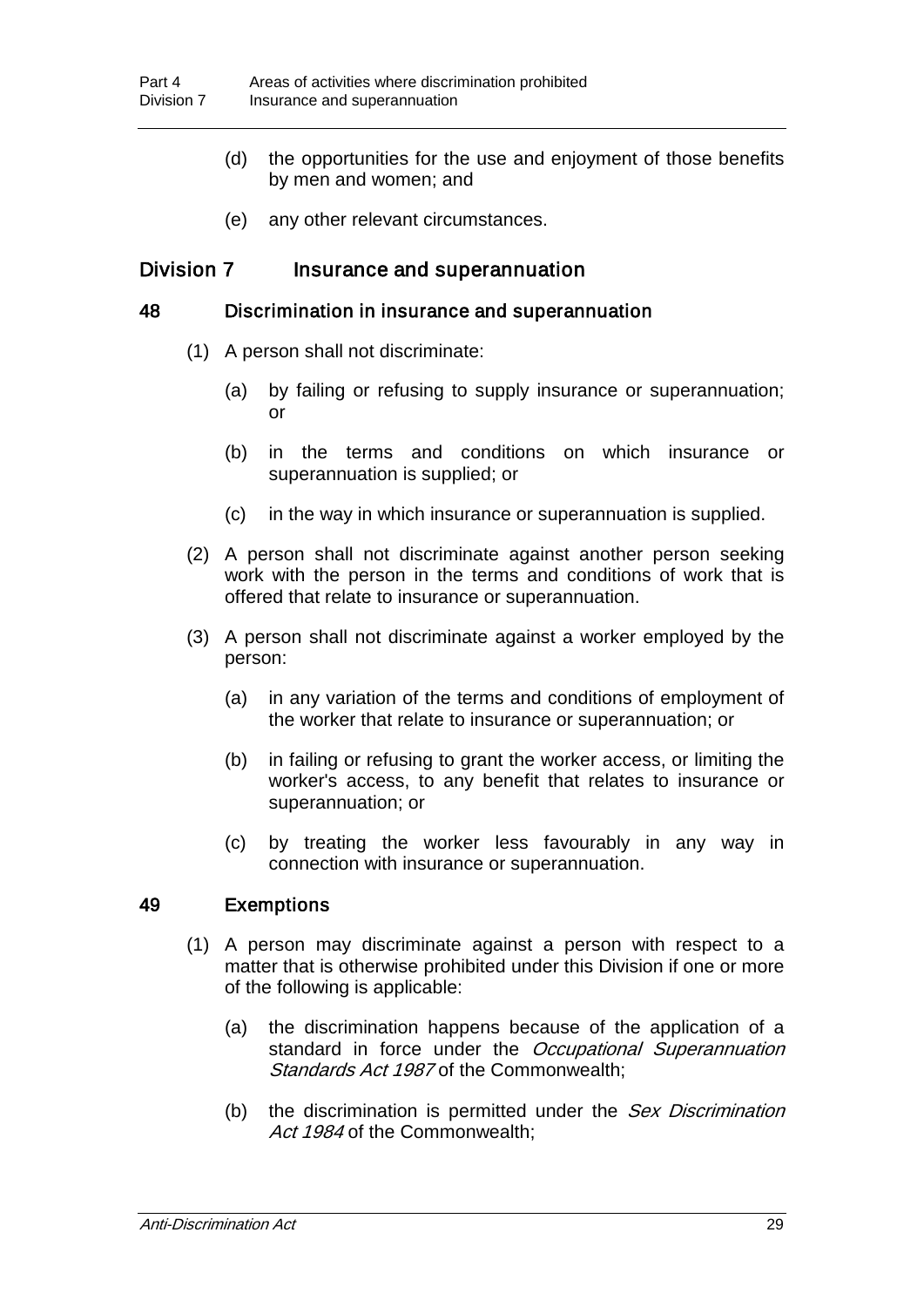- (c) the discrimination happens in order to comply with or obtain the benefits of, or to avoid penalties under, any other Act of the Commonwealth;
- (d) the discrimination is based on reasonable actuarial or statistical data from a source on which it is reasonable to rely and the discrimination is reasonable having regard to that data and other relevant factors;
- (e) if there is no reasonable actuarial or statistical data on which it is reasonable to rely, the discrimination is based on other data on which it is reasonable to rely and the discrimination is reasonable having regard to the data and any other relevant factors;
- (f) if there is no reasonable actuarial, statistical or other data on which it is reasonable to rely, the discrimination is reasonable having regard to any other relevant factors.
- (2) A person may discriminate in the area of superannuation to the extent that the discrimination is based on an existing superannuation fund condition and relates to a person who became a member of the fund before the commencement of this Act or not more than 12 months after that commencement.
- (3) In this section, *existing superannuation fund condition* means a superannuation fund condition in existence at the commencement of this Act.

## Part 5 Exemptions

## Division 1 General exemptions

### 50 Legal incapacity

A person may discriminate against another person who is subject to a legal incapacity if that incapacity is relevant to the transaction in which they are involved.

### 51 Religious bodies

This Act does not apply to or in relation to:

(a) the ordination or appointment of priests, ministers of religion or members of a religious order; or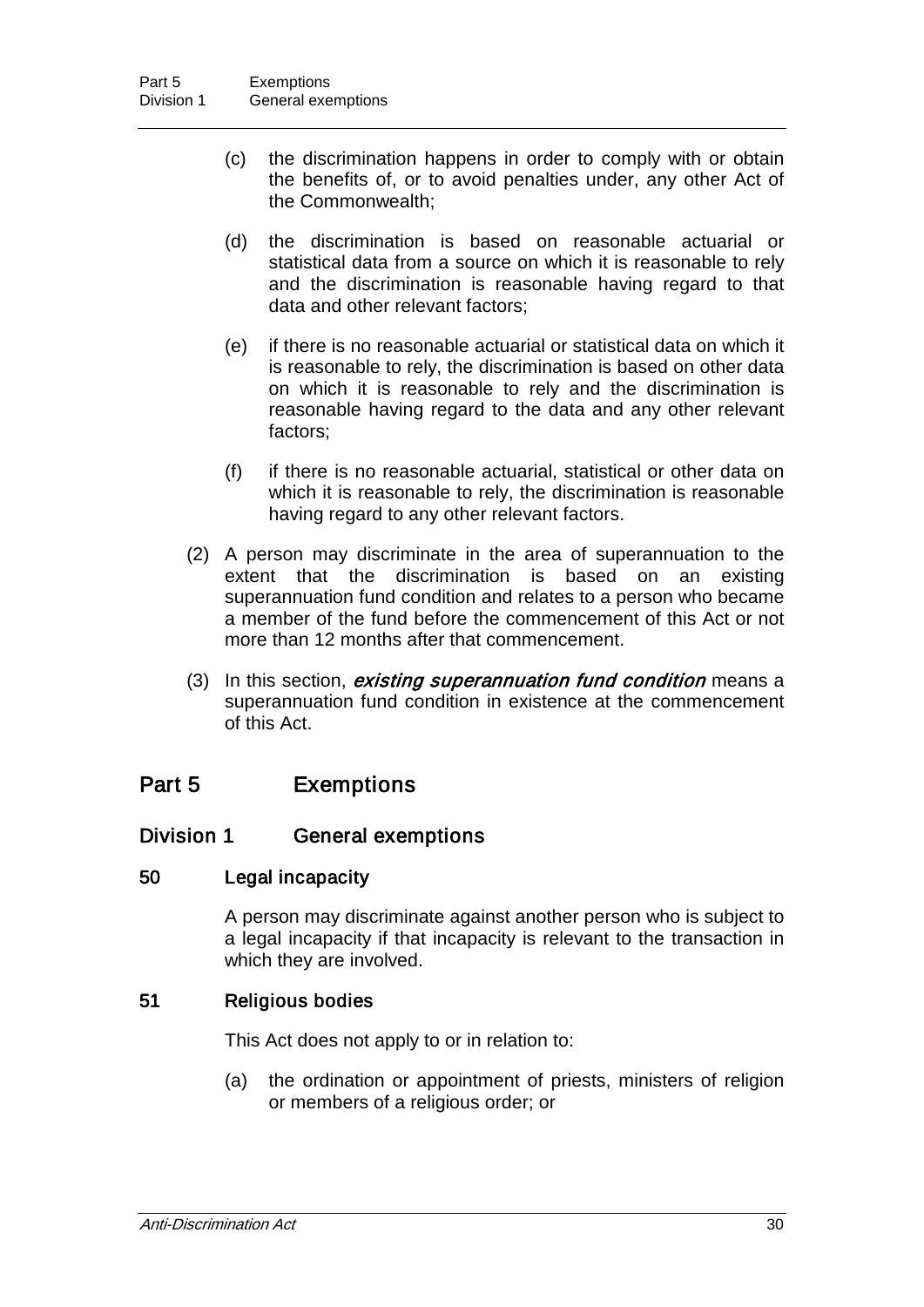- (b) the training or education of people seeking ordination or appointment as priests, ministers of religion or members of a religious order; or
- (c) the selection or appointment of people to perform functions in relation to, or otherwise participate in, any religious observance or practice; or
- (d) an act by a body established for religious purposes if the act is done as part of any religious observance or practice.

#### 52 Charities

- (1) A person:
	- (a) may include in a will, deed or other instrument a discriminatory provision that provides for charitable benefits; and
	- (b) may do an act that is required to give effect to a provision referred to in paragraph (a).
- (2) In this section, *charitable benefits* means benefits for purposes that are exclusively charitable according to the law in force in any part of Australia.

#### 53 Acts done in compliance with legislation, &c.

Notwithstanding anything to the contrary in this Act, a person may do an act that is necessary to comply with, or is specifically authorised by:

- (a) an Act or regulation of the Territory; or
- (b) an Act or regulation of the Commonwealth; or
- (c) an order of a court or tribunal; or
- (d) an order or award of a court or tribunal having power to fix minimum wages and other terms and conditions of employment; or
- (e) an industrial agreement in existence at the commencement of this Act; or
- (f) an order of the Commissioner under this Act; or
- (g) a guideline or code of practice prepared and published by the Commissioner under this Act; or
- (h) advice given by the Commissioner under this Act.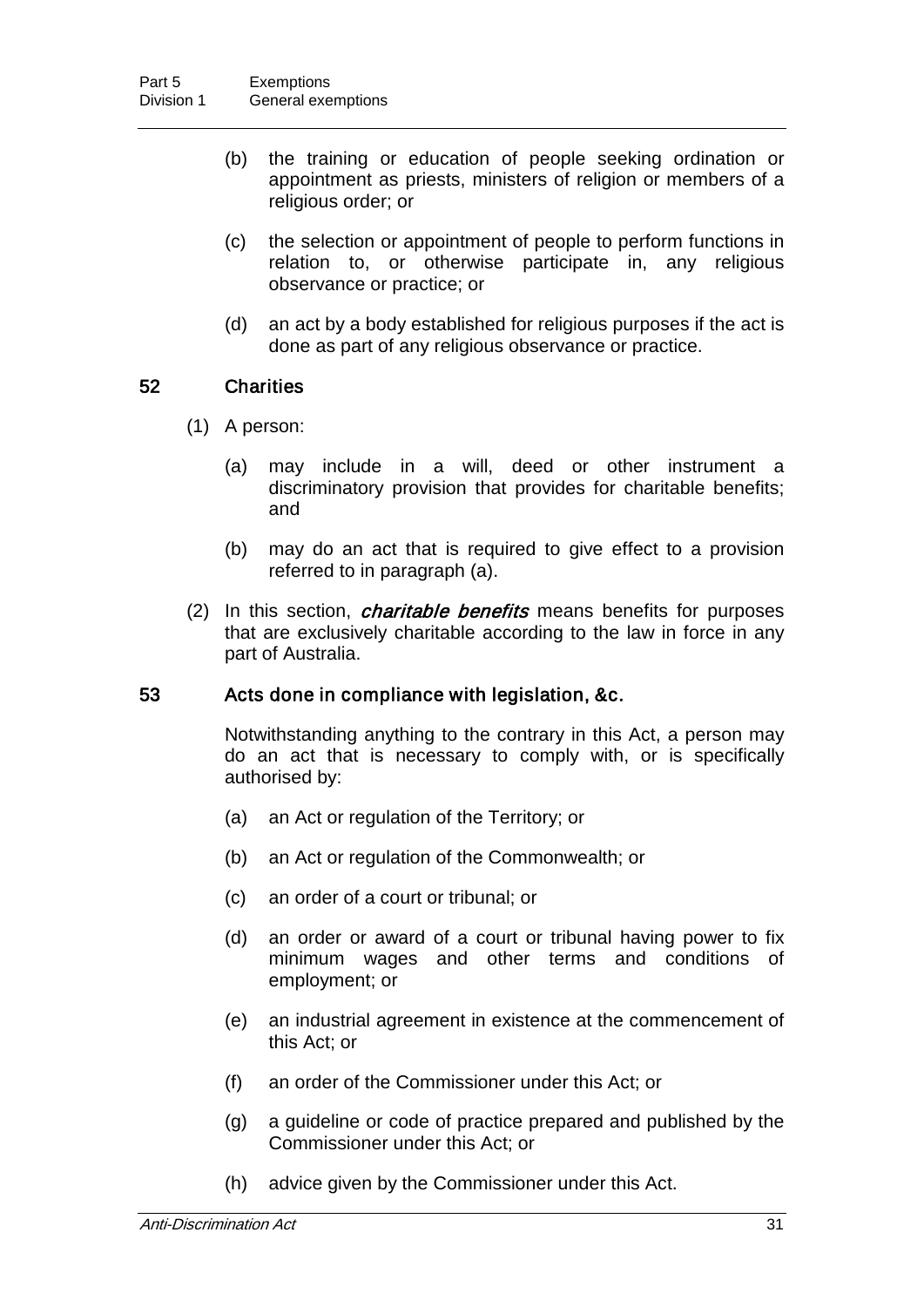### 54 Pregnancy or childbirth

Nothing in this Act makes it unlawful for a person to discriminate against a man on the ground of sex by reason only of the fact that that person grants to a woman rights or privileges in connection with pregnancy or childbirth.

#### 55 Public health

A person may discriminate against a person on the ground of impairment if the discrimination is reasonably necessary to protect public health.

#### 56 Sport

- (1) A person may restrict participation in a competitive sporting activity:
	- (a) to either men or women, if the restriction is reasonable having regard to the strength, stamina or physique requirements of the activity; or
	- (b) to people who can effectively compete; or
	- (c) to people of a specified age or age group; or
	- (d) to people with a general or specific impairment.
- (2) Subsection (1)(a) does not apply to a sporting activity for children who have not attained 12 years of age.
- (3) In this section, *competitive sporting activity* does not include:
	- (a) the coaching of people engaged in a sporting activity; or
	- (b) the umpiring or refereeing of a sporting activity; or
	- (c) the administration of a sporting activity; or
	- (d) a prescribed sporting activity.

#### 57 Special measures

- (1) A person may discriminate against a person in a program, plan or arrangement designed to promote equality of opportunity for a group of people who are disadvantaged or have a special need because of an attribute.
- (2) Subsection (1) applies only until equality of opportunity has been achieved.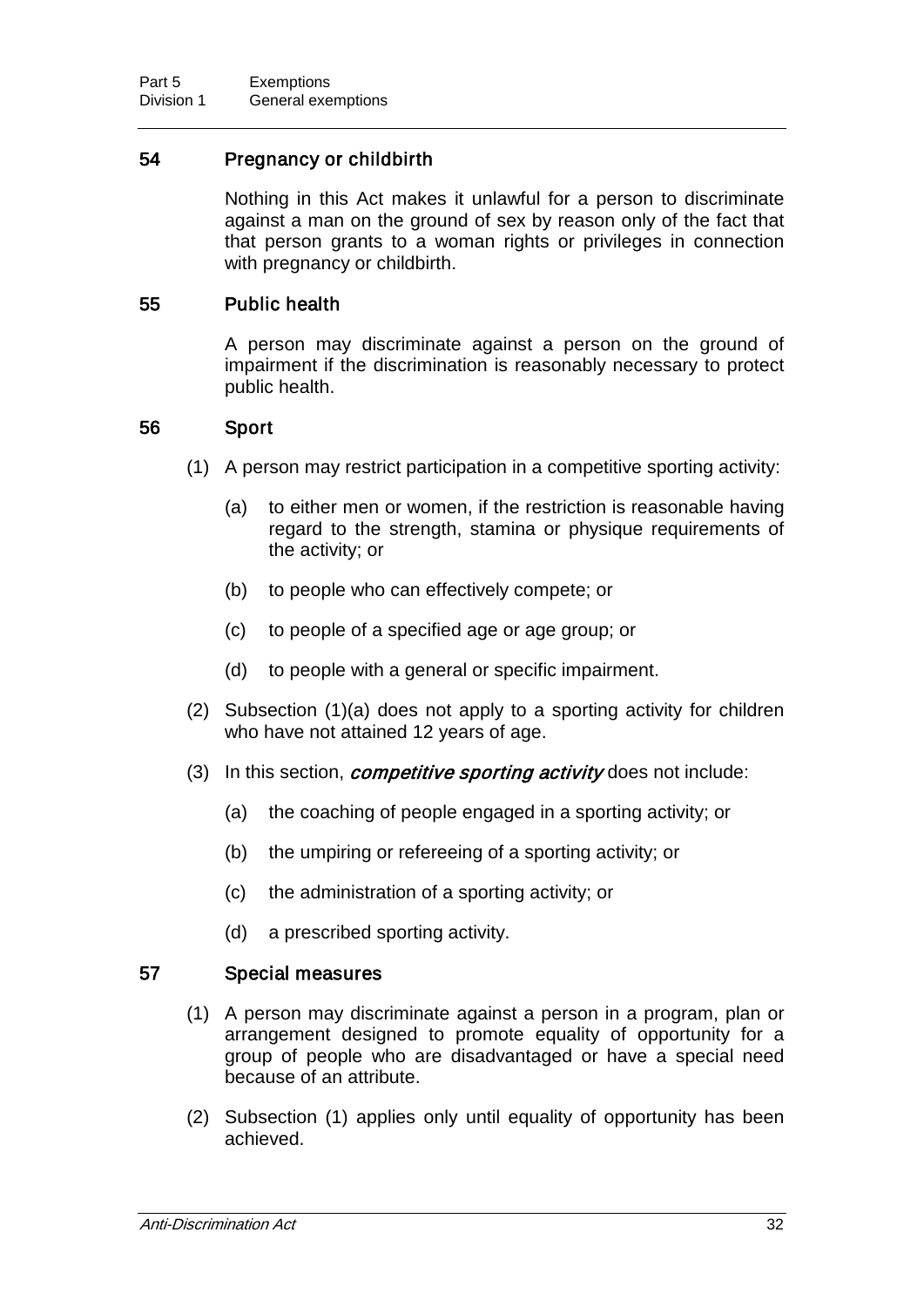#### 58 Accommodating special need unreasonable

- (1) A person may discriminate against another person who has a special need with respect to a matter that is otherwise prohibited under this Act if:
	- (a) the other person would require special services or facilities; and
	- (b) it is unreasonable to require the person to supply the special services or facilities.
- (2) Whether it is unreasonable to require a person to supply special services or facilities depends on the relevant circumstances of the case including, but not limited to:
	- (a) the nature of the special services or facilities; and
	- (b) the cost of providing the special services or facilities and the number of people who would benefit or be disadvantaged; and
	- (c) the financial circumstances of the person; and
	- (d) the disruption that providing the special services or facilities may cause; and
	- (e) the nature of any benefit or detriment to all persons concerned.

## Division 2 Granting of exemptions

#### 59 Commissioner may grant exemptions

- (1) A person may apply to the Commissioner for an exemption from this Act in respect of discriminatory conduct that would otherwise contravene this Act.
- (2) A person to whom an exemption under this section has been granted may, before the expiration of the exemption, apply to the Commissioner for the renewal of the exemption.
- (3) In considering an application under subsection (1) or (2), the Commissioner may have regard to:
	- (a) the desirability of certain discriminatory conduct being permitted to redress the effect of past discrimination; and
	- (b) any other factor that the Commissioner considers relevant.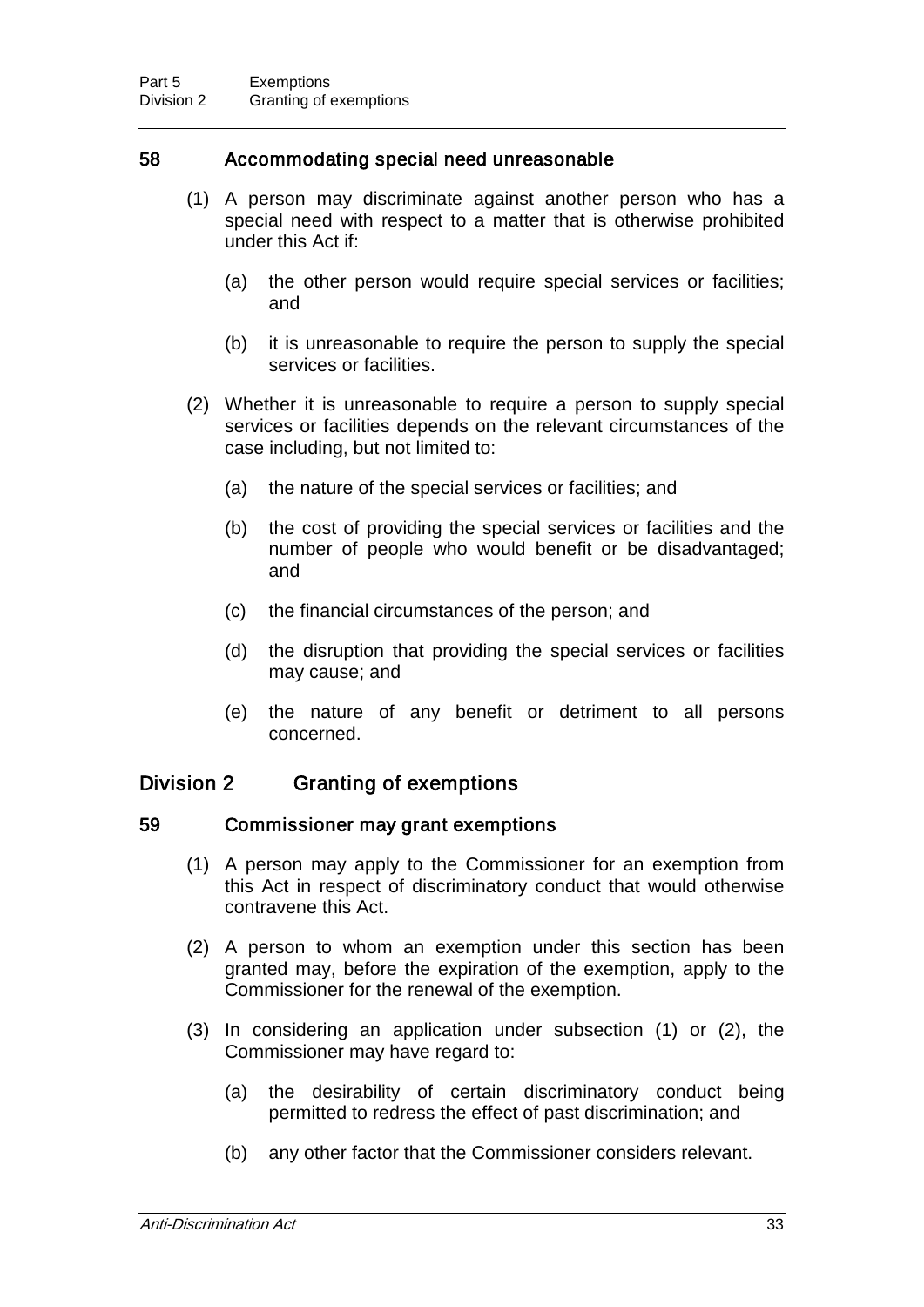- (4) After considering an application under subsection (1) the Commissioner may grant an exemption from this Act in respect of discriminatory conduct, or may refuse the application.
- (5) The Commissioner:
	- (a) may grant an exemption under subsection (4), subject to such conditions as the Commissioner thinks fit, for a period of not longer than 3 years; and
	- (b) may revoke an exemption granted under subsection (4) on breach of a condition to which the exemption is subject.
- (6) After considering an application under subsection (2) the Commissioner may renew the exemption for a further period not longer than 3 years or may refuse to renew the exemption.
- (7) The Commissioner shall cause a notice of the grant, renewal or revocation of an exemption under this section to be published in the Gazette.
- (8) A notice under subsection (7) of the grant or renewal of an exemption shall specify:
	- (a) the period for which the exemption is granted or renewed; and
	- (b) the conditions, if any, to which the exemption is subject.
- (9) If the Commissioner refuses to grant or renew an exemption under this section, the Commissioner shall provide to the applicant a written statement of the reasons for the refusal.

## Part 6 Resolution of complaints

### Division 1 Complaints

#### 60 Who may complain

Subject to this Act:

- (a) a person aggrieved by prohibited conduct; or
- (b) a person, authorised in writing by the Commissioner, on behalf of a person referred to in paragraph (a),

may make a complaint to the Commissioner.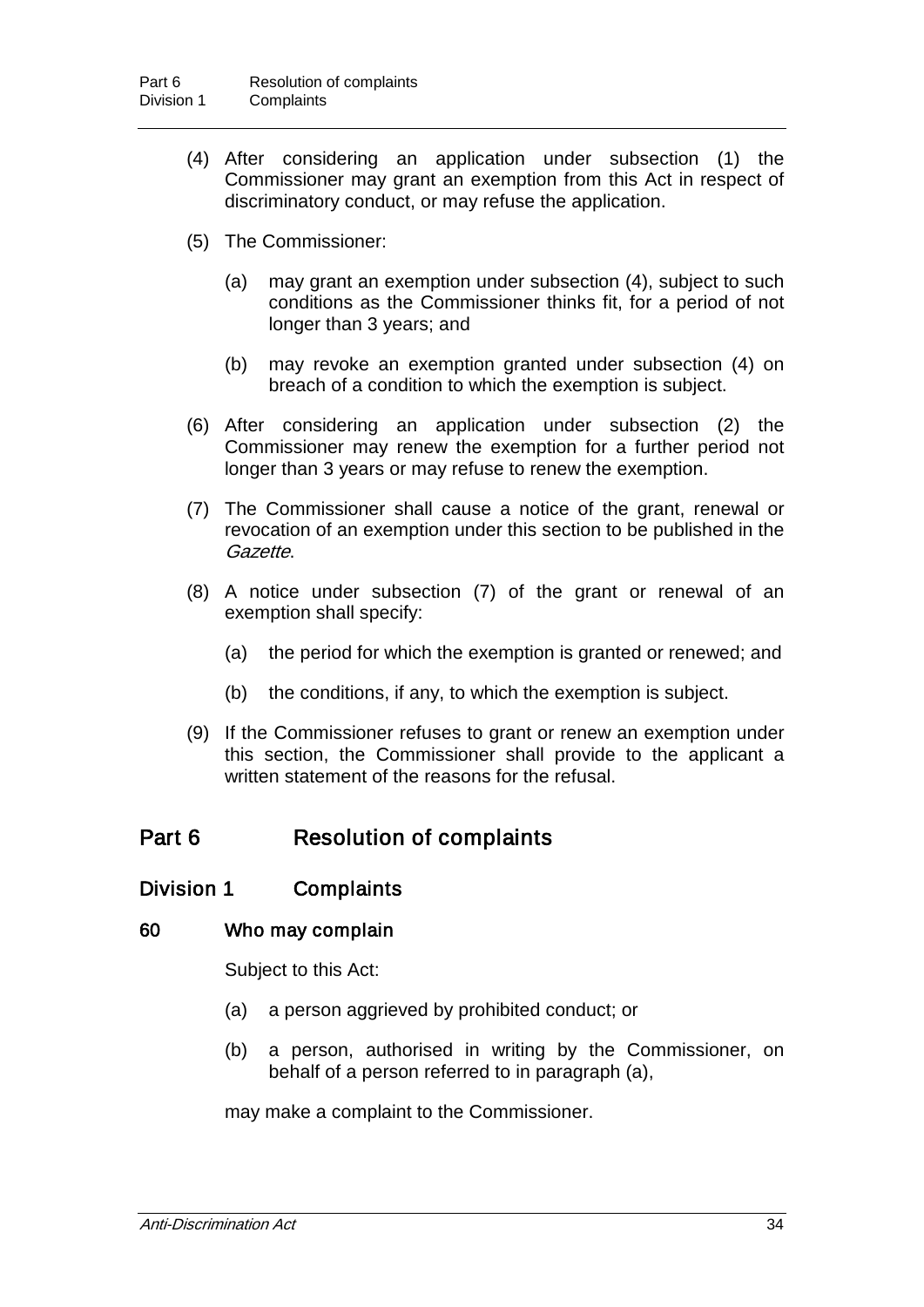## 61 Complaints may be dealt with jointly

The Commissioner may deal with 2 or more complaints jointly if they arise out of substantially the same conduct.

#### 62 Authorisation to act for complainant or respondent

- (1) The Commissioner may authorise a person nominated by a complainant or respondent to act on behalf of the complainant or respondent in any proceedings under this Act in respect of the complaint, and the person may act accordingly.
- (2) The Commissioner may authorise a person nominated by a complainant or respondent to accompany the complainant or respondent in any proceedings under this Act in respect of the complaint and the person may assist the complainant or respondent in the proceedings.
- (3) The Commissioner may withdraw an authorisation under this section if the Commissioner considers it appropriate to do so.

#### 63 Complaint may contain more than one allegation

A complaint may contain more than one allegation of prohibited conduct.

### 64 Form of complaint

- (1) A complaint shall:
	- (a) be in writing; and
	- (b) set out in detail the alleged prohibited conduct; and
	- (c) so far as practicable, specify the respondent or each respondent; and
	- (d) be lodged with, or sent by post to, the Commissioner.
- (2) The Commissioner may permit a complainant to amend a complaint at any time.

### 65 Time limit for making complaint

- (1) Subject to subsection (2), a complaint shall be made not later than 6 months after the alleged prohibited conduct took place.
- (2) The Commissioner may accept a complaint after the time referred to in subsection (1) has expired if the Commissioner is satisfied it is appropriate to do so.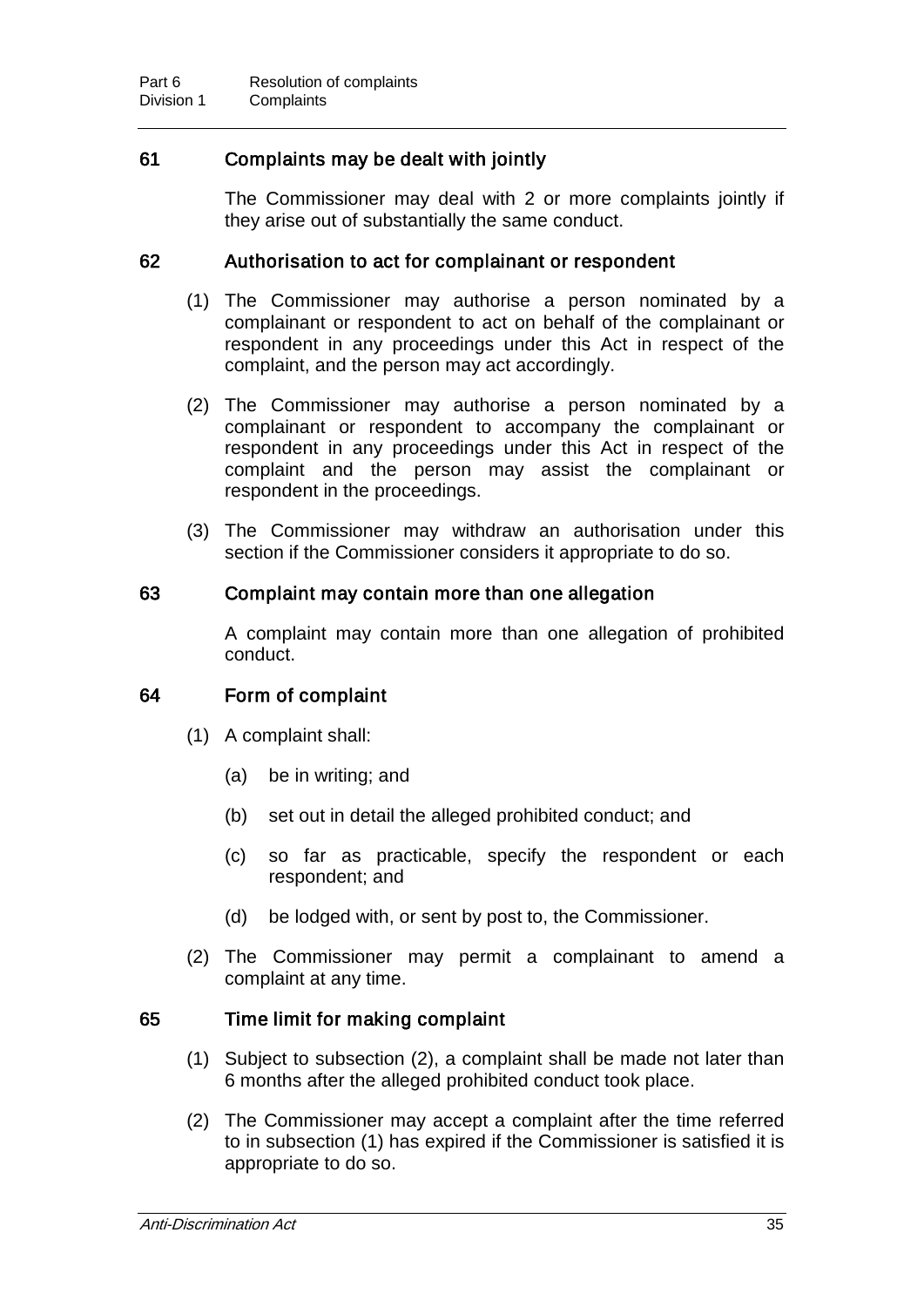#### 66 Commissioner to accept or reject complaint

The Commissioner shall, not later than 60 days after receiving a complaint, accept or reject the complaint and shall, as soon as practicable thereafter, notify the complainant of the decision.

#### 67 Commissioner to reject frivolous, &c., complaint

The Commissioner shall reject a complaint if the Commissioner reasonably believes that the complaint is:

- (a) frivolous or vexatious; or
- (b) trivial; or
- (c) misconceived or lacking in substance; or
- (d) fails to disclose any prohibited conduct.

#### 68 Commissioner may reject or stay complaint dealt with elsewhere

- (1) The Commissioner may reject or stay a complaint if there are concurrent proceedings in a court or tribunal in relation to the prohibited conduct alleged in the complaint.
- (2) A time limit for doing anything under this Act in relation to a complaint does not run while the complaint is stayed under subsection (1).

#### 69 Rejection of complaint

Where a complaint is rejected under section 66:

- (a) the Commissioner shall provide the complainant with written reasons as to why the complaint was rejected; and
- (b) the complaint lapses and the complainant shall not make a further complaint relating to the conduct that was the subject of the complaint.

#### 70 Respondent to be notified if complaint accepted

Where a complaint is accepted under section 66, the Commissioner shall, as soon as practicable after accepting the complaint, notify the respondent in writing of the substance of the complaint.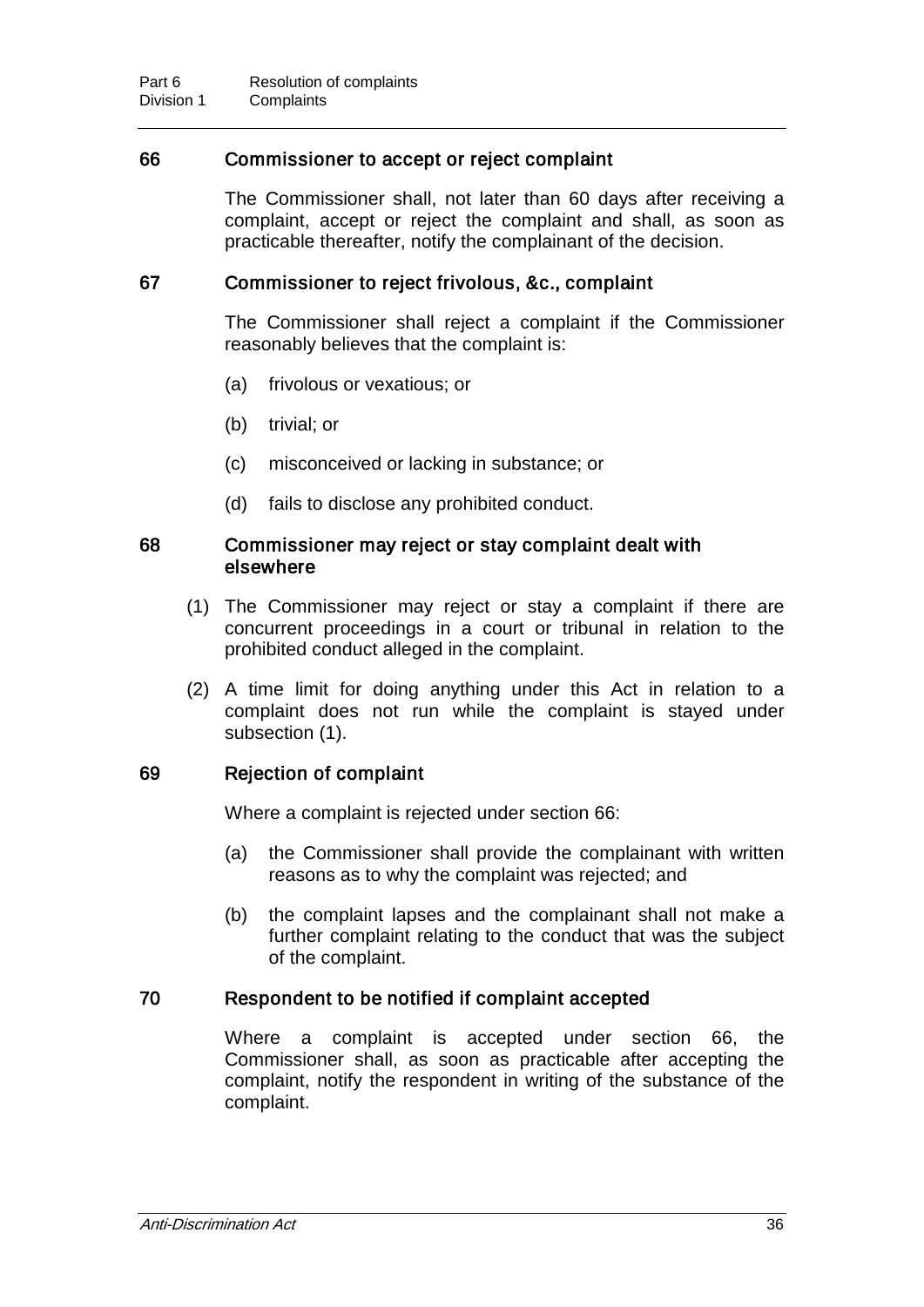## 71 Withdrawal of complaint

- (1) A complainant may, at any time, apply to the Commissioner to withdraw the complaint.
- (2) The Commissioner may, on receipt of an application under subsection (1), investigate the circumstances of the application and, if satisfied that the application is made voluntarily, the Commissioner shall:
	- (a) grant the application and notify the respondent that the complaint has been withdrawn; and
	- (b) with the consent of the complainant and the respondent, record the terms of any agreement reached between the complainant and the respondent.
- (3) The withdrawal of a complaint under this section does not prevent the Commissioner investigating the complaint under Division 2.
- (4) Except with the permission of the Commissioner, a complainant who withdraws a complaint under this section shall not make another complaint in relation to the same conduct.

### 72 Lapse of complaint if complainant loses interest

- (1) If the Commissioner is satisfied that a complainant has lost interest in continuing with a complaint, the Commissioner shall advise the complainant in writing that the complaint will lapse unless the complainant indicates that the complainant wishes to continue with it.
- (2) If a complainant, on being advised under subsection (1), does not give an indication within 60 days that the complainant wishes to continue with the complaint, the complaint lapses and the Commissioner shall, as soon as practicable thereafter, notify the complainant and the respondent that the complaint has lapsed.
- (3) Where a complaint lapses under this section, the complainant shall not make another complaint in relation to the same conduct.

#### 73 Commissioner may join person as party

The Commissioner may, by written notice served on a person, join the person as a party to a complaint.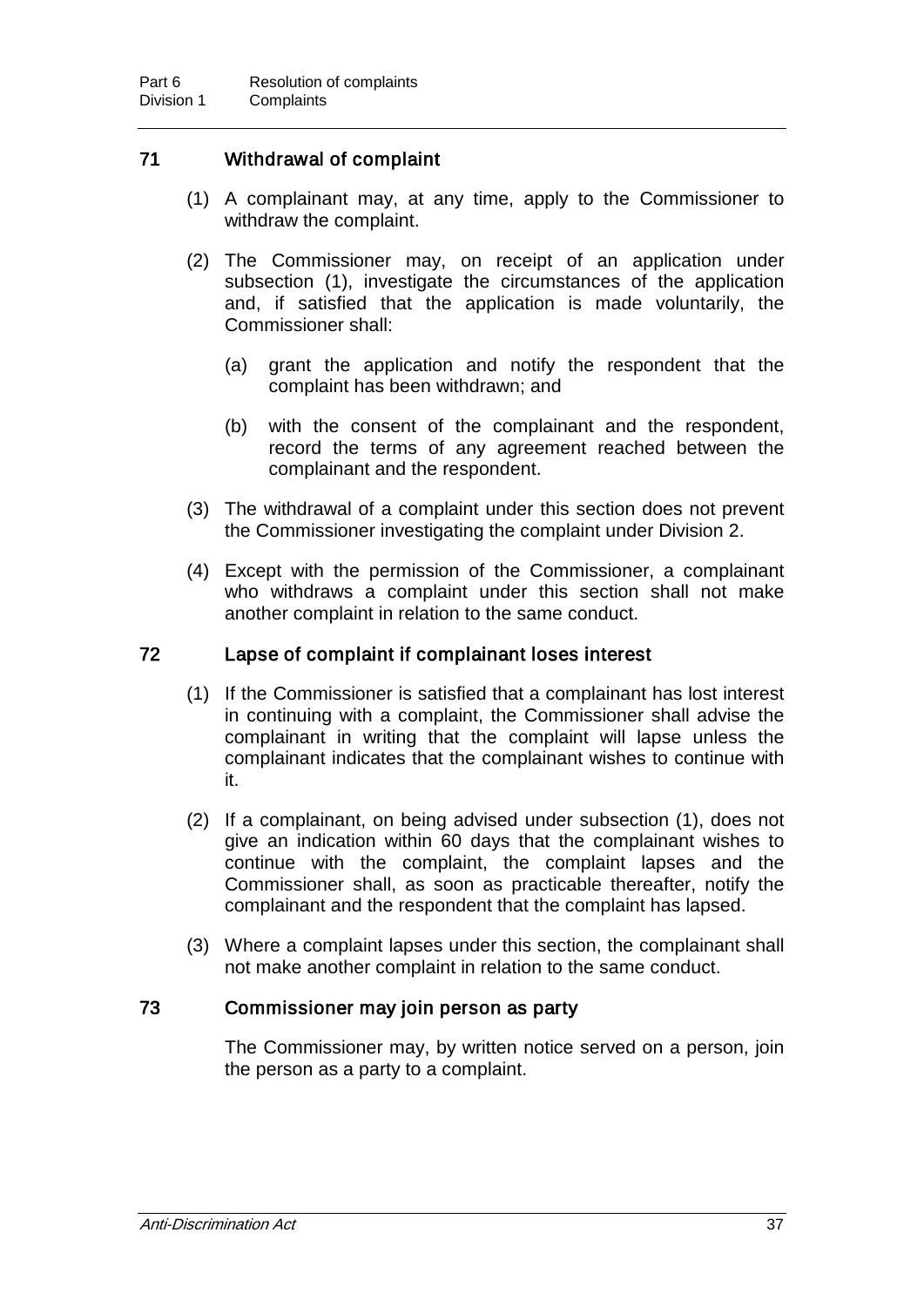## Division 2 Investigations

#### 74 Investigation of complaint

- (1) The Commissioner shall carry out an investigation under this Division of alleged prohibited conduct if:
	- (a) requested to do so by the Minister; or
	- (b) the Commissioner accepts a complaint under section 66.
- (2) The Commissioner may carry out an investigation under this Division if, during the course of carrying out the Commissioner's functions, it appears that prohibited conduct has occurred.
- (3) An investigation carried out under subsection (1)(a) or (2) shall, for the purposes of this Act, be deemed to be an investigation of a complaint and this Act shall apply to and in relation to:
	- (a) the investigation; and
	- (b) any other proceedings under this Act in relation to the prohibited conduct; and
	- (c) the Commissioner,

as if a complaint had been made.

#### 75 Conduct of investigation

- (1) An investigation under this Division shall be conducted in such manner as the Commissioner thinks fit.
- (2) An investigation under this Division shall be carried out with as little formality and technicality, and with as much expedition as the requirements of this Act and a proper consideration of the matters before the Commissioner permit.
- (3) In carrying out an investigation under this Division, the Commissioner:
	- (a) shall make a thorough examination of all matters relevant to the investigation; and
	- (b) where the Commissioner considers it appropriate, ensure that each party to the investigation is given a reasonable opportunity to present his or her case.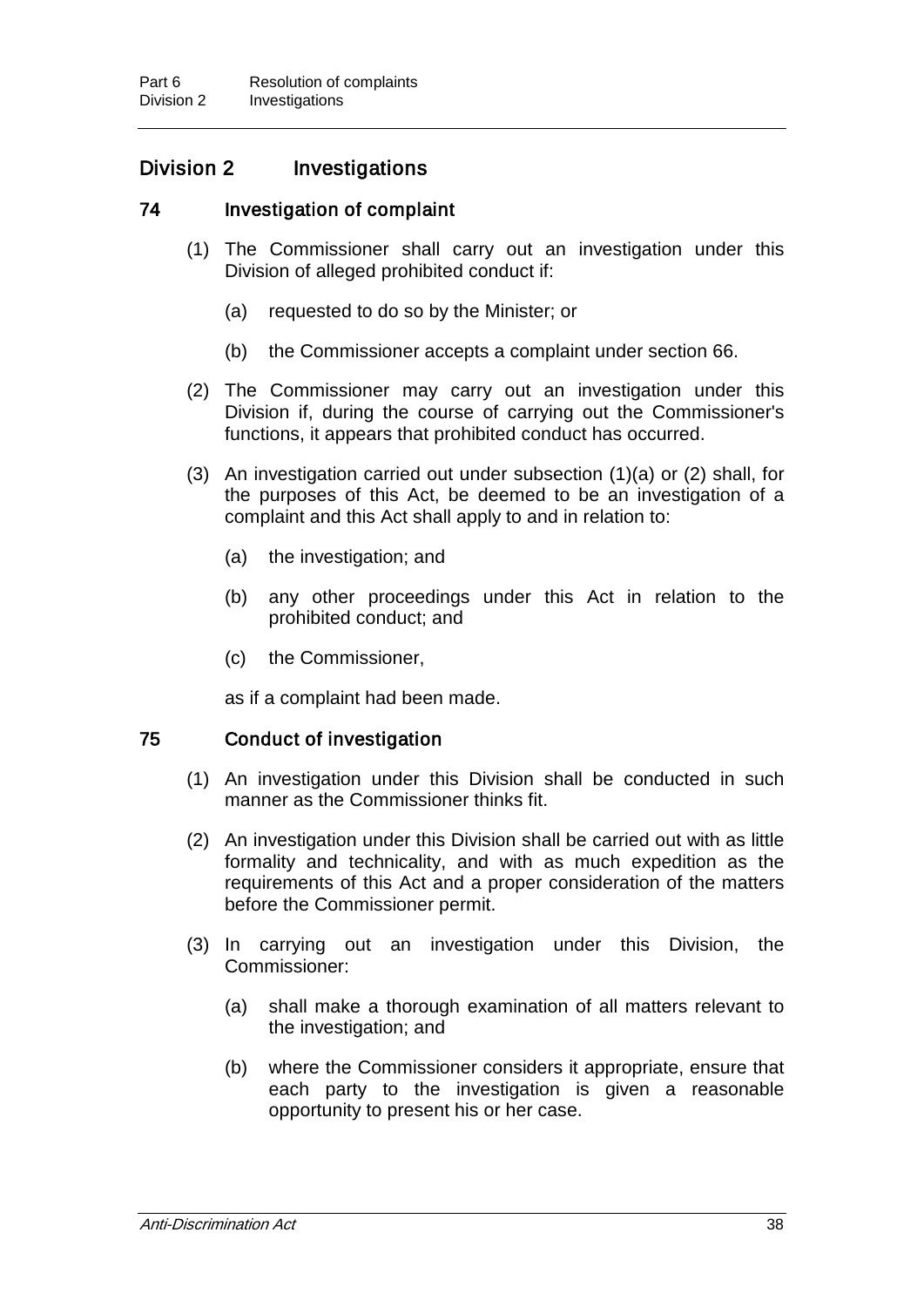## 76 Completion of investigation

- (1) The Commissioner shall, on completing an investigation under this Division in respect of a complaint, determine that the complaint is:
	- (a) dismissed; or
	- (b) if satisfied that there is prima facie evidence to substantiate the allegation of prohibited conduct in the complaint:
		- (i) to proceed to conciliation; or
		- (ii) if the Commissioner believes it cannot be resolved by conciliation, to proceed to a hearing.
- (2) The Commissioner shall give notice of a determination under subsection (1) to the complainant and the respondent.
- (3) The Commissioner shall, on completing proceedings under this Act in respect of a matter investigated under section 74(1)(a) or (2), report to the Minister on the matter together with such recommendations, if any, as the Commissioner thinks fit.

### 77 Report of Commissioner

- (1) The Commissioner may prepare a report relating to the investigation of a complaint under this Division which may be considered at a subsequent hearing of the complaint.
- (2) A report prepared under subsection (1) shall not contain a record of oral statements made by a person in the course of the investigation.
- (3) Where a report prepared under subsection (1) is considered at the hearing of the complaint, a copy of the report shall be provided to the complainant and the respondent.

### Division 3 Conciliation process

#### 78 Conciliation of complaint

If the Commissioner determines under section 76 that a complaint is to proceed to conciliation, the Commissioner shall endeavour to resolve it in that way.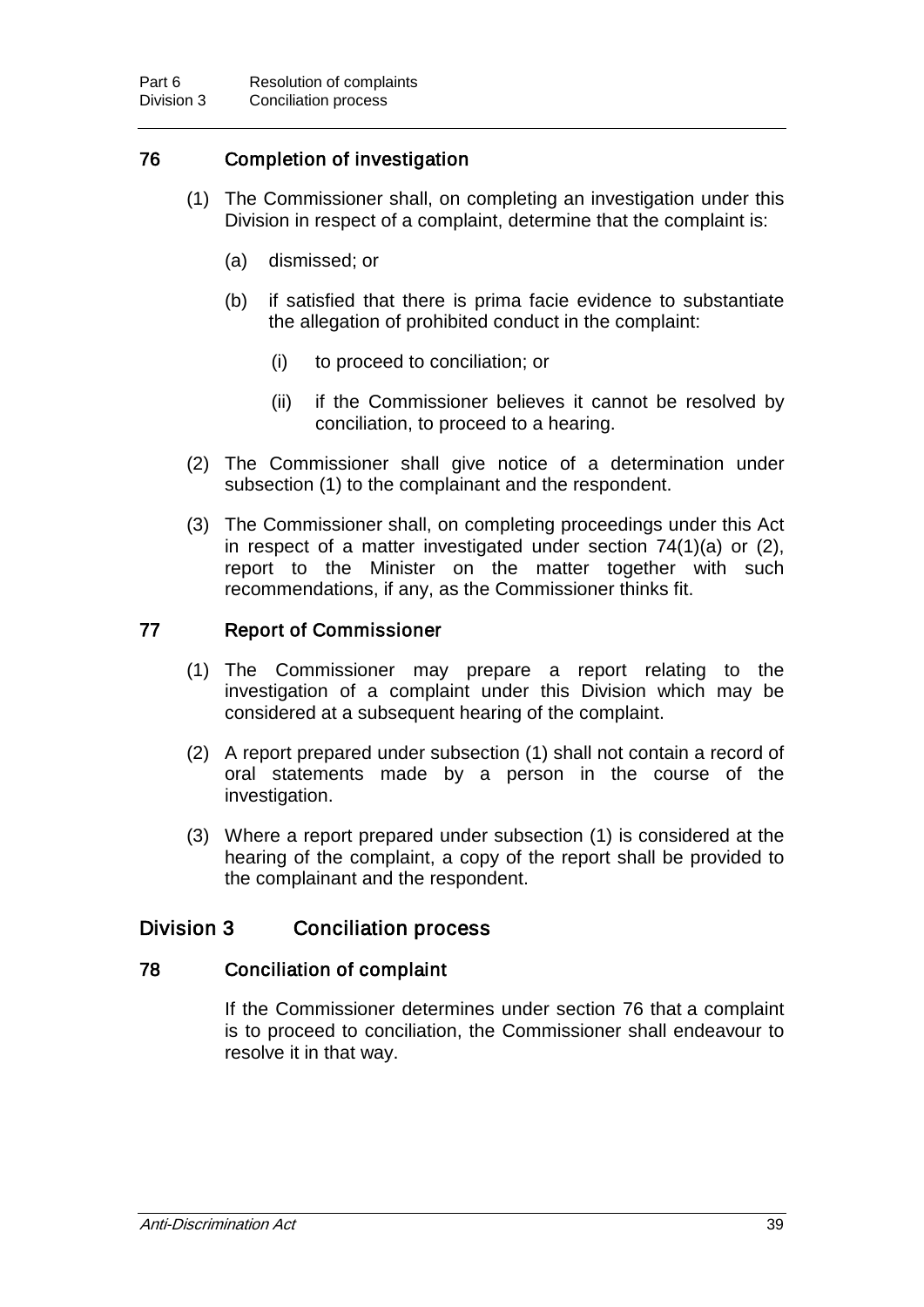## 79 Conciliation proceedings

- (1) For the purpose of resolving a complaint by conciliation, the Commissioner may direct a person to take part in such conciliation proceedings under this Division (including a conciliation conference) as the Commissioner thinks will resolve the complaint.
- (2) A direction under subsection (1) shall be in writing and specify the time when and place where the conciliation proceedings will be held.
- (3) Conciliation proceedings under this Division shall be held in private.
- (4) A person to whom a direction is given under subsection (1) shall not contravene or fail to comply with the direction.

Maximum penalty: In the case of a body corporate  $-40$  penalty units.

> In the case of a natural person  $-8$  penalty units.

#### 80 Failure to attend conciliation proceedings

- (1) If, without reasonable excuse, a party to a complaint does not comply with a direction given under section 79, the Commissioner may, where the party is:
	- (a) the complainant, dismiss the complaint and may direct the complainant to pay to the respondent such costs as the Commissioner thinks fit; or
	- (b) the respondent, direct the respondent to pay to the complainant such costs as the Commissioner thinks fit.
- (2) An amount ordered to be paid as costs under this section may be registered as a judgment debt in a court of competent jurisdiction and may be recovered accordingly.

### 81 Conclusion of conciliation proceedings

- (1) If a complaint is resolved by conciliation, the Commissioner may, with the consent of the complainant and the respondent, record the terms of the agreement reached between the complainant and the respondent and, where the Commissioner does so, the Commissioner shall:
	- (a) have the agreement signed by the complainant and the respondent; and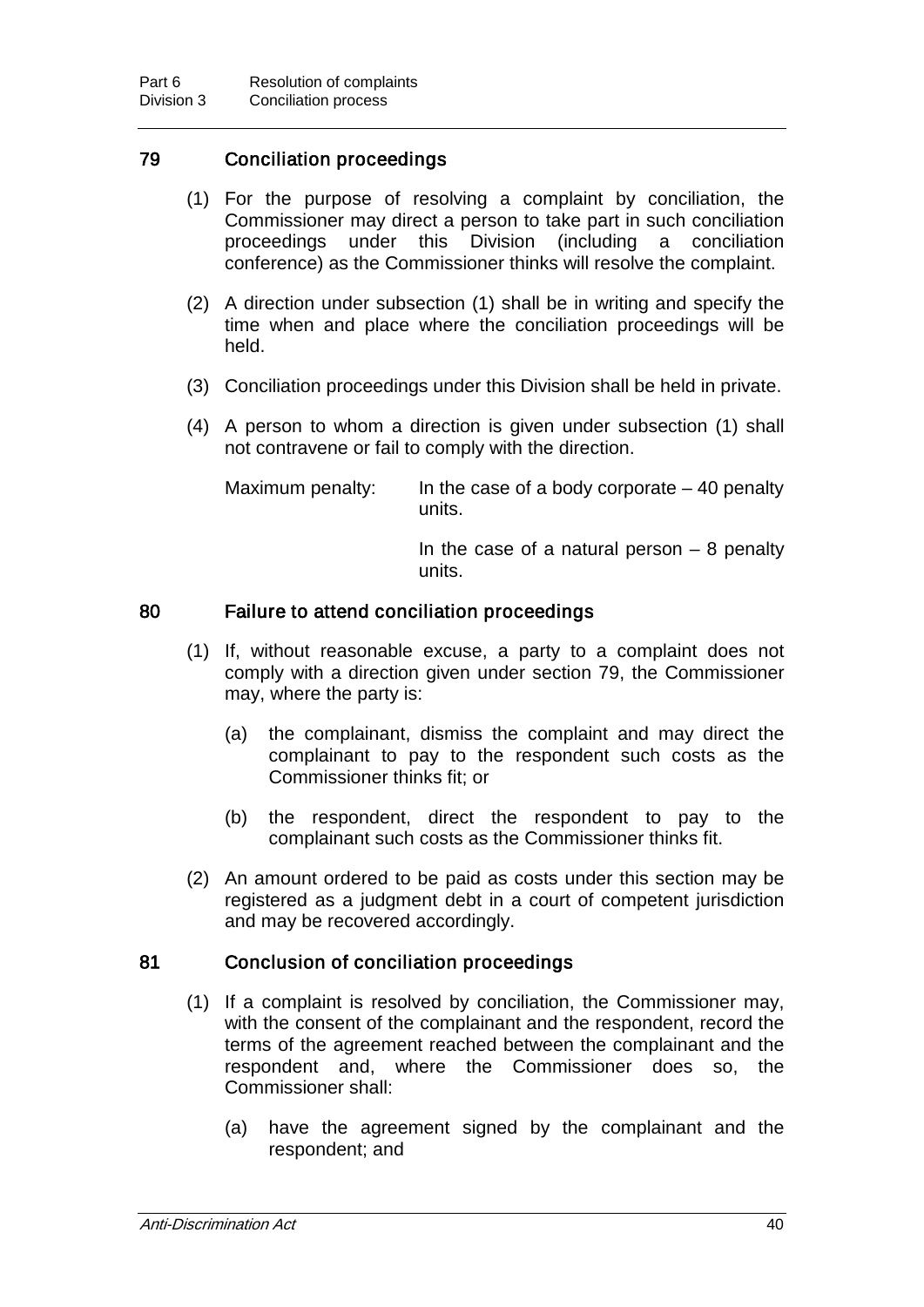- (b) provide a copy of the agreement to the complainant and the respondent.
- (2) If a complaint is not resolved by conciliation, the Commissioner shall notify the complainant and the respondent that conciliation proceedings under this Division have ceased.

### 82 Conciliation proceedings not admissible

Anything said, written or done in the course of conciliation proceedings under this Division is not to be taken into account in subsequent proceedings under this Act in relation to the complaint.

## Division 4 Hearings

#### 83 Conduct of hearing by Commissioner

Subject to this Act, the Commissioner shall conduct a hearing of a complaint where the Commissioner:

- (a) determines under section 76 that the complaint cannot be resolved by conciliation; or
- (b) has attempted to resolve the complaint by conciliation but has not succeeded in so doing; or
- (c) believes that the nature of the complaint is such that it should be dealt with by a hearing.

#### 84 Request for hearing after 6 months

- (1) If the Commissioner has not finished dealing with a complaint at the expiration of 6 months after accepting the complaint under section 66, either the complainant or the respondent may, in writing, request the Commissioner to conduct a hearing of the complaint.
- (2) The Commissioner may defer acting on a request under subsection (1) for up to 28 days, if there is a significant prospect that the complaint can be resolved by conciliation within that period.
- (3) Subject to subsection (2), if a request under subsection (1) is made by the respondent, the Commissioner shall ask the complainant whether the complainant agrees to the conduct of a hearing of the complaint.
- (4) A complainant shall, not later than 28 days after being asked by the Commissioner under subsection (3), agree or refuse to agree to the conduct of the hearing.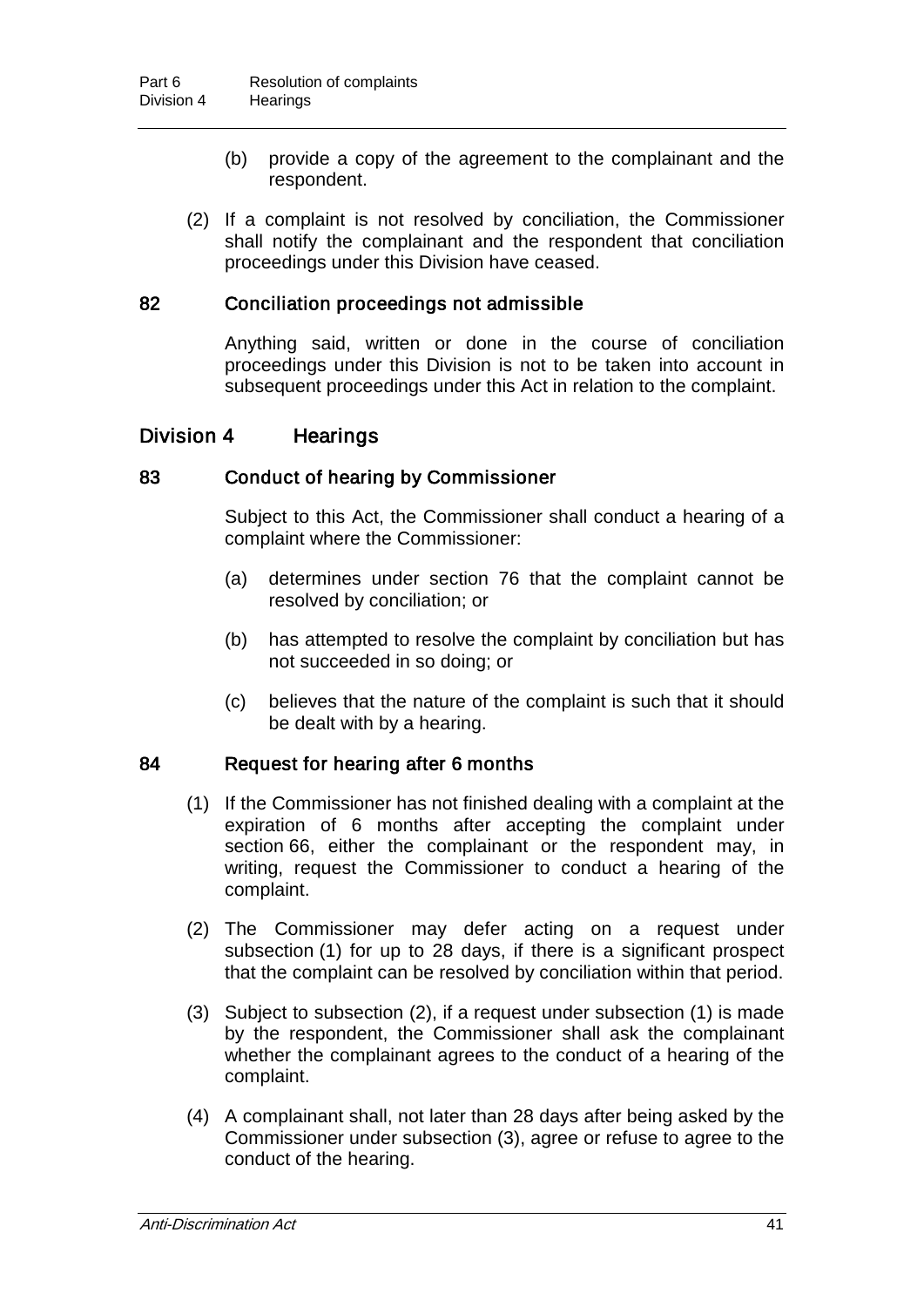- (5) If the complainant refuses to agree to the conduct of a hearing under subsection (4), the complaint lapses and the complainant may not make a further complaint in relation to the prohibited conduct alleged in the complaint.
- (6) The Commissioner may extend the period referred to in subsection (4) if the complainant asks, in writing, for an extension before the period expires.
- (7) Subject to subsection (2), if a request under subsection (1) is made by the complainant, the Commissioner shall conduct a hearing of the complaint.
- (8) The Commissioner shall notify the complainant and the respondent as to whether the complaint has lapsed or will proceed to a hearing.

### 85 Conduct of hearing other than by Commissioner

- (1) Where the Commissioner has personally conducted the investigation of a complaint under Division 2 or taken part in the conciliation process of a complaint under Division 3 the Commissioner shall not conduct the hearing of the complaint under this Division and the Minister shall appoint a person to conduct the hearing of the complaint.
- (1A) Where, in the opinion of the Minister it is reasonable to do so, the Minister may appoint a person to conduct the hearing of a complaint instead of the Commissioner.
	- (2) A person appointed under this section may, in respect of the hearing of the complaint for which the person is appointed, exercise the powers and perform the functions of the Commissioner and, for the purposes of the hearing, shall be deemed to be the Commissioner.

#### 86 Hearing to be public

The hearing of a complaint shall be in public unless the Commissioner directs otherwise.

#### 87 Commissioner to attempt conciliation

If the Commissioner considers, either before or during the hearing of a complaint, that the complaint may be resolved by conciliation, the Commissioner may endeavour to resolve the complaint by conciliation.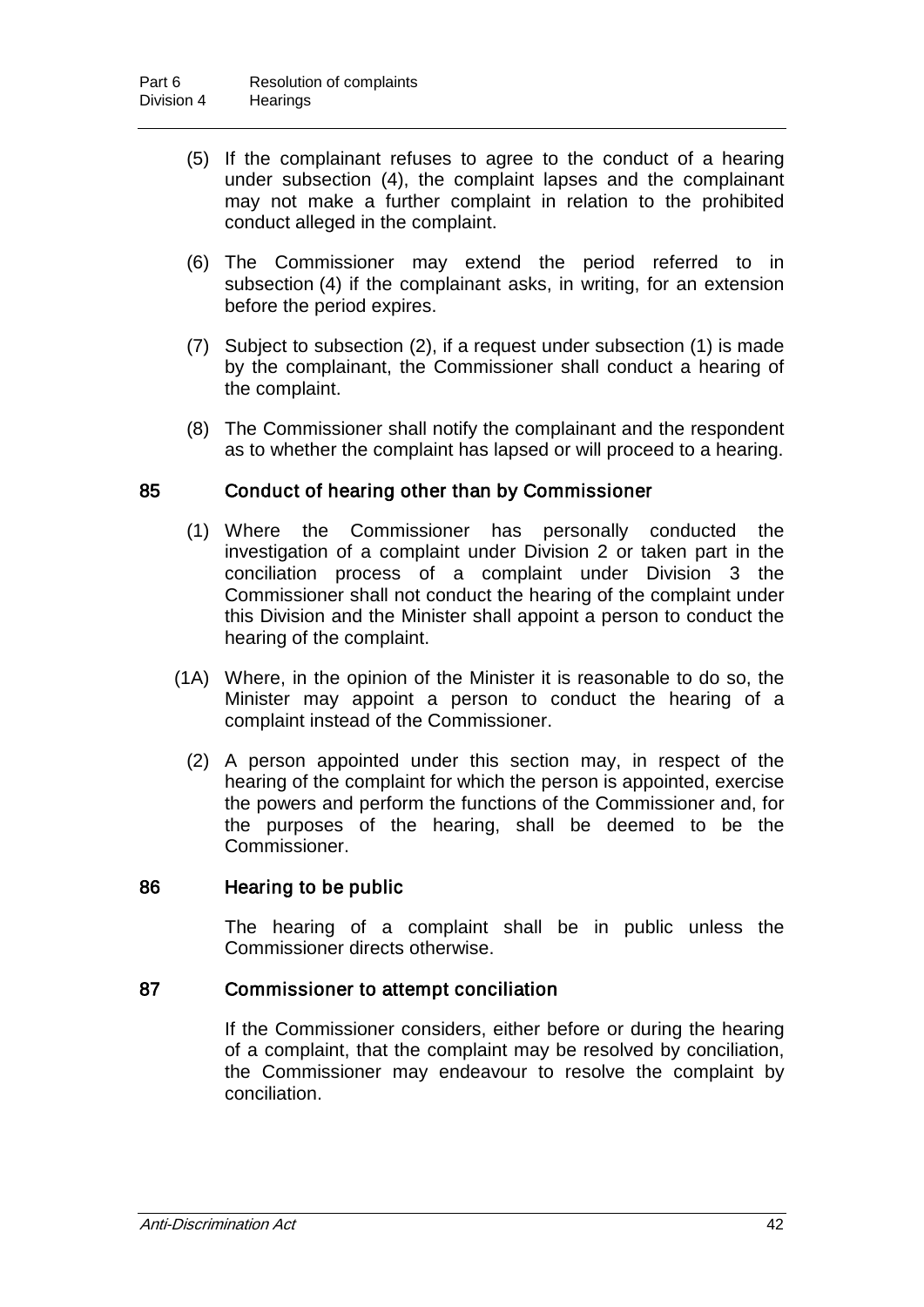### 88 Orders after hearing

- (1) If, after the hearing of a complaint, the Commissioner finds the prohibited conduct alleged in the complaint is substantiated, the Commissioner may make one or more of the following orders:
	- (a) an order requiring the respondent not to repeat or continue the prohibited conduct;
	- (b) an order requiring the respondent to pay to the complainant or another person, within a specified period, an amount, being an amount not more than that prescribed, that the Commissioner considers appropriate as compensation for loss or damage caused by the prohibited conduct;
	- (c) an order requiring the respondent to do specified things to redress loss or damage suffered by the complainant or any other person because of the prohibited conduct;
	- (d) an order declaring void all or part of an agreement made in connection with the prohibited conduct, either from the time the agreement was made or subsequently.
- (2) In this section, the specified things a respondent may be required to do, include, but are not limited to the following:
	- (a) employing, reinstating or re-employing a person;
	- (b) promoting a person;
	- (c) moving a person to a specified position within a specified time.
- (3) In this section, *damage*, in relation to a person, includes the offence, embarrassment, humiliation, and intimidation suffered by the person.
- (4) If, after the hearing of a complaint, the Commissioner finds the prohibited conduct alleged in the complaint is not substantiated the Commissioner shall make an order dismissing the complaint.

#### 89 Apologies and retractions

(1) In addition to an order under section 88, the Commissioner may order a respondent to apologize to a complainant or a complainant to apologize to a respondent and make such retractions as the Commissioner considers appropriate.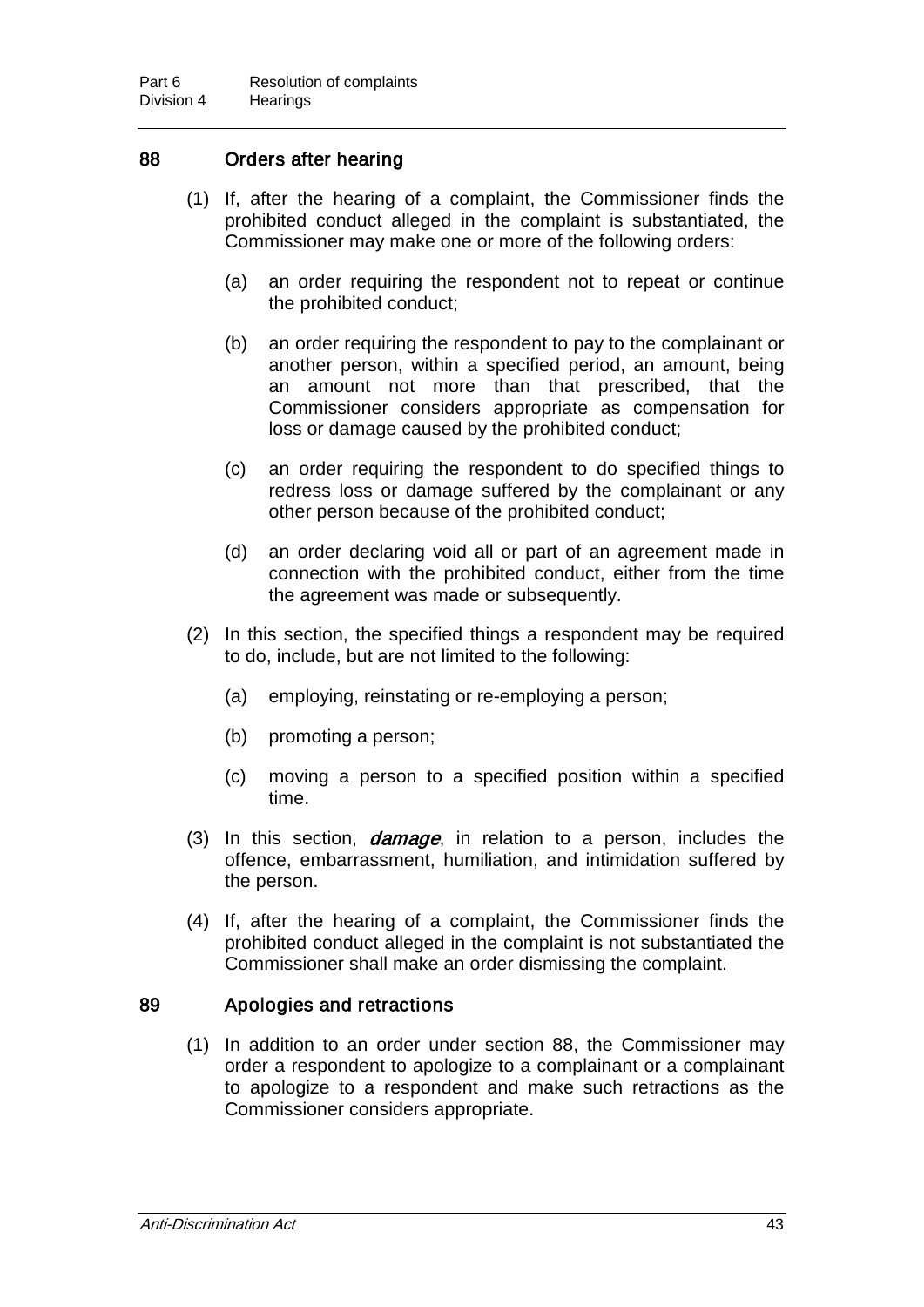(2) For the purposes of subsection (1), the Commissioner may order an apology or retraction to be published or made in such manner as the Commissioner thinks fit.

## Division 5 Miscellaneous

#### 90 Conduct of proceedings

In the conduct of proceedings under this Act, the Commissioner:

- (a) is not bound by the rules of evidence and the Commissioner may obtain information on any matter as the Commissioner considers appropriate; and
- (b) shall act according to equity, good conscience and the substantial merits of the case without regard to technicalities and legal forms; and
- (c) may give directions relating to procedure that, in the Commissioner's opinion, will enable costs or delay to be reduced and will help to achieve a prompt hearing of the matters at issue between the parties; and
- (d) may draw conclusions of fact from any proceeding before a court or tribunal; and
- (e) may adopt any findings or decisions of a court or tribunal that may be relevant to the proceedings; and
- (f) may conduct proceedings in the absence of a party who was given reasonable notice to attend but failed to do so without reasonable excuse.

#### 91 Burden and standard of proof

- (1) Subject to this section, it is for the complainant to prove, on the balance of probabilities, that the prohibited conduct alleged in the complaint is substantiated.
- (2) Where a respondent wishes to rely on an exemption, it is for the respondent to raise and prove, on the balance of probabilities, that the exemption applies.

#### 92 Powers of Commissioner in respect of proceedings

- (1) The Commissioner may, in writing, order a person:
	- (a) to attend proceedings under this Act until excused; or
	- (b) to give evidence on oath; or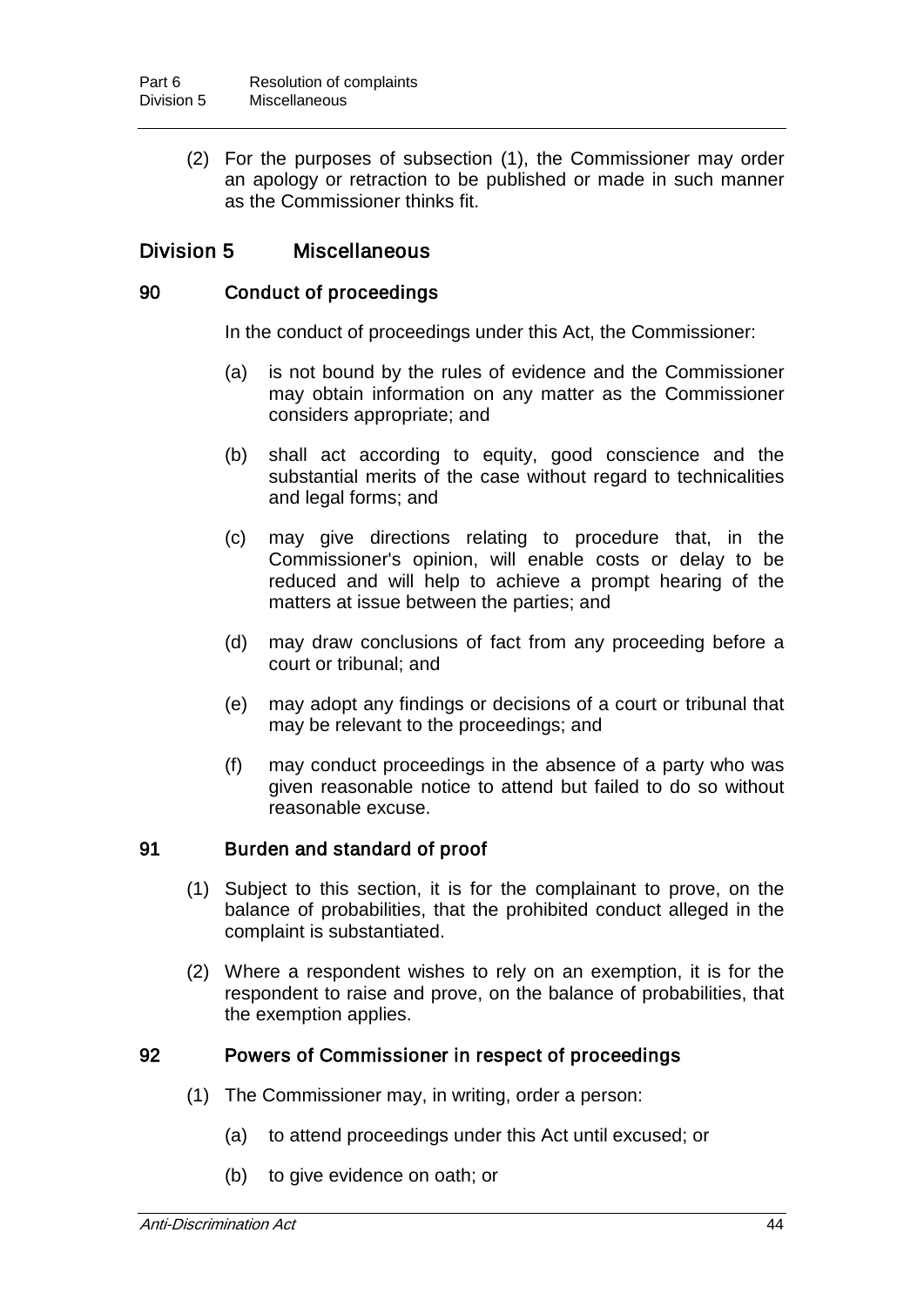- (c) to provide to the Commissioner a document or class of documents as specified in the order; or
- (d) to provide to the Commissioner, in writing signed by the person, information in the possession of the person relevant to the proceedings as specified in the order.
- (2) If a document is provided to the Commissioner under subsection (1), the Commissioner:
	- (a) may take possession of, and may copy or take extracts from, the document; and
	- (b) may retain possession of the document for such period as is reasonably necessary; and
	- (c) during the period a document is retained under paragraph (b), shall allow a person who, if the document were not in the possession of the Commissioner, would be entitled to inspect it, to inspect the document at all reasonable times.
- (3) A witness attending the proceedings under subsection (1) may be examined, cross-examined and re-examined.
- (4) A person is not required to give evidence or provide a document under this section if the person objects on the ground of privilege that the person would be entitled to claim if the person were a witness in proceedings in the Supreme Court.
- (5) A person shall not, without reasonable excuse, contravene or fail to comply with an order of the Commissioner under subsection (1).

Maximum penalty: In the case of a body corporate  $-40$  penalty units.

> In the case of a natural person  $-8$  penalty units.

#### 93 Fees for witnesses

- (1) A person requested or ordered to attend proceedings under this Act shall be paid, in respect of the person's attendance, such fees and allowances for expenses, if any, as may be fixed by or determined in accordance with the Regulations.
- (2) Subject to subsection (3), the fees and allowances payable under subsection (1) shall be paid:
	- (a) in a case where the person was requested or ordered at the request of a person, other than the Territory, by the person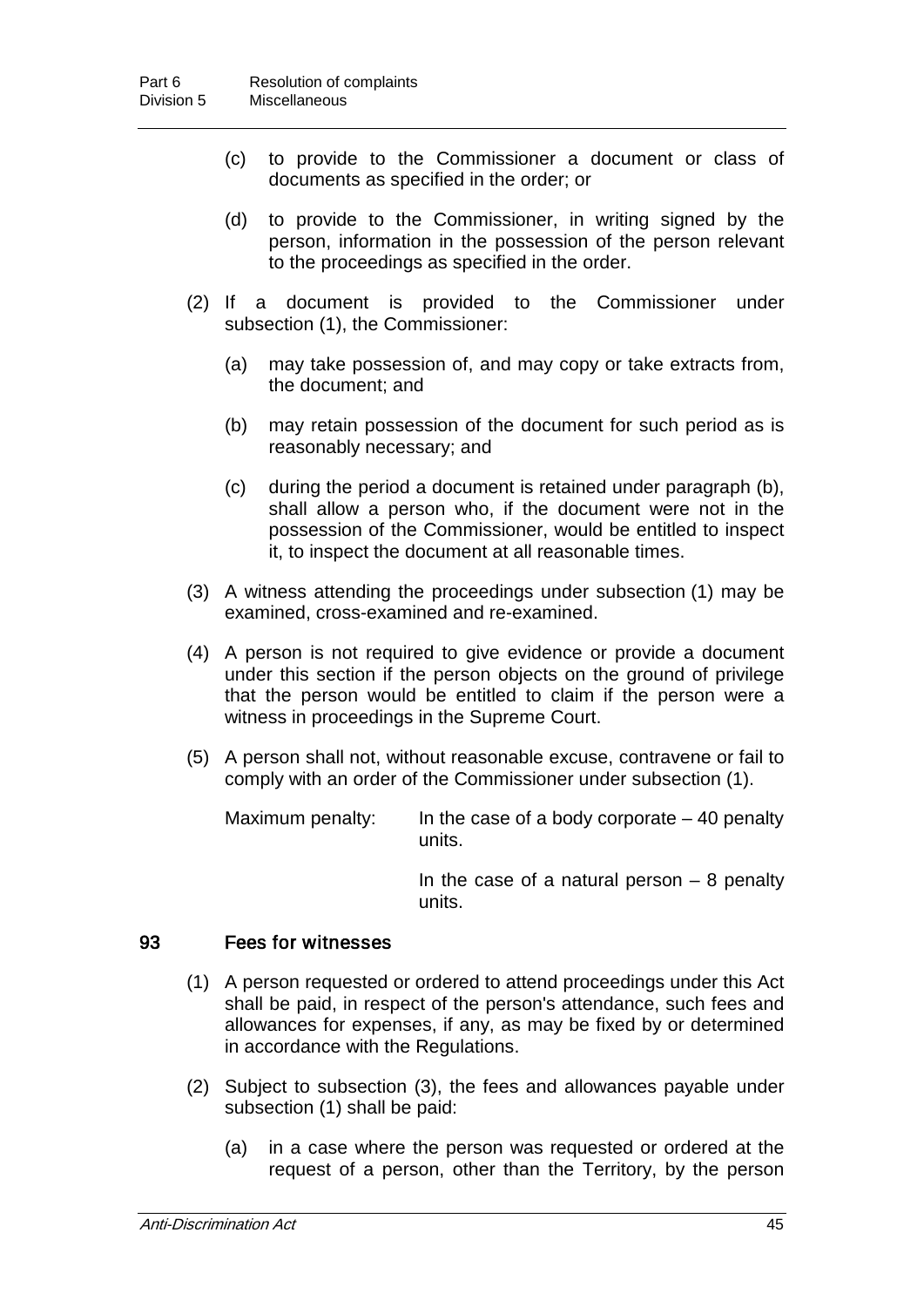who made the request; or

- (b) in any other case, by the Territory.
- (3) The Commissioner may determine that the fees and allowances payable to a person under subsection (2)(a) be paid, in whole or in part, by the Territory.

#### 94 Legal practitioner may assist Commissioner

- (1) The Commissioner may make arrangements for a legal practitioner to appear at proceedings under this Act to assist the Commissioner.
- (2) A legal practitioner assisting the Commissioner under this section is subject to the Commissioner's direction and control.

#### 95 Parties may be legally represented

A complainant or a respondent may be represented before the Commissioner by a legal practitioner with the leave of the Commissioner.

#### 96 Costs

- (1) Subject to subsection (2) and section 80, each party to a complaint shall pay his or her own costs in respect of proceedings under this Act.
- (2) Notwithstanding subsection (1), the Commissioner may make an order as to costs.

#### 97 Unincorporated association represented by committee member

- (1) If proceedings under this Act involve an unincorporated association:
	- (a) the president; or
	- (b) the secretary; or
	- (c) a member of the committee of management,

of the association at the time the alleged prohibited conduct to which the proceedings relate occurred, and who is specified in the complaint, is the nominal party.

(2) Where a document or notice is required to be served on or given to an unincorporated association under this Act it may be given to or served on the nominal party.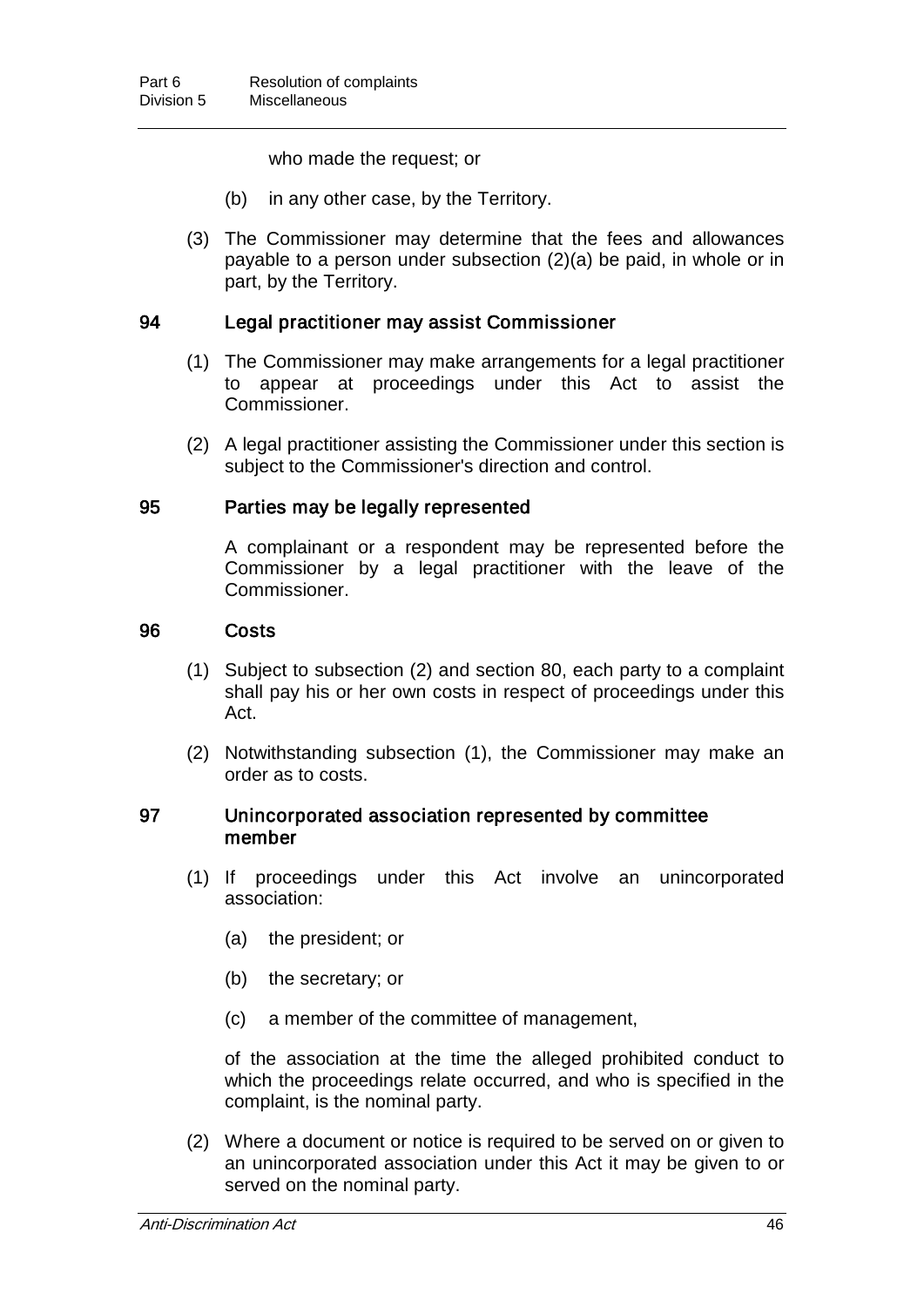### 98 Actuarial or statistical data

- (1) If a person has done an act of discrimination that would, but for section 49, be unlawful, the Commissioner may by notice in writing require the person, not later than 21 days after service of the notice, to give the Commissioner the actuarial or statistical data or the source of the data on which the act of discrimination was based.
- (2) A person on whom a notice is served under subsection (1) shall not, without reasonable excuse, contravene or fail to comply with the notice.

Maximum penalty: In the case of a body corporate  $-40$  penalty units.

> In the case of a natural person  $-8$  penalty units.

## 99 Publication of evidence

- (1) The Commissioner may order that any oral or documentary evidence given at proceedings under this Act not be published except as directed by the Commissioner.
- (2) A person shall not, without reasonable excuse, contravene or fail to comply with an order or a direction under subsection (1).

Maximum penalty: In the case of a body corporate  $-40$  penalty units. In the case of a natural person  $-8$  penalty units.

#### 100 Anonymity

- (1) If the Commissioner considers that the preservation of anonymity of a person who is, or has been, involved in proceedings under this Act is necessary to protect the work security, privacy or any human right of the person, the Commissioner may make an order prohibiting the disclosure of the person's identity.
- (2) In this section, a reference to involvement in proceedings under this Act includes:
	- (a) making a complaint and continuing with the complaint, whether by investigation, conciliation or hearing; and
	- (b) being a respondent to a complaint; and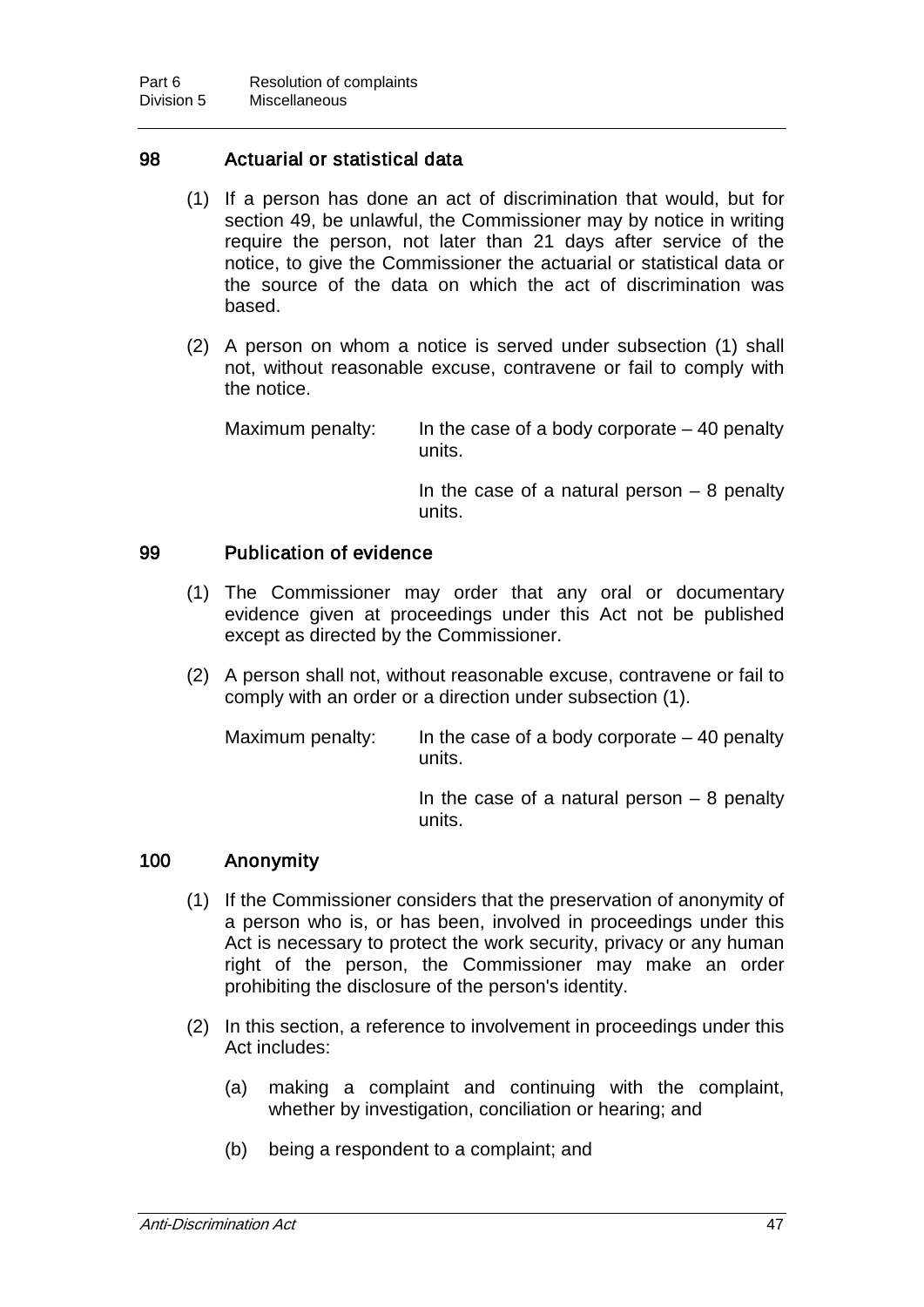- (c) involvement in a prosecution for an offence against this Act; and
- (d) supplying information and producing documents to a person who is performing a function under this Act; and
- (e) appearing as a witness in proceedings under this Act.
- (3) A person shall not, without reasonable excuse, contravene or fail to comply with an order of the Commissioner under subsection (1).

Maximum penalty: In the case of a body corporate  $-40$  penalty units.

In the case of a natural person  $-8$  penalty units.

#### 101 Interim orders

- (1) Subject to subsection (2), the Commissioner may, at any stage of proceedings under this Act in respect of a complaint, make an interim order pending the completion of the proceedings:
	- (a) to preserve:
		- (i) the status quo between; or
		- (ii) the rights of,

the parties to the complaint; or

- (b) to preserve the status quo between the parties to the complaint as existing before the prohibited conduct alleged in the complaint took place.
- (2) The Commissioner shall not make an order under subsection (1) unless the Commissioner has given the parties to the complaint an opportunity to be heard and has taken into account the submissions, if any, put to the Commissioner by the parties.
- (3) A person shall not, without reasonable excuse, contravene or fail to comply with an interim order made under subsection (1).

Maximum penalty: In the case of a body corporate  $-40$  penalty units.

In the case of a natural person  $-8$  penalty units.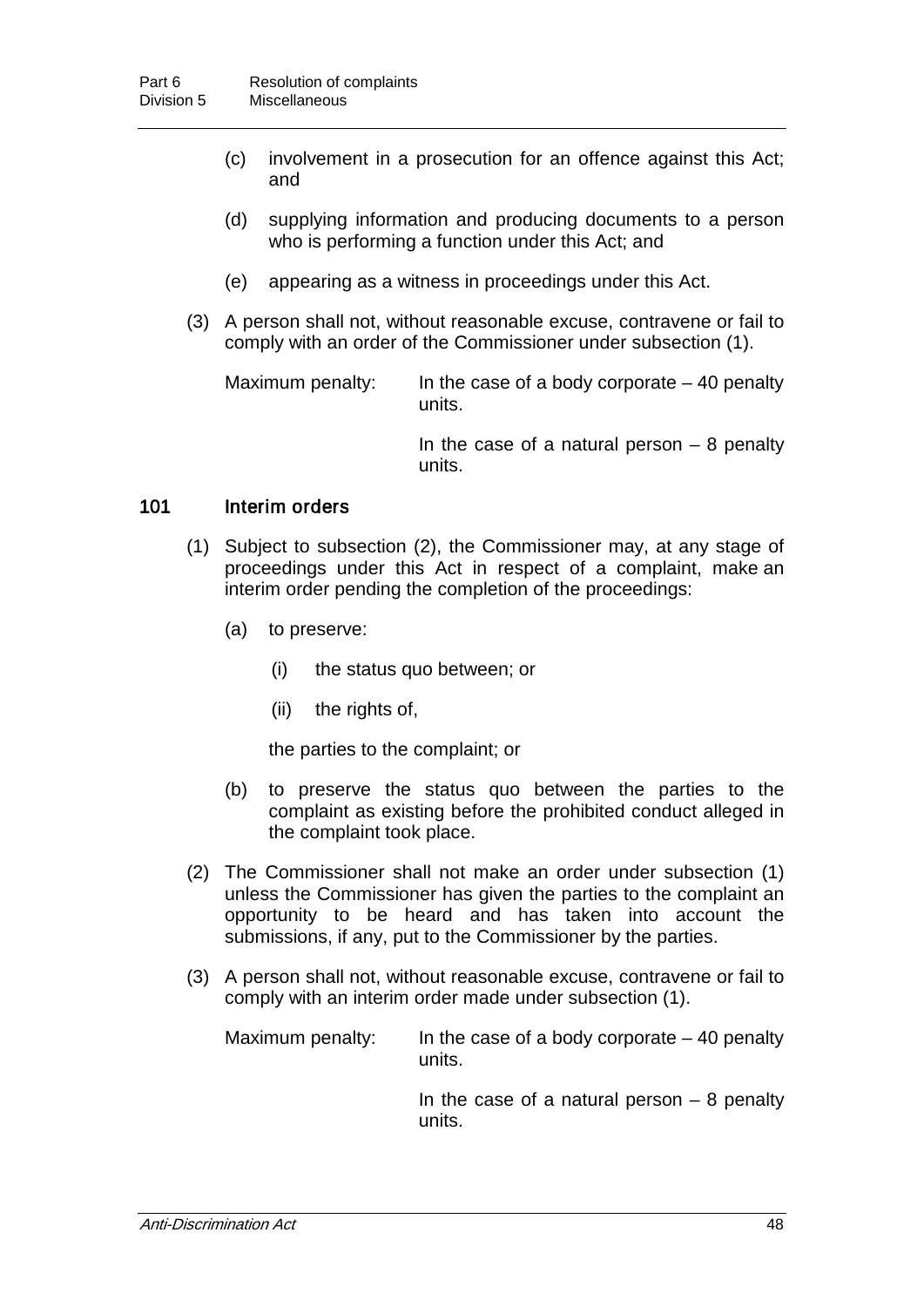## 102 Discontinuance of complaint

- (1) The Commissioner may, at any stage of proceedings under this Act in respect of a complaint, discontinue the proceedings if the Commissioner reasonably believes that the complaint is:
	- (a) frivolous or vexatious; or
	- (b) trivial; or
	- (c) misconceived or lacking in substance; or
	- (d) fails to disclose any prohibited conduct.
- (2) Where a complaint is discontinued under subsection (1)(a), the Commissioner may order the complainant to pay to the respondent an amount, being an amount not more than that prescribed, that the Commissioner considers appropriate as compensation for loss or damage caused to the respondent by the complainant making the complaint.

#### 103 Written reasons for orders

A complainant or respondent may, not later than 28 days after the Commissioner makes an order under section 88, request the Commissioner to give written reasons for the order and the Commissioner shall, not later than 28 days after receiving the request, give the written reasons.

#### 104 Enforcement of orders

(1) A person shall not, without reasonable excuse, contravene or fail to comply with an order of the Commissioner under this Part.

Maximum penalty: In the case of a body corporate  $-85$  penalty units.

> In the case of a natural person  $-20$  penalty units or imprisonment for 3 months.

- (2) A person who is entitled to payment under an order made under this Part may register the order in a court of competent jurisdiction by filing in the court:
	- (a) a copy of the order, certified as a true copy by the Commissioner; and
	- (b) an affidavit stating the amount remaining unpaid.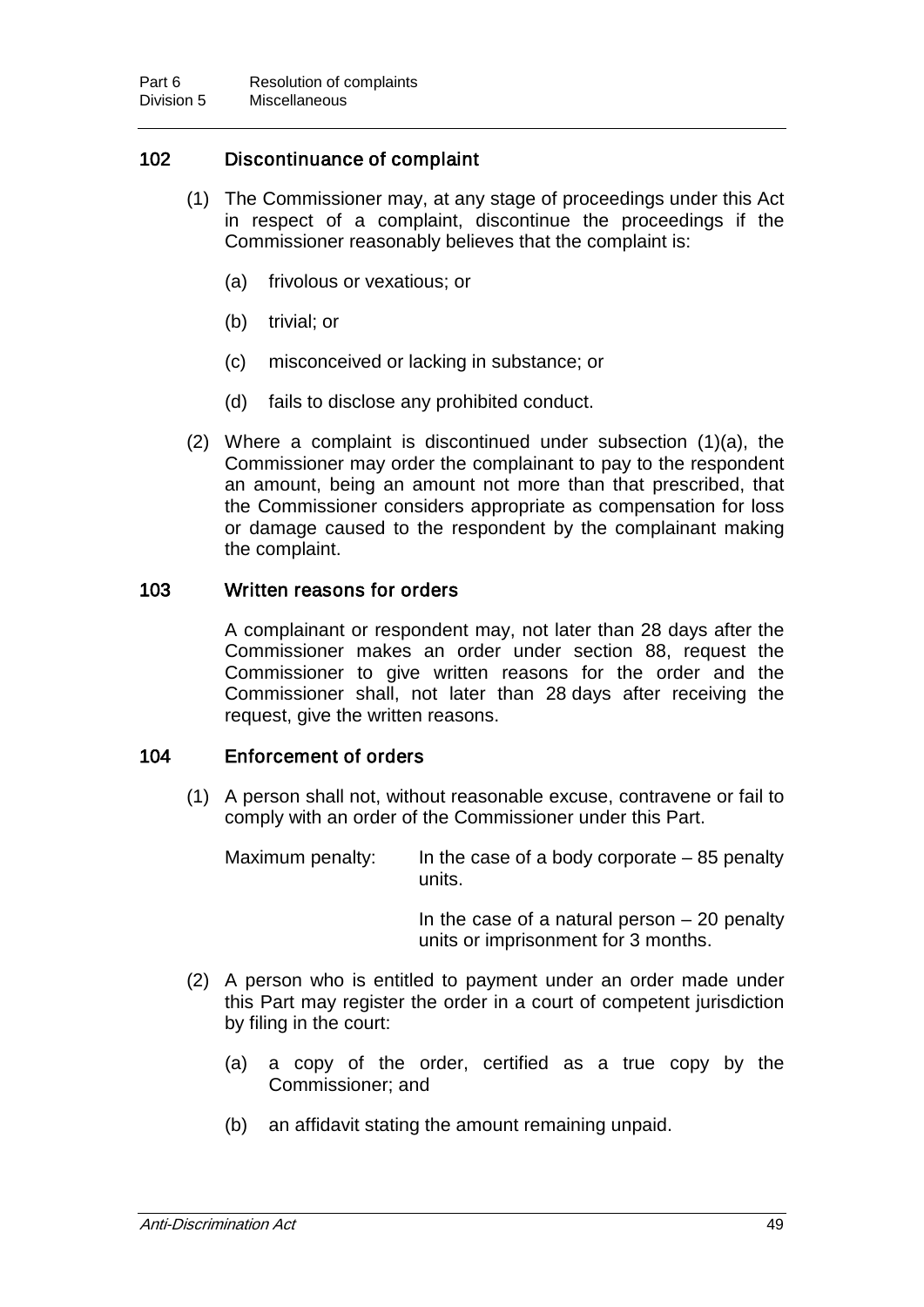(3) An order registered under subsection (2) is a judgment debt of that court and may be recovered accordingly.

## 105 Vicarious liability

- (1) If:
	- (a) a worker of a person does an act in connection with his or her work that is unlawful under this Act; or
	- (b) an agent of a person does an act in connection with his or her duties as an agent that is unlawful under this Act,

this Act applies in relation to the person as if the person had also done the act.

- (2) Subsection (1) does not apply if the person shows that he or she took all reasonable steps to prevent the worker or agent from doing the act referred to in that subsection.
- (3) For the purposes of subsection (2) and without limiting the matters that may be taken into account in determining whether the person has taken all reasonable steps, the following matters are to be considered:
	- (a) the provision of anti-discrimination training by the person;
	- (b) the development and implementation of an equal employment opportunity management plan by the person;
	- (c) the publication of an anti-discrimination policy by the person;
	- (d) the financial circumstances of the person;
	- (e) the number of workers and agents of the person.
- (4) If, after the hearing of a complaint, the Commissioner finds that prohibited conduct alleged in the complaint is substantiated in respect of an act that a person is taken to have done under subsection (1), the Commissioner must, before making an order that an amount be paid to the complainant for loss or damage caused by the prohibited conduct:
	- (a) consider the extent of steps taken by the person to prevent the prohibited conduct; and
	- (b) take those steps into consideration in determining the proportion of the amount to be paid to the complainant by the person.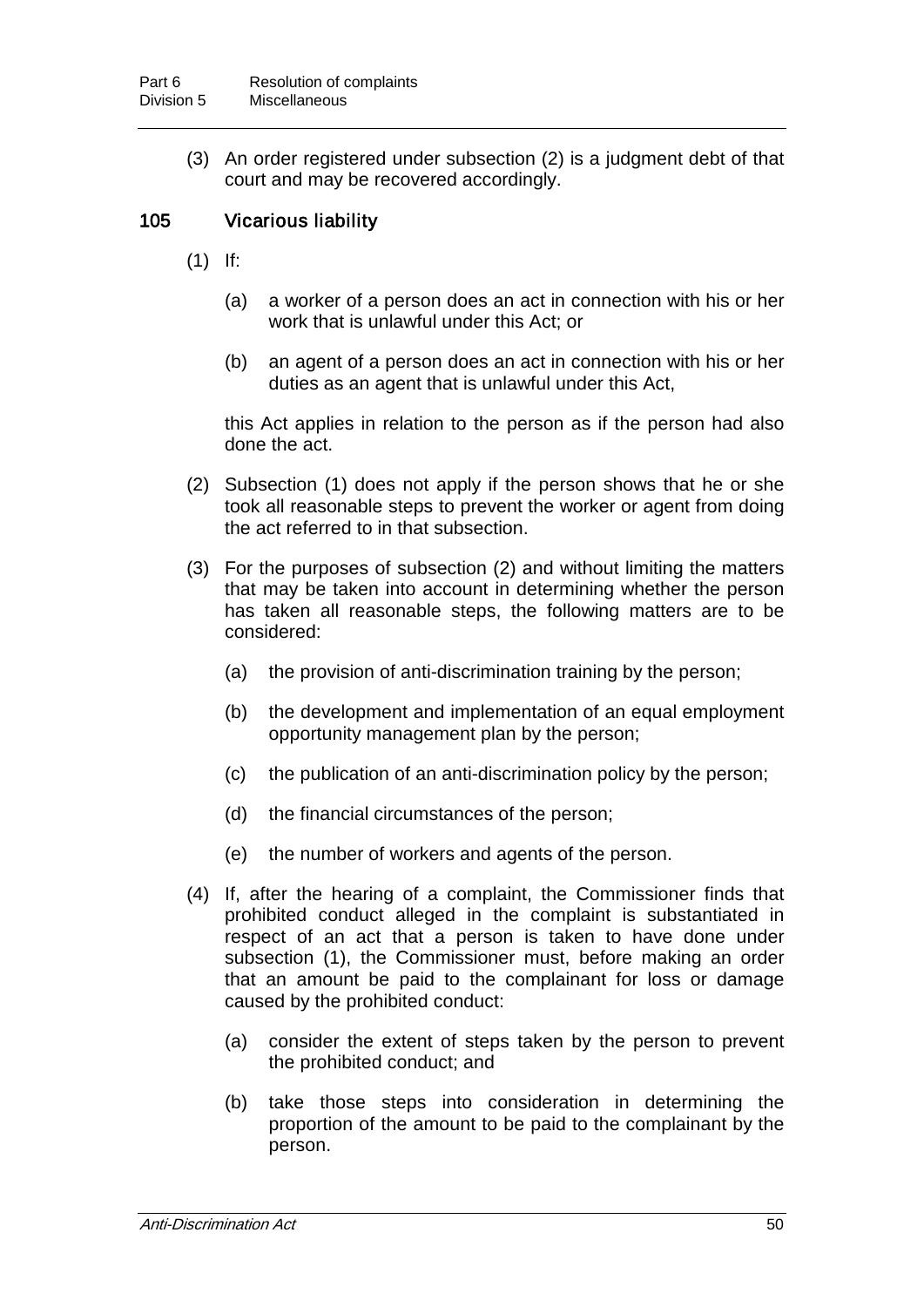## Part 7 Appeals

### 106 Appeals against decision of Commissioner

- (1) A party to a complaint aggrieved by a decision or order of the Commissioner may appeal to the Local Court against the decision or order.
- (2) An appeal may be on a question of law or fact or law and fact and shall be made:
	- (a) not later than 28 days after the day on which the decision or order was made; or
	- (b) if the Commissioner did not give written reasons at the time the decision or order was made, and the party making the appeal subsequently requests the Commissioner to do so, not later than 28 days after the day on which the party received the reasons in writing.
- (3) An appeal under this section shall be made in accordance with the rules of the Local Court.

#### 107 Powers of Local Court

The Local Court, on hearing an appeal under this Part, may do one or more of the following:

- (a) affirm or vary the decision or order appealed against;
- (b) quash the decision or order appealed against and substitute any decision or order that the Commissioner may make under this Act;
- (c) remit the matter to the Commissioner for further hearing or consideration, or for rehearing;
- (d) make such other orders (including as to costs) as the Court considers appropriate.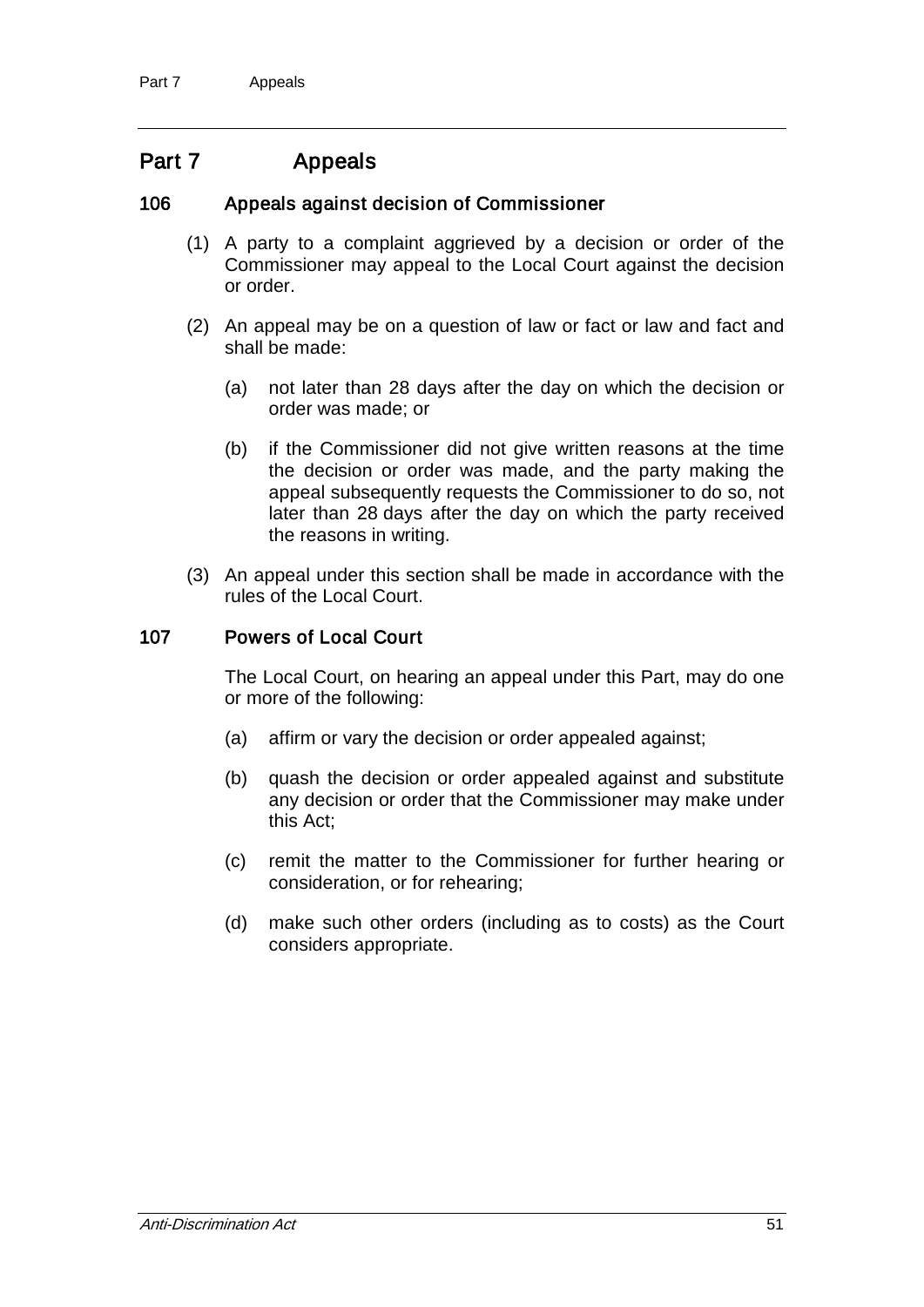## Part 8 Miscellaneous

### 108 Non-disclosure of private information

- (1) Subject to this section, a person who, in exercising a power or performing a function under this Act, acquires information about a person's affairs or has custody of, or access to, a document about a person's affairs shall not:
	- (a) make a record of the information; or
	- (b) communicate the information or produce the document to another person.

Maximum penalty: In the case of a body corporate  $-40$  penalty units.

> In the case of a natural person  $-8$  penalty units.

- (2) Subsection (1) does not apply to making a record of information, communicating information or producing a document if it:
	- (a) is required for the exercise of a power or the performance of a function under this Act; or
	- (b) is required or permitted under another Act or an Act of the Commonwealth, a State or another Territory of the Commonwealth; or
	- (c) relates to the commission of an offence against a law in force in the Territory.
- (3) Subject to this section, a person who, in exercising a power or performing a function under this Act, acquires information about a person's affairs or has custody of, or access to, a document about a person's affairs shall not be required:
	- (a) to give the information to a court; or
	- (b) to produce the document in a court.
- (4) Subsection (3) does not apply if giving the information or producing the document:
	- (a) is required for the exercise of a power or the performance of a function under this Act; or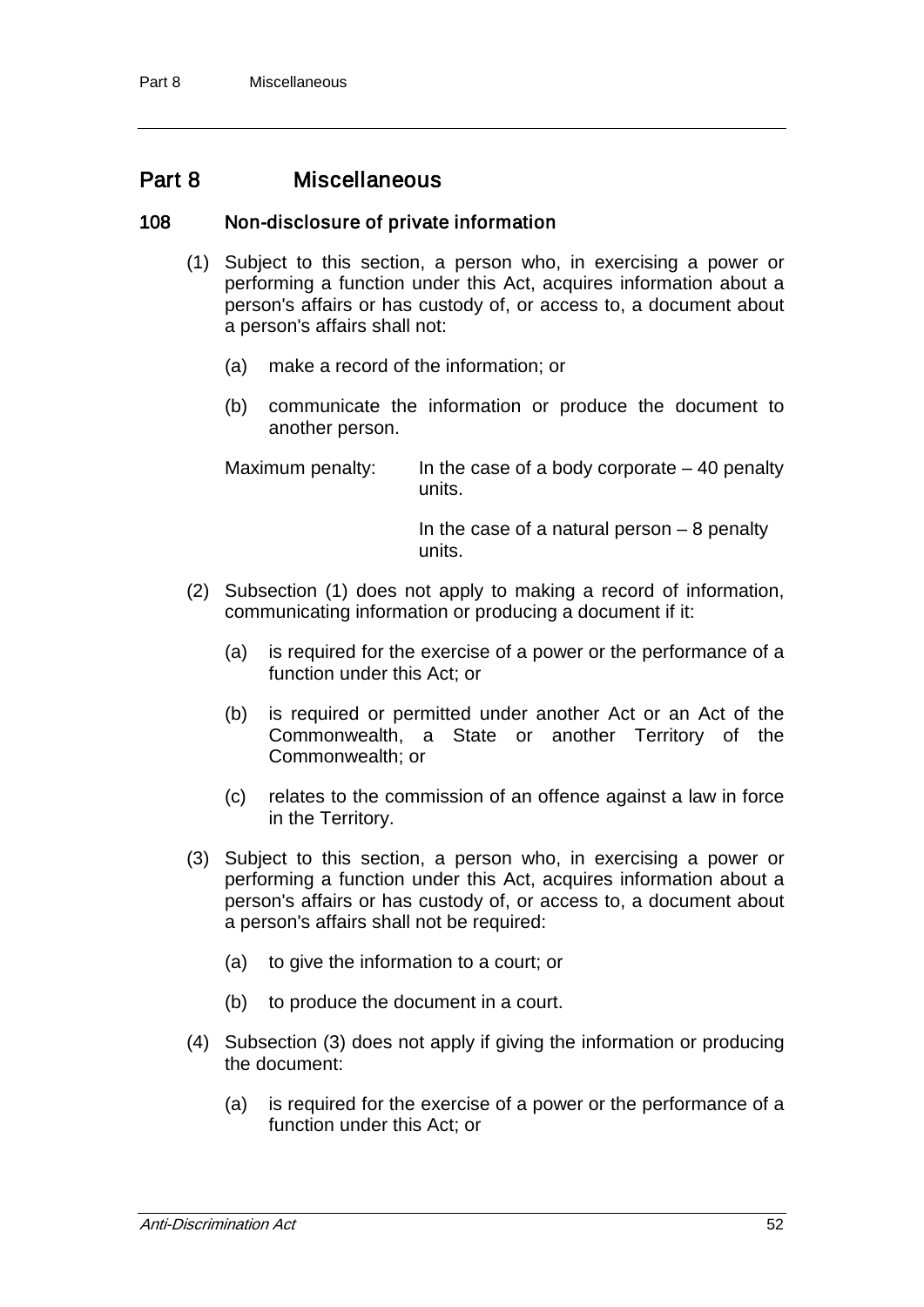- (b) is required or permitted by another Act or an Act of the Commonwealth, a State or another Territory of the Commonwealth; or
- (c) is to a court in the prosecution of an offence against a law in force in the Territory.
- (5) Nothing in subsection (2)(b) or (c) or (4)(b) or (c) relates to information acquired during conciliation proceedings under this Act.
- (6) In this section:

court includes a tribunal, authority or person having power to require the production of documents or the answering of questions.

produce includes permit access to.

#### 109 Discriminatory advertising prohibited

(1) A person shall not publish, cause to be published or authorise the publication of an advertisement which promotes or expresses or could reasonably be understood to promote or express prohibited conduct or an intention to engage in prohibited conduct.

Maximum penalty: In the case of a body corporate  $-40$  penalty units.

> In the case of a natural person  $-8$  penalty units.

(2) A prosecution for an offence against subsection (1) shall not be commenced or continued if a complaint has been made in respect of the advertisement and the complaint has lapsed or been withdrawn or dismissed, or the person alleged to have committed the offence has complied with an agreement or order made in respect of the complaint.

### 110 Offences in respect of proceedings

A person shall not:

- (a) hinder a person exercising a power or performing a function under this Act; or
- (b) use insulting language towards a person exercising a power or performing a function under this Act; or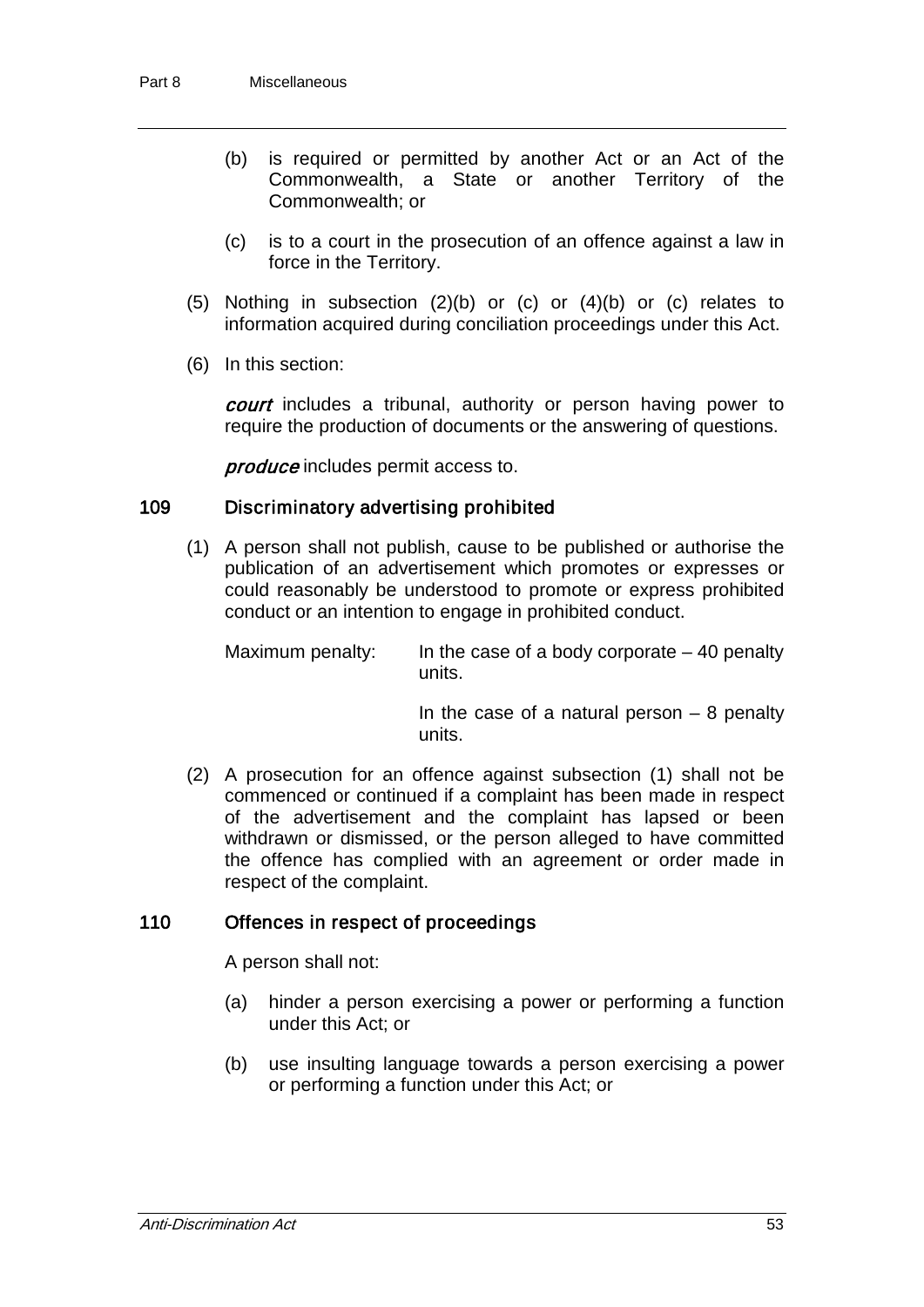(c) knowingly or recklessly provide false or misleading information to a person exercising a power or performing a function under this Act.

Maximum penalty: In the case of a body corporate  $-40$  penalty units.

> In the case of a natural person  $-8$  penalty units.

#### 111 Inducement

A person shall not knowingly or recklessly make a false or misleading statement to a person in order to induce the publication or display of an advertisement that promotes or expresses prohibited conduct.

Maximum penalty: In the case of a body corporate  $-40$  penalty units.

> In the case of a natural person  $-8$  penalty units.

#### 112 Commencement of proceedings for offences

A prosecution for an offence against this Act shall be commenced not later than:

- (a) 12 months after the offence was committed; or
- (b) 6 months after the offence comes to the Commissioner's knowledge,

whichever period ends last, but a prosecution shall not be commenced more than 2 years after the offence is committed.

## 113 Protection from legal proceedings

- (1) No action or proceedings, whether civil or criminal, shall be commenced or continue against a person for or in relation to an act, omission or thing done in good faith by the person in the performance or exercise, or purported performance or exercise, of a function or power under this Act.
- (2) No action or proceeding, whether civil or criminal, shall be commenced or continue against a person in respect of any loss or damage suffered by another person by reason only that the person:
	- (a) lodged a complaint; or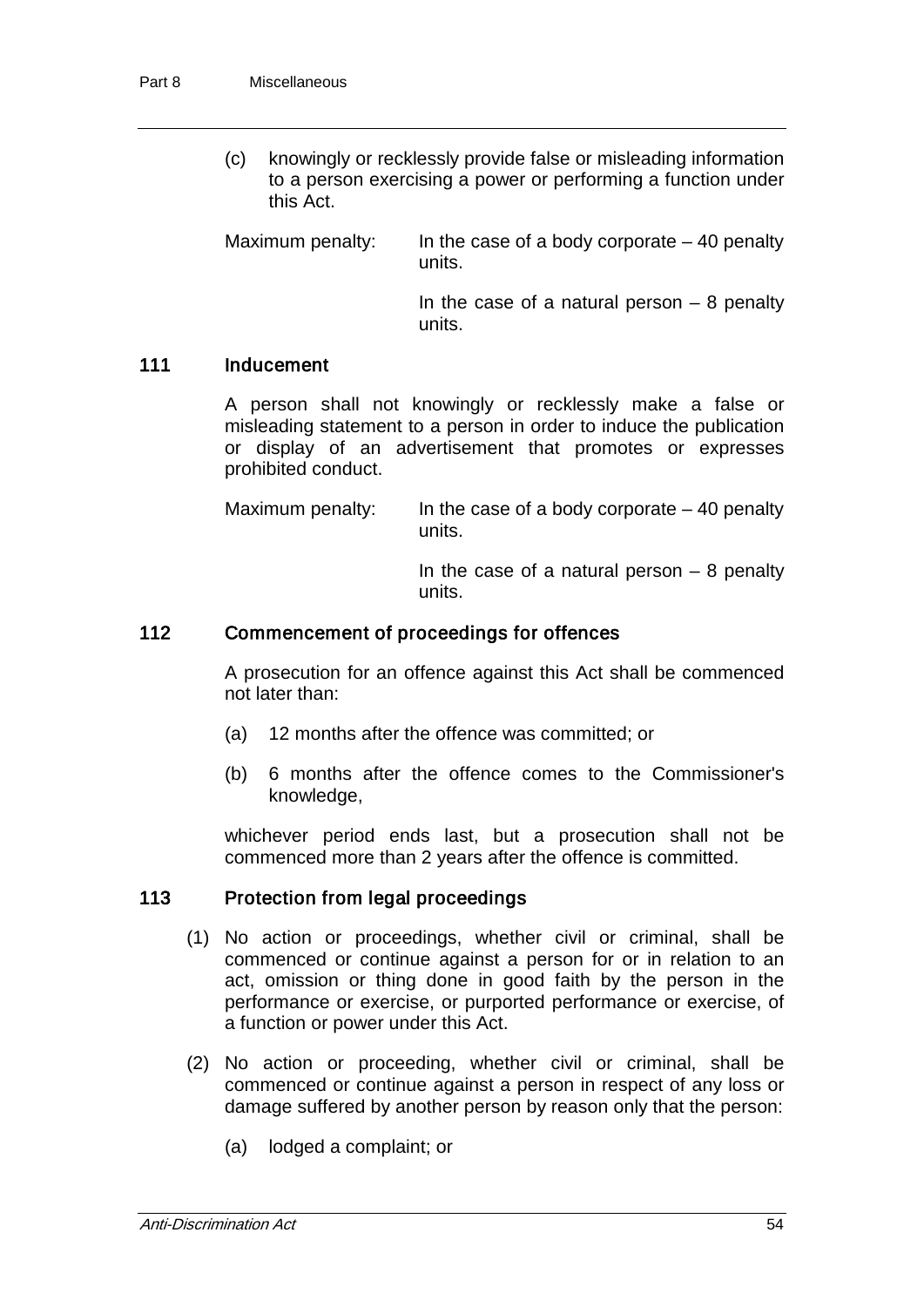(b) provided information or evidence to the Commissioner.

#### 114 Self incrimination

It is not a reasonable excuse for the purposes of section 92(5) for a person to refuse or fail to give evidence or information or to provide a document to the Commissioner that the giving of the evidence or information or the providing of the document might incriminate the person, but the evidence, information or document is not admissible in evidence against the person in any civil or criminal proceeding before a court, other than a proceeding for an offence under section 110.

#### 115 Service of document

A notice or document required to be served on or given to a person under this Act may be served or given:

- (a) by delivering it to the person; or
- (b) by posting it to the person at the person's place of residence or business; or
- (c) by leaving it at the person's place of residence or business with a person who is apparently over the age of 16 years and living or working there.

#### 116 Non-application of Act

- (1) This Act does not apply to prohibited conduct which took place before the commencement of this Act.
- (2) Subsection (1) does not prevent evidence of conduct which took place or practices which were used before the commencement of this Act being taken into account in determining whether a person has been subjected to prohibited conduct.

#### 117 Regulations

- (1) The Administrator may make regulations, not inconsistent with this Act, prescribing matters:
	- (a) required or permitted by this Act to be prescribed; or
	- (b) necessary or convenient to be prescribed for carrying out or giving effect to this Act.
- (2) Without limiting the generality of subsection (1), the Regulations may make provision exempting persons, activities or things from the operation of this Act or specified provisions of this Act.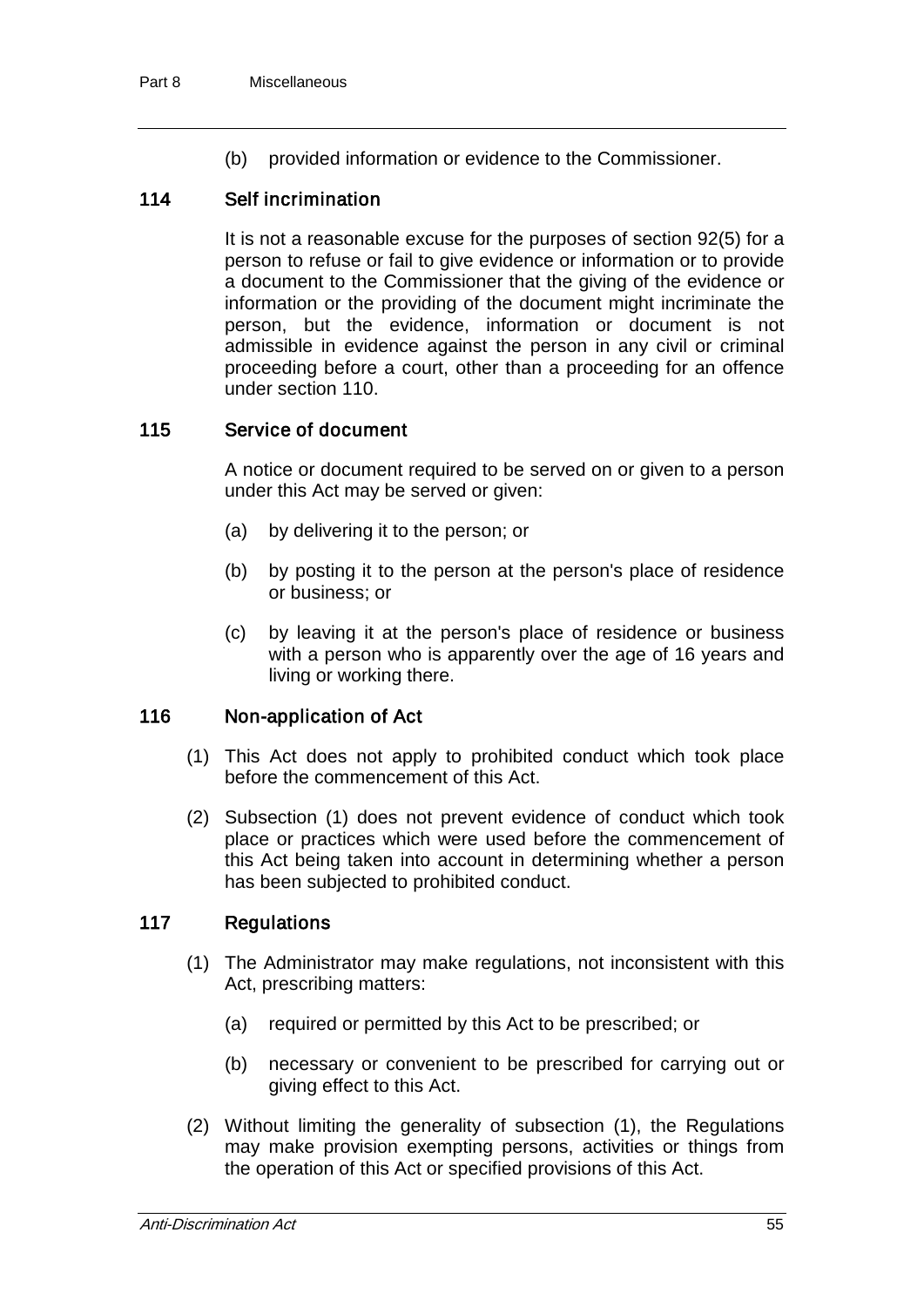#### ENDNOTES

1 KEY

Key to abbreviations

| $amd = amended$         |
|-------------------------|
| $app = appendix$        |
| $bl = by-law$           |
| $ch = Chapter$          |
| $cl = clause$           |
| div = Division          |
| $exp = expires/expired$ |
| $f =$ forms             |
| Gaz = Gazette           |
| hdg = heading           |
| ins = inserted          |
| It = long title         |
| nc = not commenced      |

 $od = order$  $om =$ omitted  $pt = Part$  $r =$  regulation/rule  $rem = remainder$  $renum = renumbered$  $rep = repeated$  $s =$  section  $sch = Schedule$ sdiv = Subdivision SL = Subordinate Legislation  $sub =$  substituted

## 2 LIST OF LEGISLATION

#### Anti-Discrimination Act 1992 (Act No. 80, 1992)

| Assent date | 18 December 1992                                   |
|-------------|----------------------------------------------------|
| Commenced   | 1 August 1993 ( <i>Gaz</i> G30, 28 July 1993, p 2) |

## Public Sector Employment and Management (Consequential Amendments) Act 1993 (Act No. 28, 1993)

Assent date 30 June 1993<br>Commenced 1 July 1993 (s

1 July 1993 (s 2, s 2 Public Sector Employment and Management Act 1993 (Act No. 11, 1993) and Gaz S53, 29 June 1993)

# Anti-Discrimination Amendment Act 1994 (Act No. 68, 1994)<br>Assent date 15 December 1994

Assent date 15 December 1994<br>Commenced 22 November 1994 22 November 1994 (s 2)

#### Statute Law Revision Act 1995 (Act No. 14, 1995)

| Assent date | 23 June 1995 |
|-------------|--------------|
| Commenced   | 23 June 1995 |

# Sentencing (Consequential Amendments) Act 1996 (Act No. 17, 1996)<br>Assent date 19 April 1996

| Assent date | 19 April 199         |
|-------------|----------------------|
| Commenced   | 1 July 1996          |
|             | $\sim$ d $O_{27}$ C1 |

(s 2, s 2 Sentencing Act 1995 (Act No. 39, 1995) and Gaz S15, 13 June 1996)

#### Anti-Discrimination Amendment Act 1996 (Act No. 45, 1996)

| Assent date | 22 ( |
|-------------|------|
| Commoncod   | າາ ເ |

October 1996 Commenced 22 October 1996

#### Anti-Discrimination Amendment Act (No. 2) 1996 (Act No. 58, 1996) r 1996

| Assent date | 16 December 1996 |
|-------------|------------------|
| Commenced   | 16 December 1996 |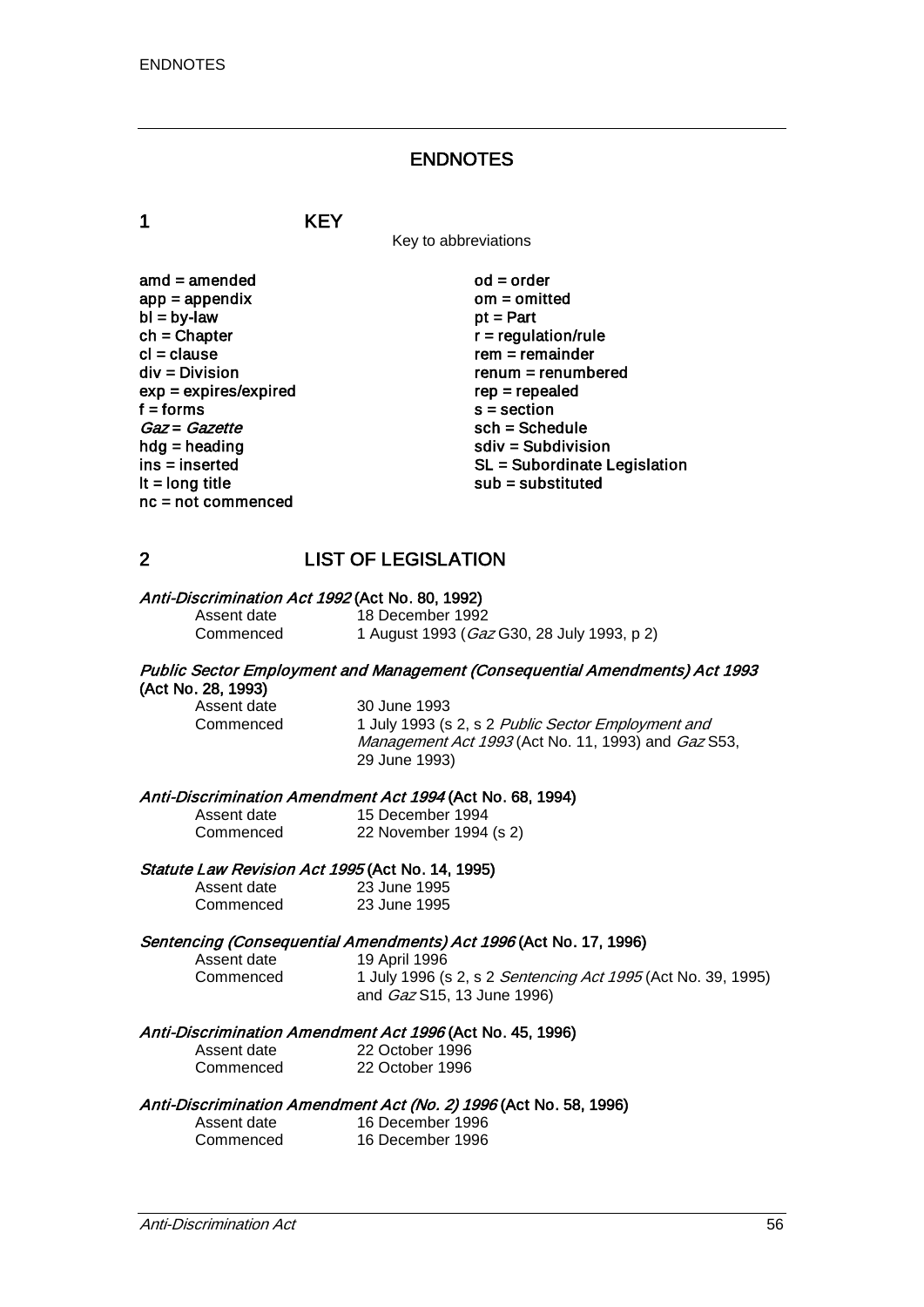|       |                                                  | Anti-Discrimination Amendment Act 1999 (Act No. 31, 1999)                                                                                                         |
|-------|--------------------------------------------------|-------------------------------------------------------------------------------------------------------------------------------------------------------------------|
|       | Assent date<br>Commenced                         | 18 June 1999<br>18 June 1999                                                                                                                                      |
|       | Assent date                                      | Anti-Discrimination Amendment Act 2002 (Act No. 7, 2002)<br>28 March 2002                                                                                         |
|       | Commenced                                        | 24 April 2002 (Gaz G16, 24 April 2002, p 3)                                                                                                                       |
|       |                                                  | Law Reform (Gender, Sexuality and De Facto Relationships) Act 2003 (Act No. 1, 2004)                                                                              |
|       | Assent date<br>Commenced                         | 7 January 2003<br>17 March 2004 (Gaz G11, 17 March 2004, p 8)                                                                                                     |
|       |                                                  | Justice Legislation Amendment Act 2007 (Act No. 5, 2007)                                                                                                          |
|       | Assent date                                      | 24 April 2007                                                                                                                                                     |
|       | Commenced                                        | s 37 (exc amd of Criminal Code and Legal Profession<br>Act 2006): 1 May 2007 (s 2(1), s 2 Victims of Crime<br>Assistance Act 2006 (Act No. 15, 2006) and Gaz G17, |
|       |                                                  | 26 April 2007, p 7); rem: 24 April 2007                                                                                                                           |
|       | Statute Law Revision Act 2009 (Act No. 25, 2009) |                                                                                                                                                                   |
|       | Assent date                                      | 1 September 2009                                                                                                                                                  |
|       | Commenced                                        | 16 September 2009 (Gaz G37, 16 September 2009, p 3)                                                                                                               |
|       |                                                  | Justice Legislation Amendment (Penalties) Act 2010 (Act No. 12, 2010)                                                                                             |
|       | Assent date                                      | 20 May 2010                                                                                                                                                       |
|       | Commenced                                        | 1 July 2010 (Gaz G24, 16 June 2010, p 2)                                                                                                                          |
|       | Statute Law Revision Act 2010 (Act No. 29, 2010) |                                                                                                                                                                   |
|       | Assent date                                      | 9 September 2010                                                                                                                                                  |
|       | Commenced                                        | 13 October 2010 (Gaz G41, 13 October 2010, p 2)                                                                                                                   |
| 2010) |                                                  | Oaths, Affidavits and Declarations (Consequential Amendments) Act 2010 (Act No. 40,                                                                               |
|       | Assent date                                      | 18 November 2010                                                                                                                                                  |
|       | Commenced                                        | 1 March 2011 (s 2, s 2 Oaths, Affidavits and Declarations Act                                                                                                     |
|       |                                                  | 2010 (Act No. 39, 2010) and Gaz G7, 16 February 2011, p 4)                                                                                                        |
| 3     |                                                  | <b>SAVINGS AND TRANSITIONAL PROVISIONS</b>                                                                                                                        |
|       |                                                  |                                                                                                                                                                   |
|       |                                                  | s 4 Anti-Discrimination Amendment Act 1994 (Act No. 68, 1994)<br>s 3 Anti-Discrimination Amendment Act 1999 (Act No. 31, 1999)                                    |
| 4     |                                                  | <b>LIST OF AMENDMENTS</b>                                                                                                                                         |
|       |                                                  |                                                                                                                                                                   |

| s <sub>3</sub> | amd No. 29, 2010, s 7                                                      |
|----------------|----------------------------------------------------------------------------|
| s <sub>4</sub> | amd No. 68, 1994, s 3; No. 17, 1996, s 6; No. 1, 2004, s 20; No. 25, 2009, |
|                | s 10: No. 29, 2010, s 7                                                    |
| s 9            | amd No. 28, 1993, s 3; No. 17, 1996, s 6; No. 29, 2010, s 7                |
| s 12           | amd No. 28, 1993, s 3                                                      |
| s 13           | amd No. 25, 2009, s 10                                                     |
| s 20           | amd No. 29, 2010, s 7                                                      |
| $ss 22 - 24$   | amd No. 29, 2010, s 7                                                      |
| s 26           | amd No. 29, 2010, s 7                                                      |
| $ss 28 - 29$   | amd No. 29, 2010, s 7                                                      |
| s 30           | sub No. 1, 2004, s 21                                                      |
|                |                                                                            |